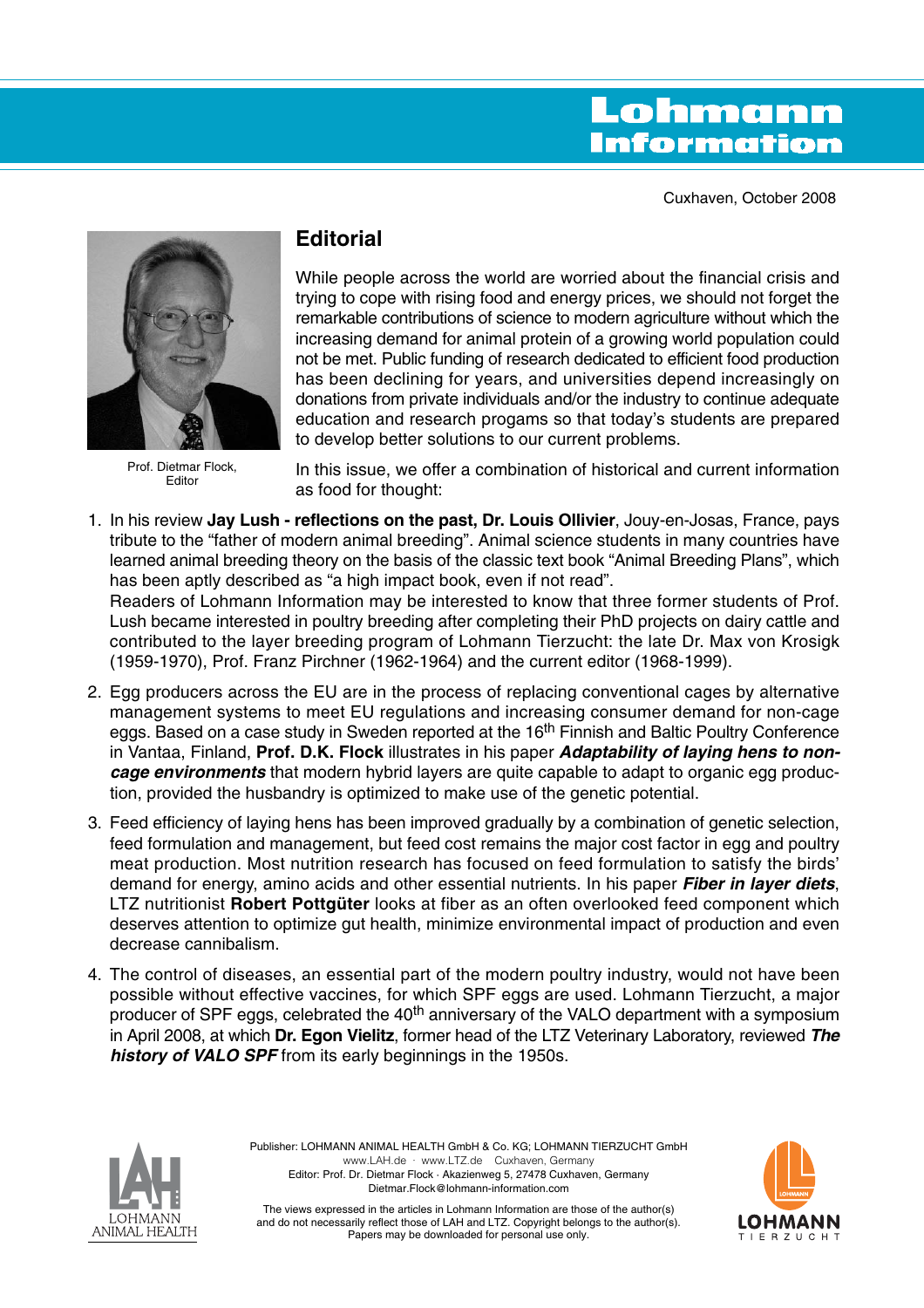

- 5. Fertile eggs are widely used to produce vaccines for humans and animals. **Marcus Kock**, marketing director, and **Dr. Gerhard Seemann**, technical director of the VALO division of Lohmann Tierzucht, explain the difference between "Clean Eggs" and "SPF-Eggs" in their paper **Fertile eggs - a valuable product for vaccine production**. The total world market for vaccine eggs is almost 600 million eggs per annum, most of which are "Clean Eggs" for human vaccine production.
- 6. **Dr. Carmen Jungbäck** and **Dr. Andreas Motitschke** review **The Importance of SPF-Eggs in Manufacturing and Testing of Poultry Vaccines** from the perspective of the Paul-Ehrlich-Institute, the federal authority in Germany for the licensing of sera, vaccines and blood products for use in humans and animals. While attempts to find cheaper and/or more efficient alternatives to the use of SPF eggs continue, the authors conclude that SPF eggs will continue to be needed in the foreseeable future.
- 7. The last paper of this edition, **Small and medium sized enterprises winners of globalization?** by **Prof. Feldmeier** and **H. Hansen** is based on a recent field study of the Institute for Management and Economics, University of Bremerhaven, Germany. Analyzing several success factors in business, the authors conclude that small and medium sized companies have excellent opportunities to benefit from globalization, especially if they have recourse to immigrants from the respective target countries which are acquainted with the cultures of the home as well as the host country.

Readers of Lohmann Information are free to copy individual papers for own use. For reproduction in other Journals, permission from the editor and author(s) is required. Please feel free to pass this issue of Lohmann Information to colleagues and send their name and address to the editor for future direct mailing.

The editor also appreciates comments re. contents of this issue and suggestions for future topics.

With kind regards,

Prof. Dietmar Flock, **Editor**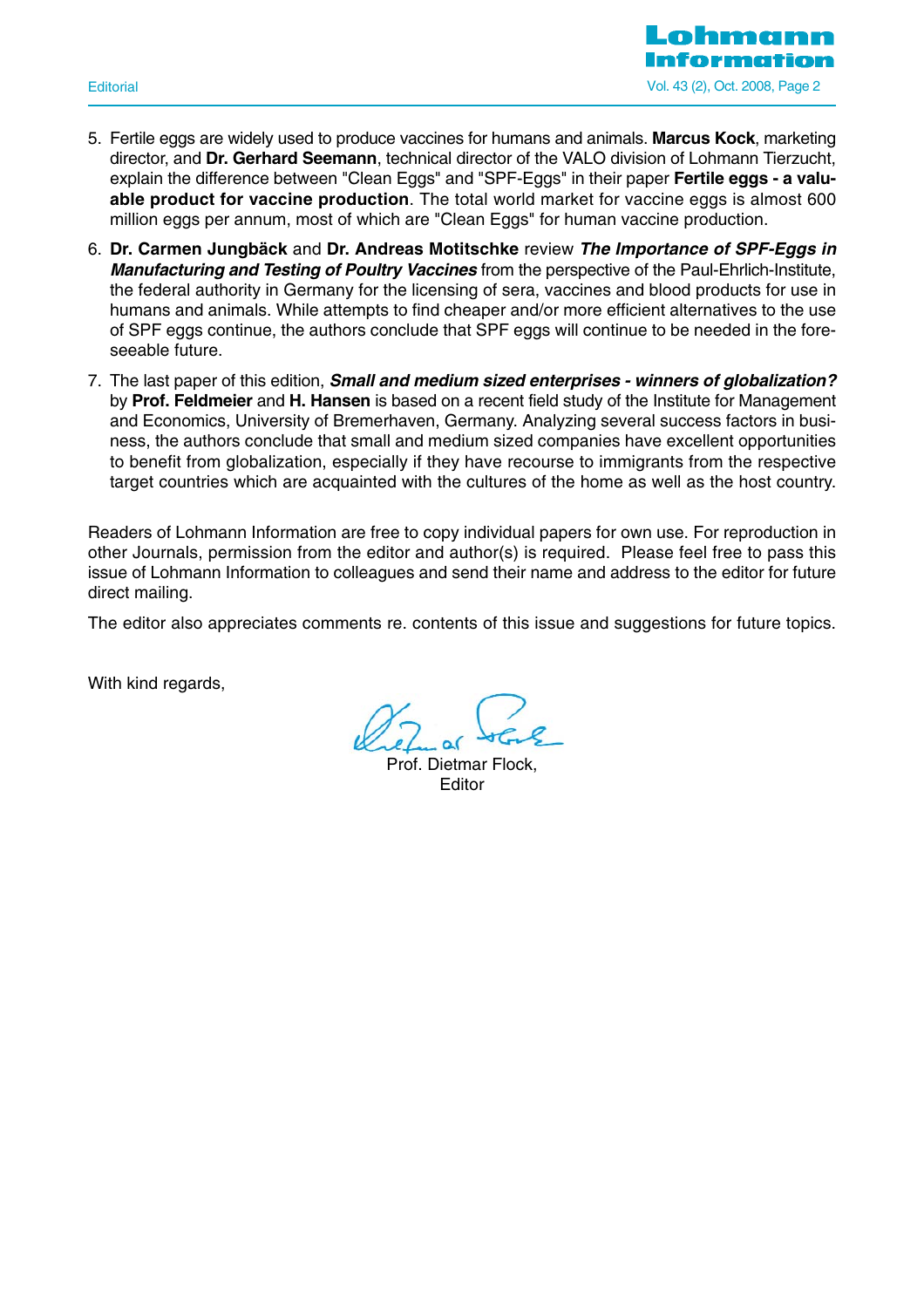

# **Jay Lush: Reflections on the past\***

# **Louis Ollivier, Formerly INRA/SGQA, 78350 Jouy-en-Josas, France**

It is my considered judgment that in animal breeding the "endless frontier" is just as real as Vannevar Bush has expressed it to be for scientific research in general (Lush, Genetics and Animal Breeding, 1951a)

# **Introduction**

Animal breeding is a human activity probably as old as humanity itself. Iconographic documents help us get an idea of how farm animal species have evolved since the early days of domestication, at least for most external traits. In contrast, the history of ideas and practice implemented by man to change his domestic animals is far more difficult to trace. Animal breeding has for a long time been a collection of recipes, before progressively evolving into an art and then becoming a science.

One American teacher, Jay Lush, in laying the foundations of scientific animal breeding, has contributed more than any other individual to the last step of this long evolution. Jay Lush taught animal breeding at Iowa State University (Ames, Iowa) from 1930 until his retirement in 1966 (see a brief biography by Chapman, 1991) His teaching and research resulted in a centre of animal breeding and genetics at Ames, that rapidly gained an international reputation and attracted students from all over the world. In this article I will try to summarise the contributions of Lush's ideas to the development of modern animal breeding and so I hope to explain the reasons why Lush's influence on animal breeding around the world has been so profound.

Belonging myself to the long list of Lush's students, I hope the reader will forgive my referring to some personal remembrances of the time I spent in Ames 51 years ago.

# **From Mendel's laws to scientific breeding**

Jay Lush is universally recognised as the father of scientific animal breeding. These are indeed the very terms employed in his Wolf prize citation of 1979. As such he holds a place of its own in the history of genetics and its application to agriculture. Lush's position is rather unique at the interface between genetics and practical breeding. This may reflect contrasting situations between plant and animal breeding in the early days of mendelism. Plant breeding benefited much earlier than animal breeding from the rediscovery of Mendel's laws and a number of scientists were actively involved from the early days of the 20<sup>th</sup> century in trying to apply genetics to plant breeding. Scientific plant breeding indeed developed in parallel in many countries, through the efforts of many scientists and in very diverse contexts. As pointed out by Roll-Hansen (2000), in a remarkable article on the impact of Mendelism on agriculture, the impact of Mendelian theory on plant breeding varied from country to country (see also Allen, 2000). A good example has been the contrast between Swedish optimism and British pessimism on the prospects for increasing grain yields. The careers of Correns and Tschermak in German-speaking countries, Bateson in Britain, Nilsson-Ehle and Johanssen in Scandinavia, and the activities of institutions such as the Royal Horticultural Society of London (founded in 1804), the Svalöf Institute in Sweden (1886) and the American Breeders Association (1903) offer examples of the variety of approaches in the application of genetics to plant breeding. France may also be mentioned as an extreme example of resistance to mendelism until at least the early 1930s. Among various explanations, Gayon and Burian (2000) point out the lack of interaction between academic biologists and plant or animal breeders. In contrast to plant breeding, animal breeding had long been waiting for principles to be used in practice. Lush got his "first intriguing glimpses of genetics" around 1914 (Chapman, 1991). The animal breeding then taught in agricultural colleges went as follows, Lush recalled: "The first principle of animal breeding was: like produces like; while the second principle was: like does not always produce like!" (Lush, 1951a).

adapted from a paper presented at the Lush Vision Symposium – Animal Breeding Plans, April 24-25, 2008, Iowa State University, Ames, Iowa, USA.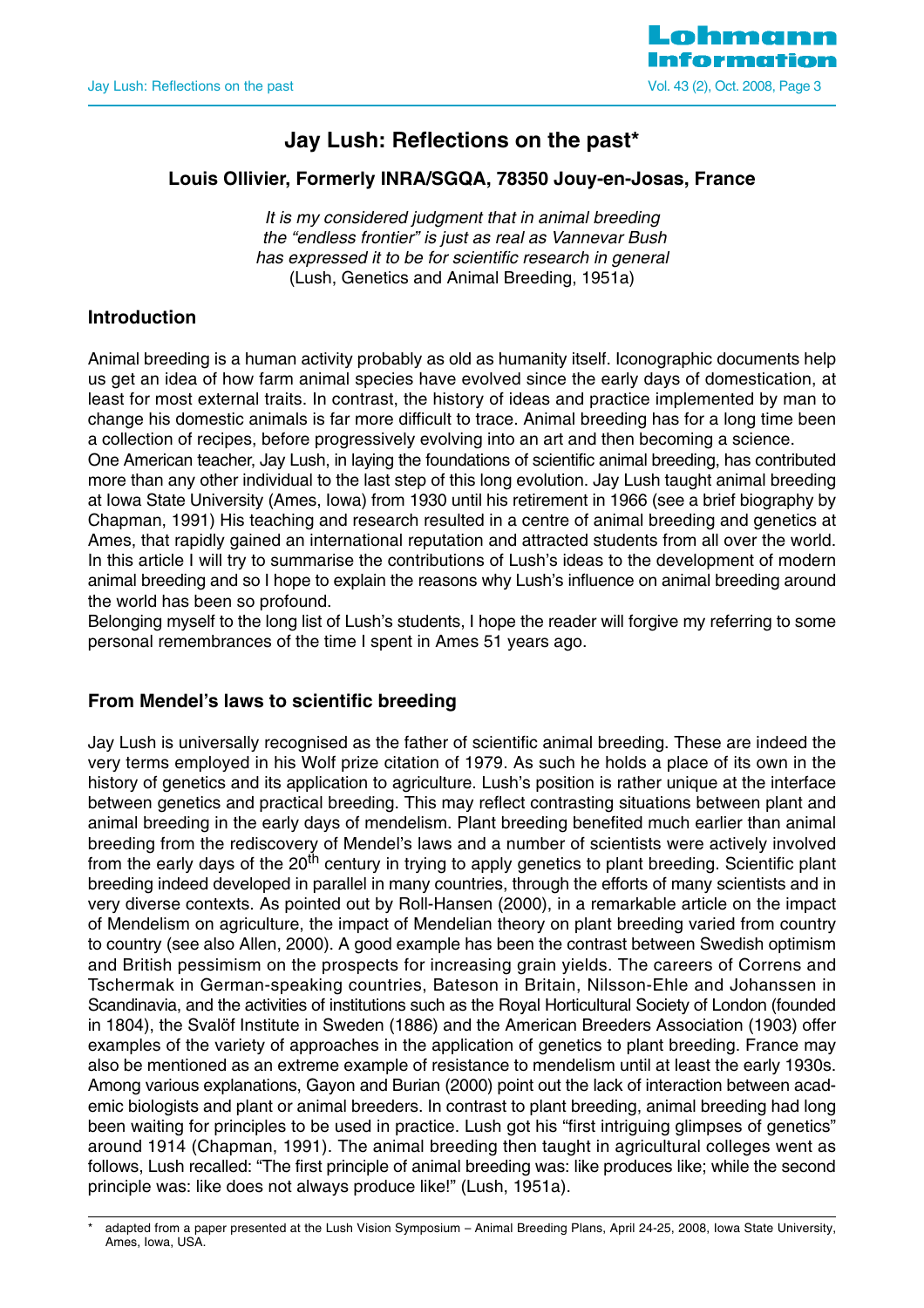

In this 1951 paper, abundantly commented upon 50 years later by a historian of science (Roll-Hansen, 2000), Lush exposed his "philosophy". To him the most significant contribution of genetics was to dispel confusion and to bring clarity. As he wrote, with genetics "it became clear" that (i) identical pedigree does not mean identical heredity, (ii) genetic and environmental variation are both present in the individual but have quite different consequences for its descendants, and (iii) mutations are not so important in practical animal breeding. In another paper of the same year he notes: "The psychological effect of having the mystery dispelled from animal breeding and knowing that one was struggling only to utilize natural laws, rather than against capricious, unknown and possibly hostile forces, must have been considerable although no way to measure it is apparent (Lush, 1951b).

# **The fundamental breeder's equation**

Let us now ask ourselves: which contribution should we retain from Lush's work in genetics, if we had to retain only one among many contributions? Would it not be the "breeder's equation"? Lush himself, however, did not use that expression, neither was the equation even yet mentioned in the original 1937 edition of Animal Breeding Plans. I discovered the expression for the first time in the second volume of Lynch and Walsh's treatise (see Lynch and Walsh  $2<sup>nd</sup>$  volume website<sup>1</sup>), and I was so pleased with the term that I included it in my revised edition of Eléments de génétique quantitative (Ollivier, 2002). But I wonder whether we should not perhaps better call it "LUSH's equation" and keep it in our records next to the well-known HENDERSON's equations.

Lush was essentially interested in changing things, through breeding plans based either on selection, relationship or somatic likeness. In fact, selection occupies more than half of the 17 chapters specifically devoted to breeding plans (Animal Breeding Plans, 3<sup>rd</sup> edition, 1945). There (page 148) he details the "increase expected in the population mean", after having defined the selection differential as the "superiority of the selected parents". In case all the genes combined their effects additively and the environmental variations did not affect the characteristic at all….. the expected increase in the population mean per generation would be equal to the selection differential. Actually the improvement of the population average will be only a fraction of the selection differential. That fraction has for its numerator the additive genetic variance and for its denominator the actual variance; i. e. the fraction is  $\delta^2 G / (\delta^2 G + \delta^2 D + \delta^2 I + \delta^2 E)$  which for brevity we may call "heritability". This statement is immediately followed by an example about fleece weight, and, having previously defined generation interval as the average age of parents when their offspring are born, Lush goes on predicting annual increase in the flock average.

The breeder's equation in modern notation<sup>2</sup> usually goes as  $R = i h^2$ , where R is the response per generation expressed in standard deviation unit of the trait of interest, i being the intensity of selection, or standardised selection differential, and  $h^2$  the heritability. This equation can be compared to the famous "fundamental theorem of natural selection" of R.A. Fisher (1930), and Lush's equation might thus be called the fundamental theorem of artificial selection. But I would like to point out another, considerably more far-reaching (if not extravagant) analogy, by moving to physics. We all know the famous equation promoted by Einstein's theory:  $E = mc^2$ . As noted in a recent book on scientific curiosities (Aydon, 2005), the message embodied in this "ominous equation" can easily be understood by anyone with even a modest scientific education, since E stands for energy, m for mass and  $c<sup>2</sup>$  for the speed of light. This equation – remarkably the only equation in Aydon's book: "it would not be a history of science if that one were left out" the author notes – tells us in simple terms the phenomenal amount of energy locked in the atom. One cannot help noting the "symbolic" similarity between  $R = i\hbar^2$  and  $E = mc^2$ : one capital letter on the left-hand side and two minuscules on the right-hand side, the first being a variable (*i* or *m*) and the second a positive constant ( $h^2$  or  $c^2$ ). And in both cases at the end much out of a little. A linguistic analogy can also be remarked since a breeder is a reactor in which breeding of fissionable elements takes place.

<sup>1</sup> http://nitro.biosci.arizona.edu/zbook/NewVolume\_2/newvol2.html<br><sup>2</sup> The equation of « genetic gain » is also given in Lush and Hazel (1942) as  $\overline{G} = (z/p)g^2$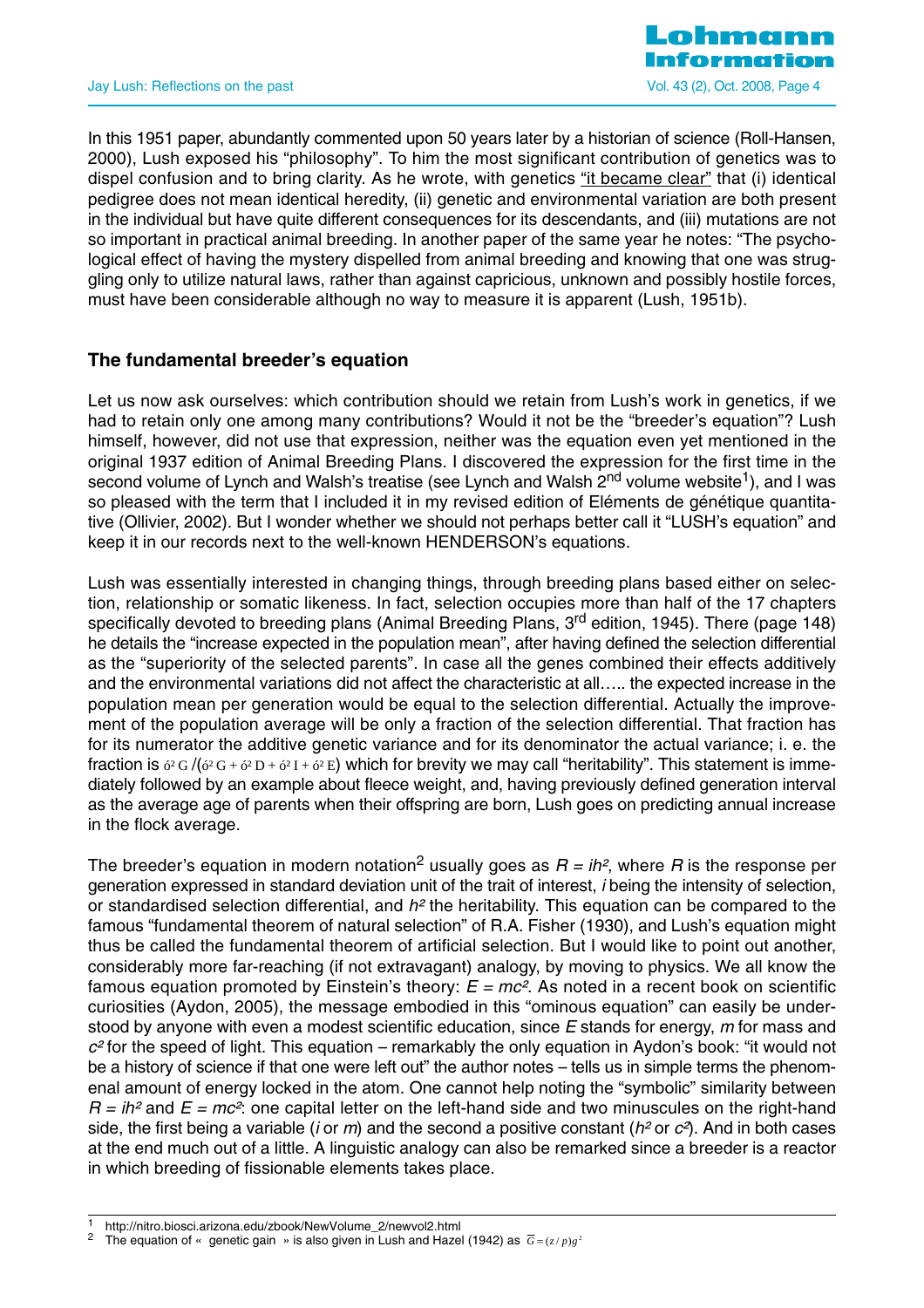

About the constancy of heritability (for a given trait), I should say that Lush was very cautious and he often insisted on the factors which could change  $h^2$  (Lush, 1949), but he may have overemphasized the variability of this parameter. A long time ago, heritability of litter size in pigs – as estimated among many others by my colleague Legault (1970) – was 0.10. This remains the common figure that one can still find in the present day literature based on the most sophisticated tools of evaluation (Mérour et al., 2008). Alan Robertson and Oscar Kempthorne had a discussion at Ames in 1956, in a seminar where Alan was presenting the Edinburgh selection experiments and the derived concept of realized heritability. The discussion was about defining heritability in the narrow sense, in the broad sense, or in the "Edinburgh sense" (as John Wilson recalls). In this context it is worth noting that the way of measuring realized heritability is very precisely described, though not named as such, in chapter 8 of the 3<sup>rd</sup> edition of Animal Breeding Plans (Lush, 1945, p. 93). Being aware that we cannot do much to increase heritability, Lush found a way to "increase the speed of light" by combining individual merit and family merit (Lush, 1947). This 1947 paper, probably his most important single paper in his own words, is also a prototype for many of his papers. It illustrates how scientific knowledge can emerge from a very practical problem. Here the problem was to find how much attention should be paid to littermates when choosing boars and gilts for breeding (Chapman, 1991).

# **Changes**

Lush was well aware of the really enormous possibilities of selection for changing things, given the slight changes to be expected in the rate of improvement predicted by the breeder's equation. One change he described and quantified was the "narrowing of gametic array" generated by selection<sup>3</sup> (Animal Breeding Plans, 1945 p. 142). This phenomenon, responsible for a decline in response, became later known as the Bulmer effect (Bulmer, 1971). Lush's guess that the decline in the rate of progress should be "very slow" (Animal Breeding Plans, 1945 p.152) has since been amply confirmed by selection experiments on many organisms. He also emphasized the contrast between our "considerable ability to forecast the rate of improvement possible in the immediate future" and the lack of "techniques for estimation the genetic limits for any characteristic in any population, unless one knows what genes are present and knows their effects and frequencies" (Lush, 1951a). Limits have later been extended well beyond where Jay Lush may ever have imagined himself. As we know, genetics has gone a long way towards exploring the limits of selection, owing to the pioneer work of Alan Robertson in a field which considerably developed after him. But we are still in doubt about the reality of the "endless frontier" he postulated, even though we now know much more about gene effects and frequencies. Selection experiments on laboratory animals have shown the crucial role of population size. The ratio  $R_{50}/R_1$ (the selection response in generation 50 relative to generation 1) may be taken as a measure of deviation from linearity of response over a long period of time, and the value found in large experiments on Drosophila,  $R_{50}$  /  $R_1$  = 40, is not far from expectation when due account is taken of the Bulmer effect (Hill, 2008).

Changes in the productiveness of animals were already well documented for many traits in many countries over periods of times extending far beyond the start of genetics, though the "taking of adequate and unbiased data is a distinctly modern development" (Lush, 1951a). Lush took as a first example of unbiased data the average weight of fleece per sheep in Australia, which showed an unmistakable upward trend, with a nearly doubled fleece weight over a period of 65 years (Figure 1A). As we can see, this trend has now been confirmed by a 5-fold increase in fleece weight over one and a half century (Figure 1B). In the US an increase of about 40 per cent of the production of farm animals was observed over the period 1920-1950, revealing quite an impressive steadiness (Lush, 1951a). But it was difficult to separate the trends observed into their genetic and environmental components. The first attempt to estimate genetic trends from field data may have been the study of production records from the Holstein-Friesian herd of ISC covering the period 1938-1949, shown in Figure 2 (Lush, 1951a). We have now fairly reliable estimates of genetic trends and genetic progress for most production traits in the main farm animal species over long periods of time (see the broiler example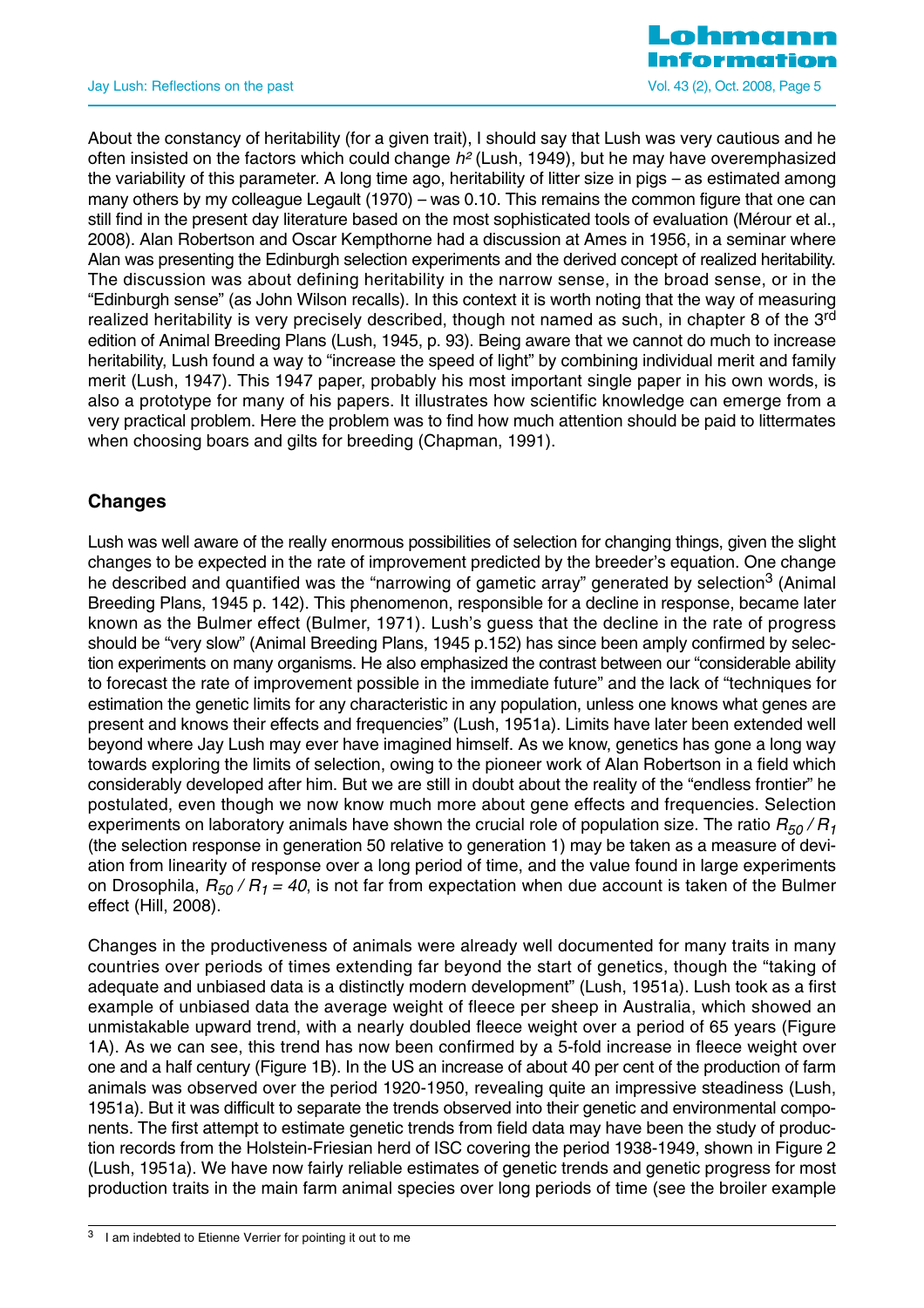

of Figure 3). Some decline in fitness traits has generally been observed, but genetic variation still remains and examples of improvement programmes show that unfavourable trends may be reversed by subsequent selection (Hill, 2008).

# **Figure 1A: Trends in fleece weight of Australian sheep**

Average fleece weight (in kg), by five-year period, for all sheep in New South Wales from 1881 to 1946 (adapted from Lush, 1951a)



# **Figure 1B: Trends in fleece weight of Australian sheep (kg greasy per head) from 1850 to 2000 (from Rowe and Atkins, 2004; courtesy of Kevin Atkins).**

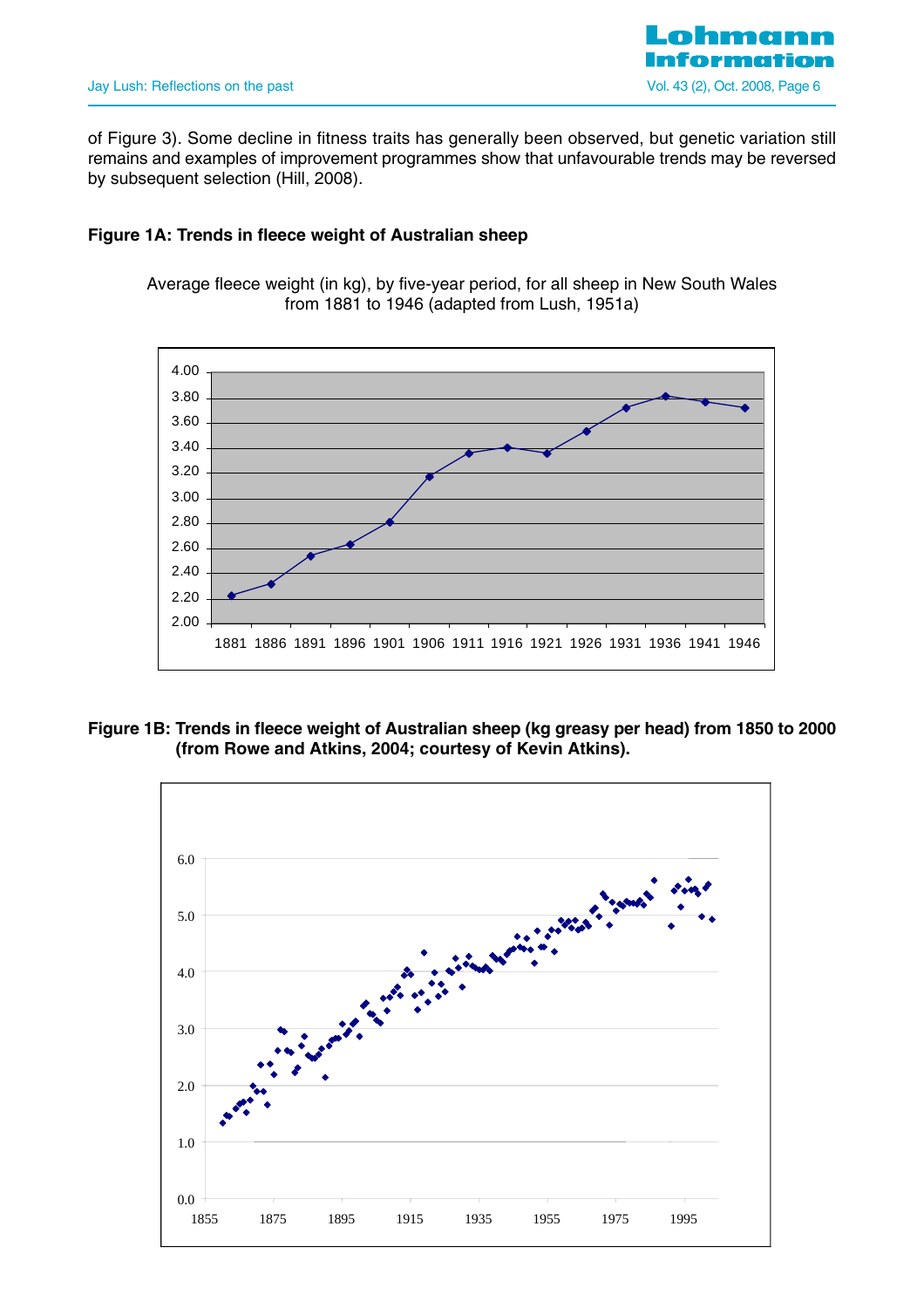

# **Figure 2: Phenotypic and genetic trends in 8-month fat production (kg) in the Holstein-Friesian herd of Iowa State College over the period 1938-1949** (adapted from Lush, 1951a)



The blue line in figure 2 connects the actual averages and shows a trend of 2.7 kg/year. The red line connects the annual averages corrected by "fitting constants" for year-to-year changes in environment and shows a trend of 1.1 kg/year.

# **Figure 3: Genetic changes since 1957. The broiler example (adapted from Hill, 2008)**

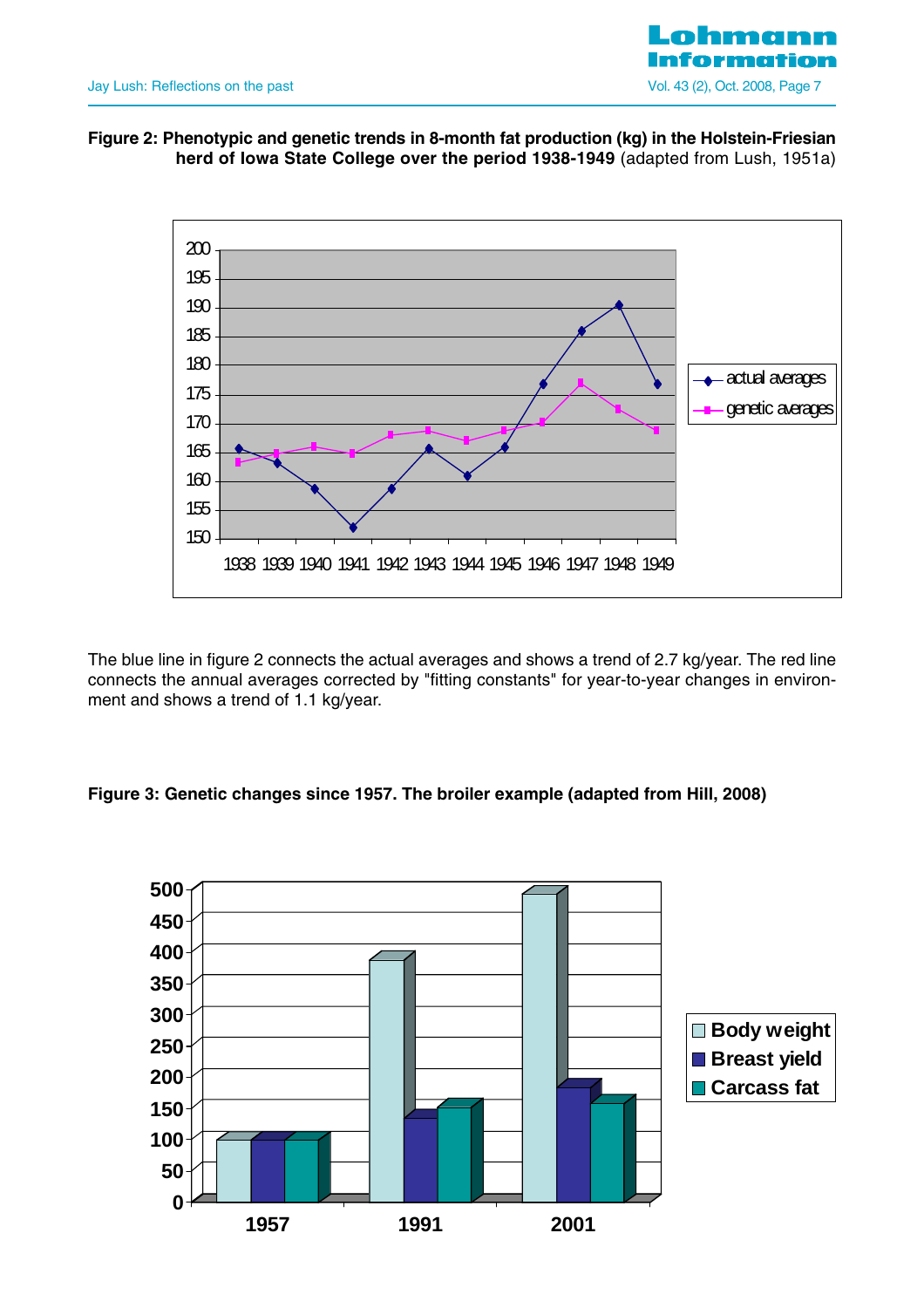

# **Lush's legacy**

The enormous impact of Jay Lush on the development of animal breeding internationally should again be recalled. The two essential ingredients behind his success are well known, (i) a famous book (Animal Breeding Plans, 1937, re-edited in 1943 and 1945, and translated in several languages) and (ii) a renowned teaching, based on mimeographed notes posthumously published (Lush, 1994). The link with the industry has been established through a sort of "human chain" made of his 279 students coming from 42 States of the Union and 32 foreign countries (Willham, 1999). Lush's views on teaching and the balance he recommended to keep between research and teaching may be rather clearly perceived in the following quotation, which also, I believe, highlights his modest overall approach to science and the extreme precaution he always took before issuing scientific statements: "Immediately on completing my PhD degree, I did research for more than 8 years, with almost no interruption for teaching. I'm glad it happened that way. If I had taught the same course as much as three times in succession, using the available texts and my graduate notes and all the rest of what I thought I knew, I would surely have come to believe those things myself so firmly that the errors among them could scarcely have been corrected by any amount of subsequent experience...Having no papers to grade or class rolls to call, I listened... Usually the animals were saying something like: Most of the things you think you know may be true in principle but you have many of them out of all proportion to their actual importance…Trying to solve apparent inconsistencies drove me in the direction of measuring more accurately the factors in the problems..." (Lush, 1973).

France may serve as an example of the development of animal breeding in Europe after World War II. France, however, presents some idiosyncrasies as to its relation to genetics, as it offers an example of a sort of "genetic lag". We have already mentioned the resistance of the French biologists to mendelism. The first chair of genetics in a French university was indeed created at the Paris Sorbonne after World War II, whereas several European countries had already created chairs of genetics in the years 1910-1930 (Gayon and Burian, 2000). Research in animal breeding started in the early 1950s at the Institut National Agronomique in Paris under the leadership of Jacques Poly, who eventually founded the Department of Animal Genetics of INRA (in 1963) and later became Director General of this research institution (created in 1946). As Jean Boyazoglu recalls, Jay Lush enjoyed many visits to INRA as well as riding across the narrow roads of the French countryside, humorously commenting on the dangers they entailed. Lush also had INRA in great esteem, as Tom Sutherland recalls from his decision to go on sabbatical to Jouy-en-Josas following Lush's recommendation. Owing to an inventory initiated by Jean-Jacques Lauvergne (Hutin and Lauvergne, 1964), the French scientific production in animal breeding has been thoroughly monitored ever since its beginning in 1952. Between 1952 and 2000, the annual number of scientific papers increased from two to 104 (Fig. 4A), the total count of contributing authors from three to 434 (Fig. 4B). The seemingly exploding number of authors (Fig 4B) reflects the general evolution in animal breeding research towards more international involvement and a corresponding number of authors per publication.

# **Hazel, Kempthorne and some others**

Lanoy Hazel deserves a special recognition by the animal breeders' community. Who else did ever produce three so fundamental papers over the course of only three years? His most famous 1943 paper on selection index (Hazel, 1943) came one year after a basic study of multivariate response to selection (Hazel and Lush, 1942), and was followed one year later by what may be seen as the first attempt at manipulating selection intensity, selection accuracy, and generation interval in order to maximise annual genetic response (Dickerson and Hazel, 1944). Hazel will also be remembered of course for being the inventor of the "mechanical measurement of carcass value on live hogs" using a backfat probe (Hazel and Kline, 1952). I later imported the method in France, which eventually allowed recommending a more efficient "performance testing" of pigs in lieu of the then popular progeny-testing, copied on the Danish model. This was like reversing the title of Dickerson and Hazel's paper of 1944 by relying on the "effectiveness of early culling as a substitute to selection on progeny performance". Incidentally, the year of Hazel's discovery of the backfat probe happened to be that of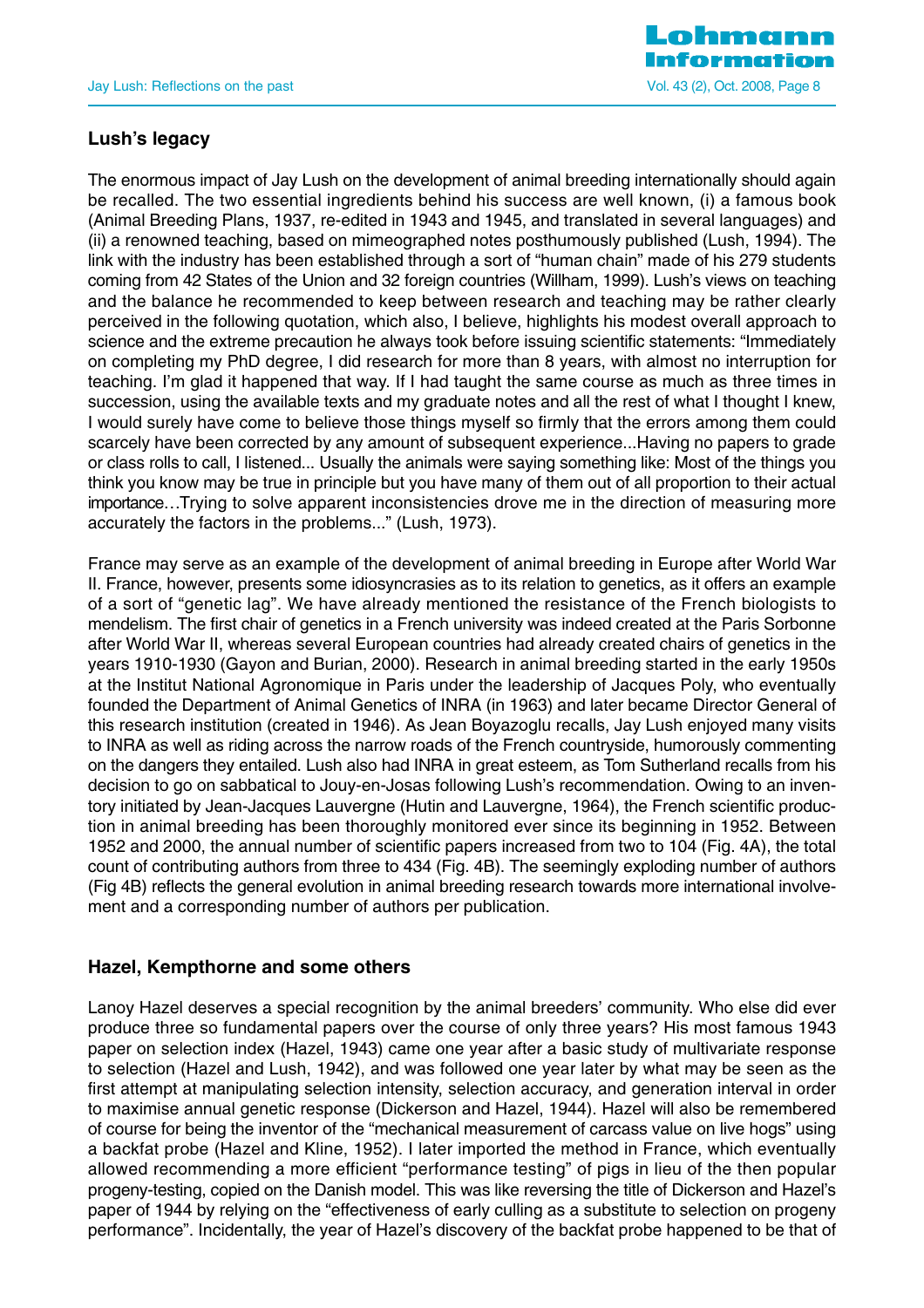# Jay Lush: Reflections on the past Vol. 43 (2), Oct. 2008, Page 9

# **Figure 4: French scientific publications in animal breeding from 1951 to 2000**



**A:** number of papers in peer-reviewed journals

**B:** number of authors



the construction by INRA of the first Danish-type pig progeny-testing station. It is hard to realise to-day the amount of skepticism that the method received from the French pig industry in the early 60s, before it became widely accepted.

I must pay tribute to the teaching of several outstanding ISC professors besides Lush and Hazel in animal breeding. Many of them were recognised "stars" in the related fields of statistics and "pure" genetics. Oscar Kempthorne certainly deserves a special mention. I still remember his warm welcome when I started my graduate work in September 1956, as he let me know straightaway how much he admired the French geneticist Gustave Malécot. Kempthorne actually introduced me to Les mathématiques de l'hérédité (Malécot, 1948), a small book that promoted an elegant theory of inbreeding and correlation between relatives from the concept of gene identity. The book, however, remained unnoticed by most geneticists until the publication of Kempthorne's classical Introduction to Genetic Statistics. What Kempthorne said about the work of Malécot (Kempthorne, 1957, p. 72) applied, I believe, to his own teaching. Kempthorne's guiding principle was indeed to "lay bare the crucial ideas untrammelled by unnecessary assumptions". In his preface to Introduction to Genetic Statistics Kempthorne acknowledged the "tremendous inspiration" that Fisher's writings had been to him. Nevertheless, he expressed his indebtedness "to Wright for his work on inbreeding and population genetics" and mentioned he was "also highly stimulated by mimeographed notes on population genetics by J.L. Lush". Kempthorne's course thus appeared as a most welcome complement to Lush's teaching, essentially based on Wright's work, though Lush actually benefited from personal contacts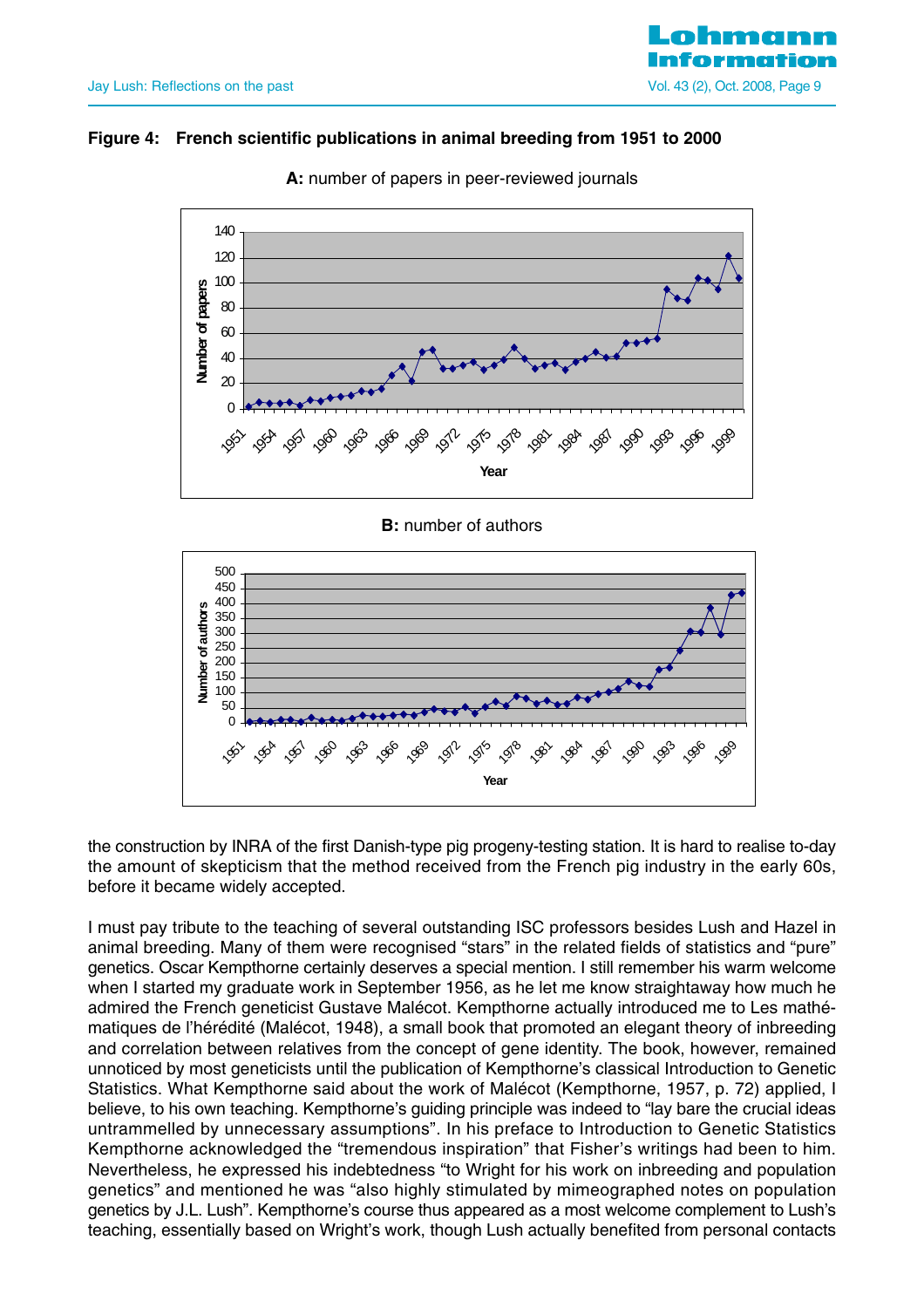with both Fisher and Wright<sup>4</sup>. A detailed account of the exchanges between Sewall Wright and Jay Lush, which started by a letter of Lush to Wright in 1918, is presented in the book of Provine (1986) Sewall Wright and Evolutionary Biology.

Let me also mention George Snedecor, whose Statistical Methods (Snedecor, 1956) I have religiously kept in my scientific library as a source of invaluable numerical examples for implementing standard statistical tests. John Gowen made me discover an astonishing laboratory beast, called Drosophila melanogaster. Gowen was a firm believer that most of the genes hypothesised to govern quantitative traits would one day be perfectly identified. As Tom Sutherland recalls, animal breeding graduate students of the time saw this contention as extravagant if not on the verge of insanity. The flourishing business of "gene hunting" which has steadily developed since the 1980s, and has now evolved into "genomic selection", appears to have vindicated his belief. Gowen is also known as the editor of Heterosis (Gowen, 1952), a much quoted book ever since it came out in 1952. Among many remarkable papers, the book contains an article by Charles Henderson (ISC Ph.D. 1948) which extends Hazel's selection index theory to a quite general method of breeding value estimation now known as BLUP, and even extends it to the "animal model" (Henderson, 1952, p. 359-361).

# **Conclusion**

Going back to those 1956-57 days in Lush's graduate school, I cannot help remembering the friendly atmosphere which reigned among the students then present around Professor Lush. Let me mention a few names: Chris Plato from Cyprus – so surely Plato was familiar with Lush's thinking even though the reverse remains to be established – Niti Bohidar from India, Mohammed Gazzi from Egypt, Franz Pirchner from Austria, Werner Hartmann from Germany, Per Jonsson from Denmark, Tom Sutherland and Charlie Smith from Scotland, John Wilson from Northern Ireland, and Americans from many states in the Union. This geographic diversity was a reflection of Jay Lush's principle not to have more than two graduate students originating from the same country. Let me particularly recall the memory of Charlie Smith, who has provided the field of animal breeding with so many new and exciting ideas. Lush's influence on his students has been aptly summarised by Touchberry, quoted by Chapman (1991):"Dr Lush was highly respected and admired. He was firm without being threatening and he got his point and message across without raising his voice or using profanity. He was a warm and friendly person with a tremendous respect and tolerance for students".

The tradition of international openness that Jay Lush exemplified during his whole career at Iowa State has been continued ever since and is now enhanced with the launching of the Jay Lush Chair in Animal Breeding and Genetics, officially put in the hands of Dorian Garrick on 25 April 2008. All my best wishes go to the success of this initiative.

# **Zusammenfassung**

# **Erinnerungen an Jay Lush**

Im April 2008 fand an der Iowa State University in Ames ein Symposium "Lush Vision – Animal Breeding Plans" aus Anlass der Einrichtung eines permanenten Lehrstuhls für Nutztiergenetik in seinem Namen statt. In dieser Übersicht wird die Persönlichkeit und wissenschaftliche Leistung von Professor Jay L. Lush (1896-1982) als "Vater der modernen Tierzüchtung" gewürdigt. Sein Lehrbuch "Animal Breeding Plans" wurde in mehrere Sprachen übersetzt, gilt als Klassiker auf diesem Gebiet und wurde einmal als "bedeutend, selbst für die, die es nie gelesen haben" charakterisiert. Prof. Lush und seine Schüler in aller Welt haben durch Lehre, Forschung und Anwendung der wissenschaftlichen Erkenntnisse in allen Nutztierpopulationen maßgeblich dazu beigetragen, dass die Produktion von Lebensmitteln tierischen Ursprungs mit dem Bedarf einer wachsenden Weltbevölkerung schritthalten konnte.

<sup>4</sup> In a letter of 1951 to Helen Turner Fisher recalls his visits to Lush at Ames in 1931 and 1935 and presents Lush as having done all his learning "at the feet of Sewall Wright in Chicago" (John James, personal communication)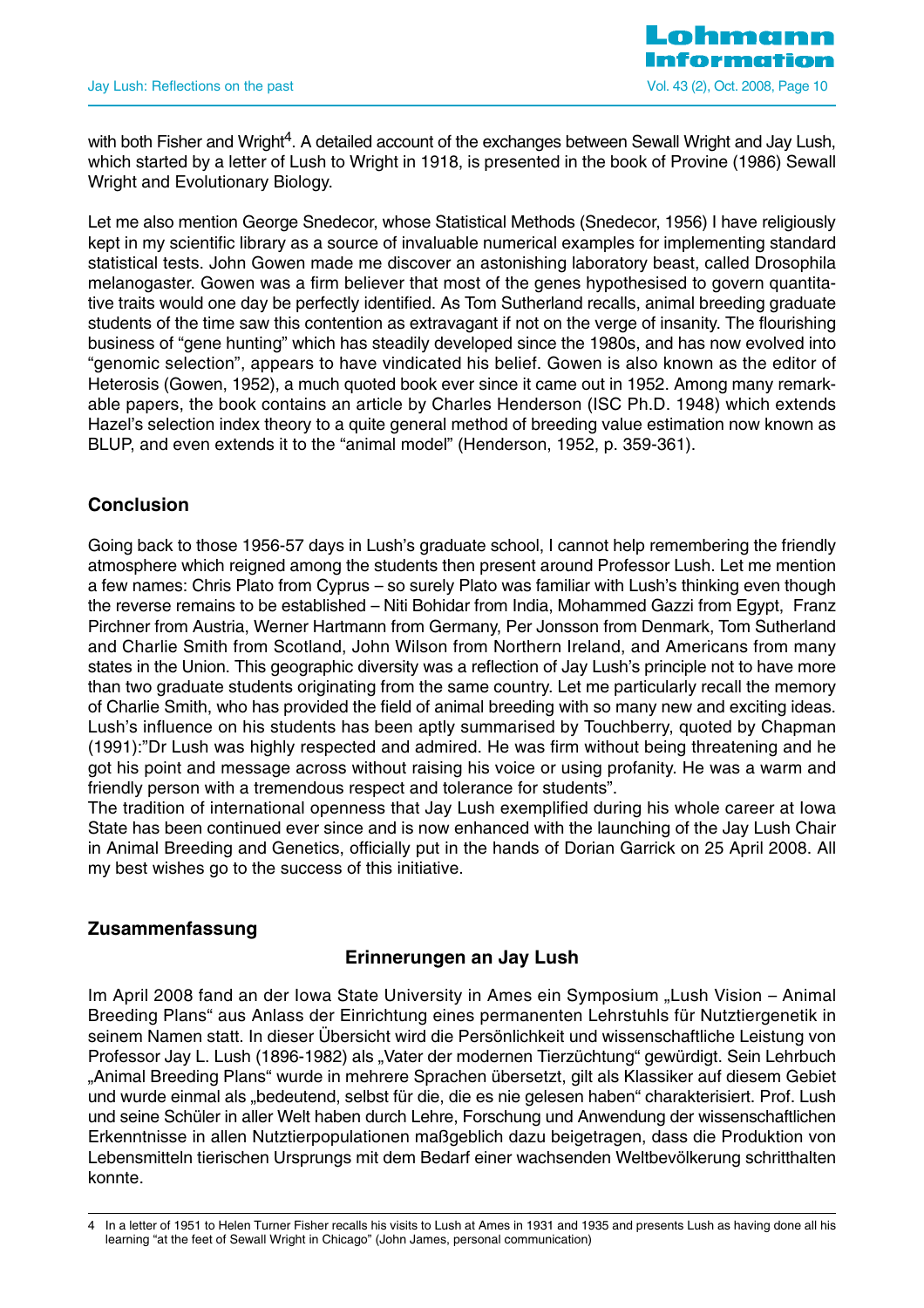

#### **Acknowledgements**

It is a pleasure to acknowledge the advice and help received from many friends and colleagues during the preparation of this paper. Let me mention my fellow students in Ames, Tom Sutherland (Fort Collins) and John Wilson (Belfast), to whom I should add Max Rothschild (Ames), Bill Hill (Edinburgh), John James (Sydney), Jean Boyazoglu (Menton) and Jean-Louis Foulley (Jouy-en-Josas). But needless to say, the personal views expressed in this paper are only my responsibility.

#### **References**

- Allen, G.E. (2000): The reception of mendelism in the United States. C. R. Acad. Sci. Paris, Sciences de la vie 323: 1081- 1088.
- Aydon, C. (2005): A book of scientific curiosities. Hachette Livre Australia, Sydney,
- Bulmer, M. (1971): The effect of selection on genetic variability. Amer. Nat. 105: 201-211.
- Chapman, A.B. (1991): Jay Laurence Lush, 1896-1982: a brief biography. J. Anim. Sci. 69: 2671-676
- Dickerson, G.E. and L.N. Hazel (1944): Effectiveness of selection on progeny performance as a supplement to earlier culling in livestock. J. Agric. Res. 69: 459-476.
- Fisher, R.A. (1930): The Genetical Theory of Natural Selection. Clarendon Press. Oxford.
- Gayon, J., and R.M. Burian (2000): France in the era of mendelism (1900-1930). C. R. Acad. Sci. Paris, Sciences de la vie 323: 1097-1106.
- Gowen, J.W. (ed) (1952) : Heterosis. Iowa State College Press, Ames, Iowa.
- Hazel, L.N. (1943): The genetic basis for constructing selection indexes. Genetics 28: 476-490.
- Hazel, L.N. and J.L. Lush (1942): Efficiency of three methods of selection. J. Hered. 33: 393-399.
- Hazel, L.N. and E.A. Kline (1952): Mechanical measurement of fatness and carcass value on live hogs. J. Anim. Sci. 11: 313- 318.
- Henderson, C.R. (1952): Specific and general combining ability. In Heterosis, Gowen J.W. (ed). Iowa State College Press, Ames, Iowa, 352-370.
- Hill, W.G. (2008): Maintaining genetic variation in fitness. In Adaptation and Fitness in Animal Populations, Evolutionary and Breeding Perspectives on Genetic Resources Management, van der Werf, J. H. J., R. Frankham, H. -U. Graser and C. Gondro (eds). Springer, Berlin (in press).
- Hutin, C. and J.J. Lauvergne (1964): Liste des travaux de la Station Centrale de Génétique Animale (List of papers by the Central Station of Animal Genetics). Internal document, INRA, Jouy-en-Josas.
- Kempthorne, O. (1957): An Introduction to Genetic Statistics. John Wiley and Sons, New York.
- Legault, C. (1970): Etude statistique et génétique des performances d'élevage des truies de race Large White. II Effet direct du verrat, héritabilité, répétabilité, corrélations (Statistical genetic analysis of reproductive traits of Large White sows. II- Boar direct effect, heritability, repeatability, correlations). Ann. Génét. Sél. Anim. 2: 209-227.
- Lush, J.L. (1937, 1943, 1945): Animal Breeding Plans. Iowa State College Press, Ames, Iowa.
- Lush, J.L. (1947): Family merit and individual merit as bases for selection. Amer. Nat. 81: 241-261 and 362-379.
- Lush, J.L. (1949): Heritability of quantitative characters in farm animals. Proceedings of the Eigth International Congress of Genetics (Hereditas, Suppl. Vol., 1949, 357-375).
- Lush, J.L. (1951a): Genetics and animal breeding. In: Genetics in the 20th Century. Essays on the Progress of Genetics during its First 50 Years, Dunn L.C. (ed). The Macmillan Co, New York, 493-525.
- Lush, J.L. (1951b): The impact of genetics on animal breeding. J. Anim. Sci. 10: 311-321.
- Lush, J.L. (1973): Teaching animal breeding and training graduate students. In Proceedings of the Animal Breeding and Genetics Symposium in Honour of Dr. Jay L. Lush. American Society of Animal Science and American Dairy Science Association, 178-188.
- Lush, J.L. (1994): The Genetics of Populations. Prepared for publication by A.B. Chapman, R.R. Shrode and with an addendum by J.F. Crow. College of Agriculture, Iowa State University, Ames, Iowa. Special Report 94.
- Malécot, G. (1948) : Les mathématiques de l'hérédité. Masson, Paris.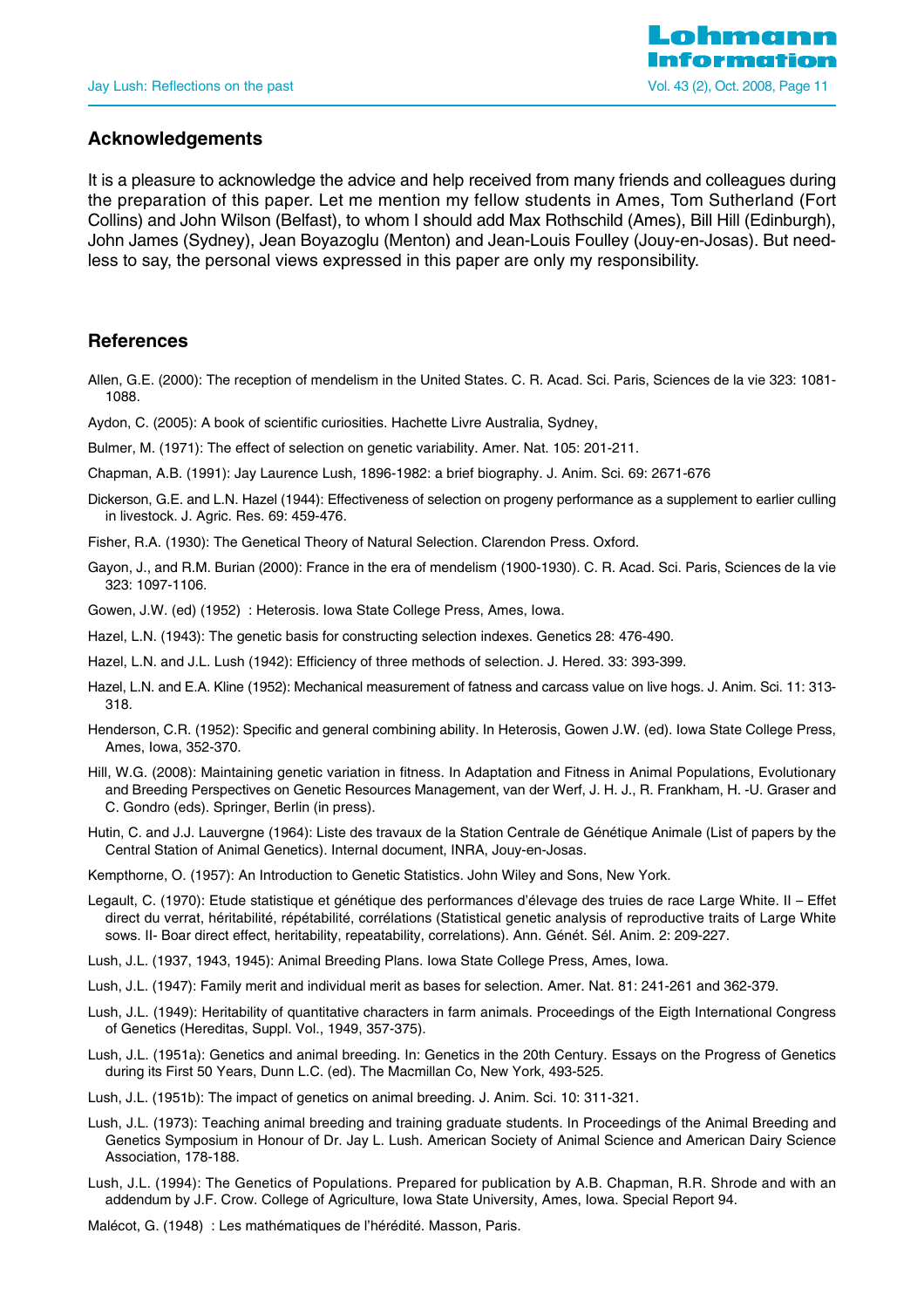Mérour, J., E. Bernard, L. Canario and J.-P. Bidanel (2008): Analyse génétique de la productivité numérique et pondérale et de la durée de mise bas de truies Large White et Landrace français (Genetic analysis of litter size and weight, and of farrowing duration in French Large White and Landrace sows). Journées de la Recherche Porcine 40 : 133-136.

Ollivier, L. (2002) : Eléments de génétique quantitative. INRA éditions, Paris.

Provine, W. B. (1986): Sewall Wright and Evolutionary Biology. University of Chicago Press, Chicago.

Roll-Hansen, N. (2000): Theory and practice: the impact of mendelism on agriculture. C. R. Acad. Sci. Paris, Sciences de la vie 323: 1107-1116.

Rowe, J.B. and K.D. Atkins (2004): Strategies for lifting productivity in the sheep industry. Outlook 2004, Canberra.

Snedecor G.W. (1956): Statistical Methods. Fifth Edition. Iowa State College Press, Ames, Iowa.

Willham, R.L. (1999): On Jay Lush. In From Jay Lush to Genomics: Visions for Animal Breeding and Genetics, Dekkers, J.C.M., Lamont, S.J., and Rothschild, M.F. (eds). Iowa State University, Ames, Iowa, 141.

# **Author's address:**

Dr. Louis Ollivier E-mail: louis.ollivier@free.fr

Videos of all talks presented at the Lush Vision Symposium were recorded and are available on the web at http://www.ans.iastate.edu/events/Lushsymp/?pg=videos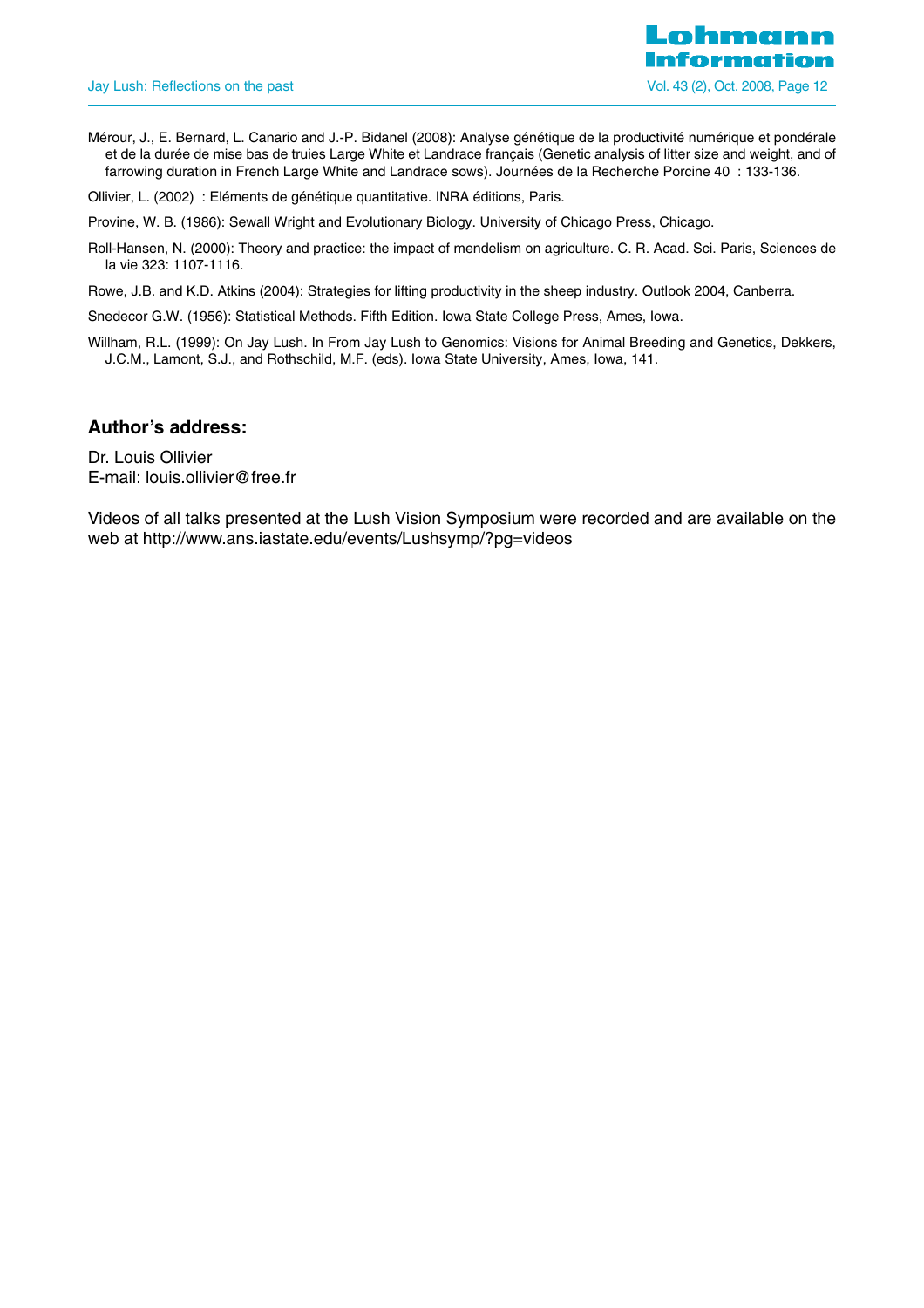

# **Adaptability of laying hens to non-cage environments\***

# **D. K. Flock, Lohmann Tierzucht GmbH, Cuxhaven, Germany**

# **Introduction**

Since the decision to ban conventional cages in the EU by 2012, individual countries have passed laws for the transition period. Many egg producers are still undecided whether to invest in new facilities compatible with legal limitations or to give up egg production. Until a few years ago, most egg producers and poultry scientists agreed that cages were acceptable as a compromise between the needs of laying hens and the interests of producers and consumers.

Unresolved problems with non-cage management of laying hens have been pointed out repeatedly in the past (e.g. Flock, 1982; Flock et al., 2003), but we need to take a fresh look at this issue in view of the fact that conventional cages will be completely phased out in Germany a year from now. In the very near future, potential investors have to find answers to three questions:

(1) If they invest in enriched cages (or "Kleingruppenhaltung", a German version with more wellness for the hens than the EU minimum requirements), can eggs from these facilities be marketed with a sufficient profit margin?

(2) If they invest in a non-cage system, will they be able to provide the advanced management required for predictable results and recover the higher cost with a premium price?

(3) To what extent are differences between strains apparent and relevant for theses decisions, and are results from small groups in Random Sample Tests repeatable in large groups on production farms?

# **General review of alternative management systems**

In his plenary lecture at the World Poultry Congress in Brisbane, Webster (2008) reviewed the development of theoretical and applied animal welfare in a historical context and from different points of view. As shown in table 1, hens and consumers may differ in their perception of different production systems:

# **Table 1: The welfare of laying hens in different production systems as perceived by the hen and by the people (Source: Webster, 2008)**

|                | Conventional cage                          | Enriched cage  | Free range                                                                          |
|----------------|--------------------------------------------|----------------|-------------------------------------------------------------------------------------|
| Hens           | Unacceptable                               |                | Acceptable if husbandry<br>Meets most hen needs and environment are<br>satisfactory |
| Consumers      | Cheap and wholesome   "It is still a cage" |                | Increasingly popular                                                                |
| <b>Farmers</b> | No added value when it<br>becomes standard | No added value | Added value                                                                         |

According to Webster, essential needs of the hens are met in "enriched" cages: much more space and opportunity to move around, dark nests, a dust bath and perches at different levels. With the term "Kleingruppenhaltung", German producers of eggs and equipment for the egg industry have tried to avoid the term "cage" and focus on the advantages of small groups in terms of behaviour and reduced risk of cannibalism and feather pecking. Not unexpectedly, opponents of non-cage systems

based on a paper by Flock and Norrman, presented at the 16th Baltic and Finnish Poultry Conference, on 3rd October 2008 in Vantaa, Finland.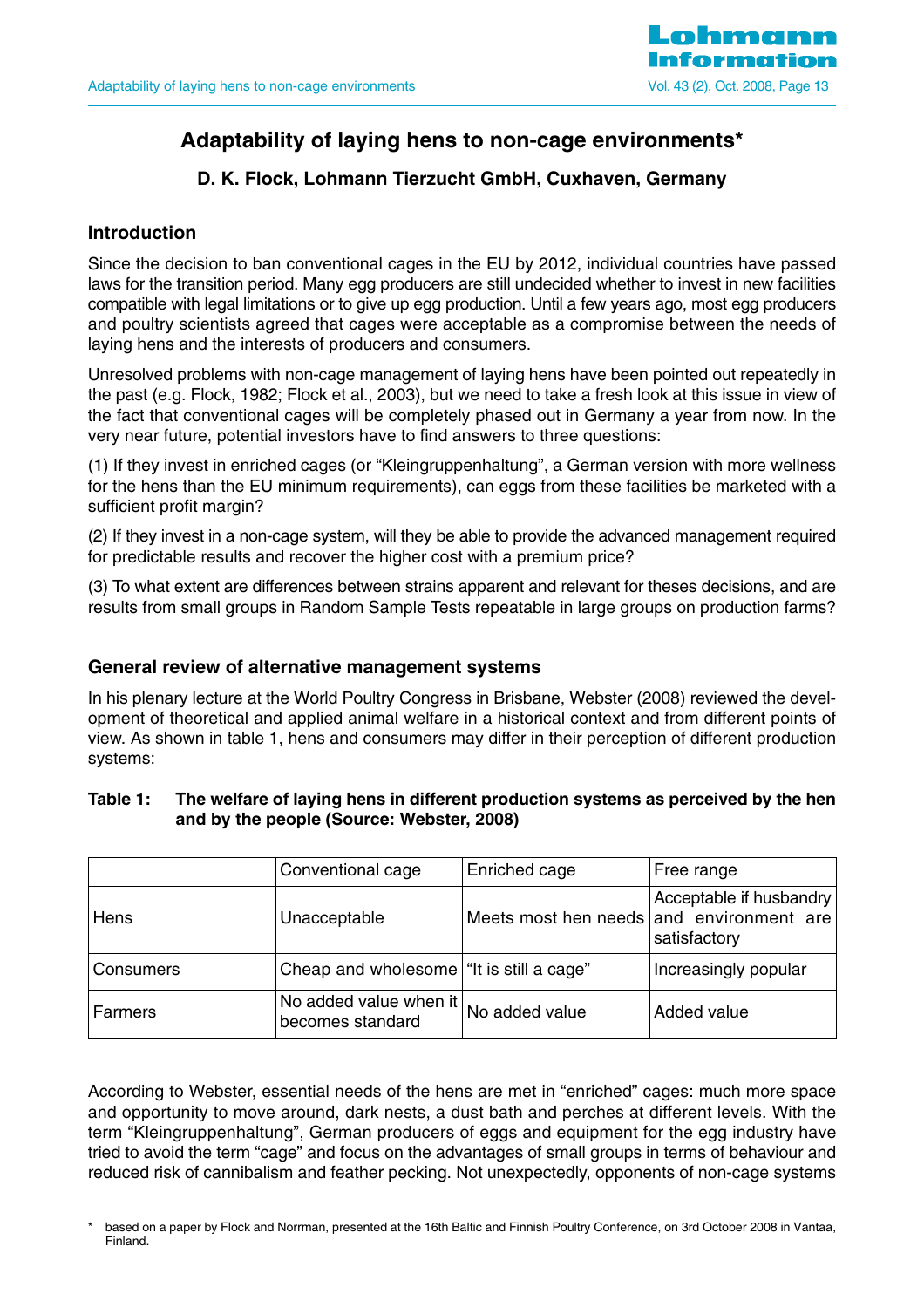

launched a campaign against this system and it is not clear whether the egg industry will succeed in its attempts to get away from the current labelling  $(3 = \text{cage production})$  which does not distinguish between conventional cages and enriched cages. At least two major discounters have decided that they will not list eggs from any cage system – ignoring the fact that many consumers prefer to make their own decisions on the basis of "value for money". The outcome of this dispute is still open, and egg producers must try to stay in business by keeping up with all relevant information.

# **Comparisons of Cage vs. Floor in German Random Sample Tests**

In view of the expected ban of conventional cages in the EU, three out of five random sample testing (RST) stations in Germany discontinued their activities several years ago. Only two stations remain: Kitzingen in Bavaria changed to floor management in 1998, Haus Düsse recently installed "Kleingruppenhaltung", a form of enriched cages with more space than EU specifications.

Data comparing RST cage results from Haus Düsse with floor results in Kitzingen were presented 5 years ago at the Baltic Poultry Conference in Sigulda (Flock, 2003). Highly significant differences in mortality, hen-housed egg mass, feed conversion ratio and egg income minus feed cost were documented, with repeatable strain differences in three years. In the meantime, more data from 5 tests each (ending in 1999 – 2004) were analyzed and are presented in Table 2.

| Management                      |         | % Mortality | Egg Number |       | Egg Wt. | Egg Mass | F.C.R. |
|---------------------------------|---------|-------------|------------|-------|---------|----------|--------|
| System                          | Cannib. | Other       | H.H.       | H.D.  | g       | kg/HH    | kg/kg  |
| Battery cages,<br>beaks trimmed | 1.4     | 5.1         | 307.7      | 315.8 | 64.4    | 19.82    | 2.08   |
| Floor,<br>beaks trimmed         | 2.4     | 0.6         | 285.4      | 292.8 | 63.0    | 17.99    | 2.24   |
| Floor,<br>untreated beaks       | 14.0    | 0.5         | 266.2      | 288.9 | 63.4    | 16.87    | 2.36   |

# **Table 2: Least squares means for major traits from cages (Haus Düsse) vs. floor (Kitzingen, with and without beak treatment); 5 tests each (1999-2004)**

Two results are immediately obvious: higher mortality due to cannibalism if pullets are not beak treated, and negligible mortality due to "other" causes under floor conditions. It is not known to what extent the lower egg production under floor conditions is due to uncollected eggs (e.g. dropped through the slats or eaten by the hens?). Similar differences were observed for some strains almost 40 years ago in German RSTs during the change from floor to cage testing, when strains were tested in both management systems.

The variability of results within and between strains is illustrated in Figures 1-5 for five traits of major interest: (1) mortality due to cannibalism, (2) egg number per hen housed, (3) average egg weight, (4) feed conversion ratio and (5) egg income over feed cost.

As can be seen from the graphs, there are substantial differences among brown-egg strains in their susceptibility to cannibalism and correlated production traits. Only one out of five strains (B7 = Lohmann Tradition) has similarly low mortality as the only white-egg strain ( $W2 = LSL$ ) represented with sufficient frequency in these tests to be included in the statistical analysis.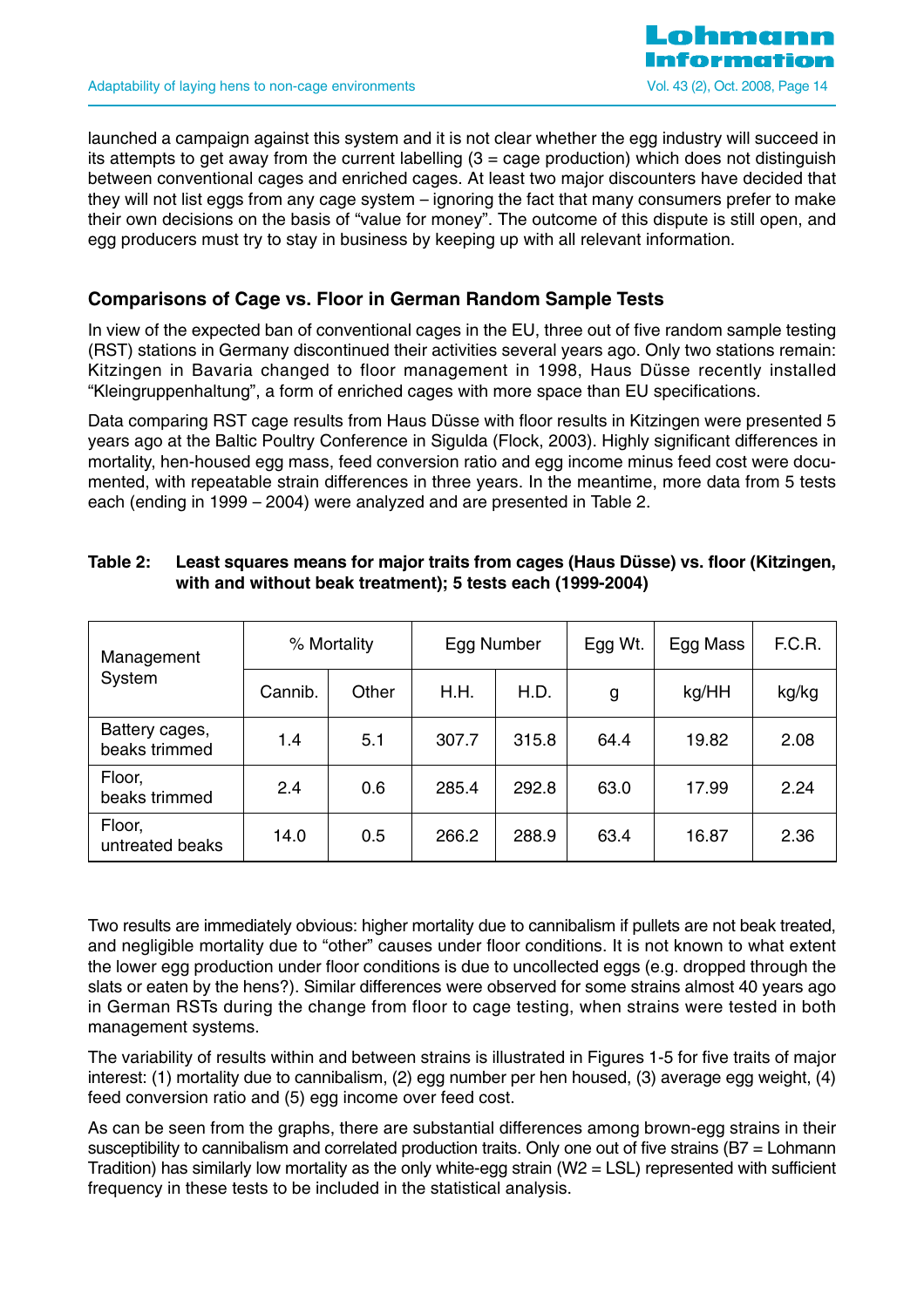# **Figure 1: Strain x Management Interactions in German RST**



# **Mortality due to cannibalism (%)**

 $*$  Management:  $c = \text{cages}$ ;  $t = \text{floor}$ , beaks trimmed;  $i = \text{floor}$ , beaks intact

# **Figure 2: Strain x Management Interactions in German RST**



# **Egg number per hen housed**

 $*$  Management:  $c = \text{cages}$ ;  $t = \text{floor}$ , beaks trimmed;  $i = \text{floor}$ , beaks intact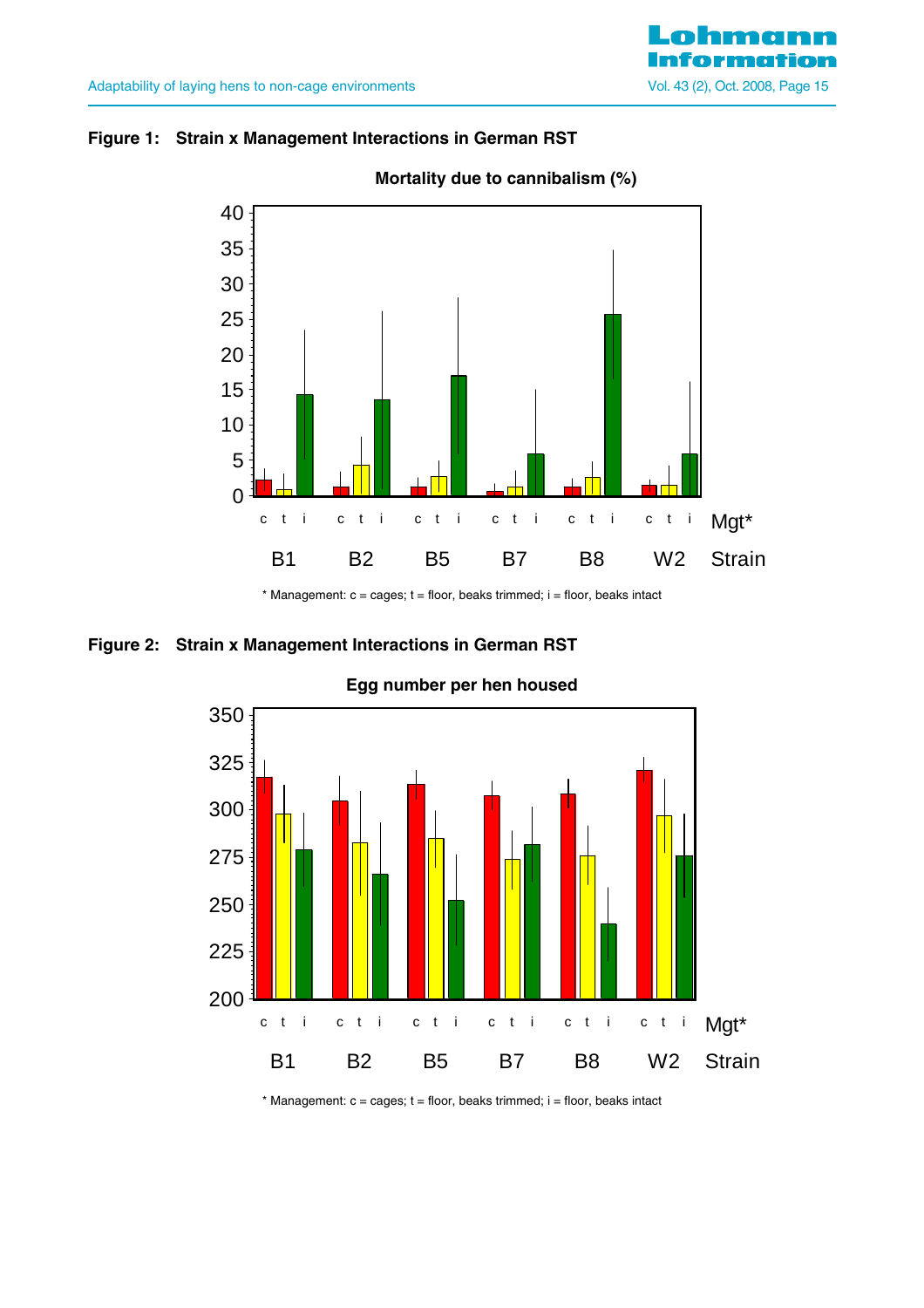



**Average egg weight (g)**

\*Management:  $c = \text{cages}$ ;  $t = \text{floor}$ , beaks trimmed;  $i = \text{floor}$ , beaks intact

# **Figure 4: Strain x Management Interactions in German RST**

**Feed conversion ratio (kg/kg)**



 $*$  Management:  $c = \text{cages}$ ;  $t = \text{floor}$ , beaks trimmed;  $i = \text{floor}$ , beaks intact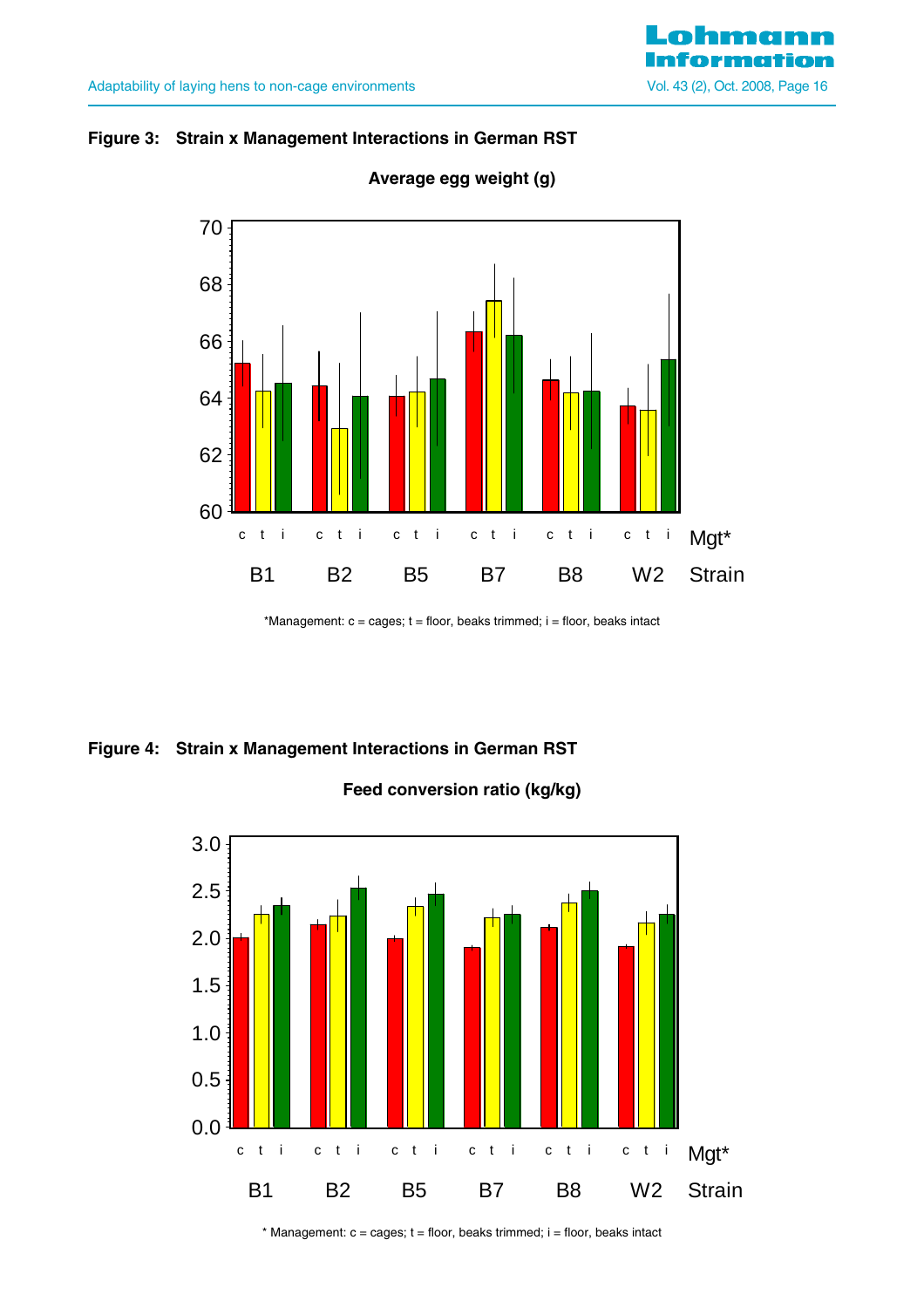



**Egg income over feed cost (€)**

 $*$  Management:  $c = \text{cages}$ ;  $t = \text{floor}$ , beaks trimmed;  $i = \text{floor}$ , beaks intact

# **Data from commercial egg production farms in Germany**

A detailed analysis of field records from egg production farms in Germany was published by Bergfeld et al. (2004), based on a sample of 34 flocks from 17 farms, exclusively with floor management, varying between 500 and 20.000 in size. The results were evaluated in terms of economics, nutrition, product quality, poultry health and environmental impact (emissions and condition of free range after repeated use). The main conclusions were:

- a) variation between flocks in all criteria studied indicates a high risk for producers
- b) free range management is the most risky form of management
- c) beak treatment is still necessary to limit risks of cannibalism and feather pecking
- d) hygienic egg quality is effectively improved by slats, separating hens from litter
- e) rearing conditions must correspond to the equipment in the laying unit; information on feeding, vaccination, lighting etc. must be made available at housing of pullets.

Strain differences are not documented in detail, but two findings are of special interest in the context of the present paper:

> white-egg layers averaged 89.4% rate of lay vs. 77.0% for brown-egg layers > mortality averaged 11.8%, but ranged between 3.3 and 36.8%!

In Table 3 results of a study by Kreienbrock et al. (2004) are summarized based on 172 flocks in cages and 134 in floor systems. Average mortality in different floor systems ranged from 12.9 % to17.8 % - compared to 8.2 % in conventional cages - and slightly higher with free range than without access to free range.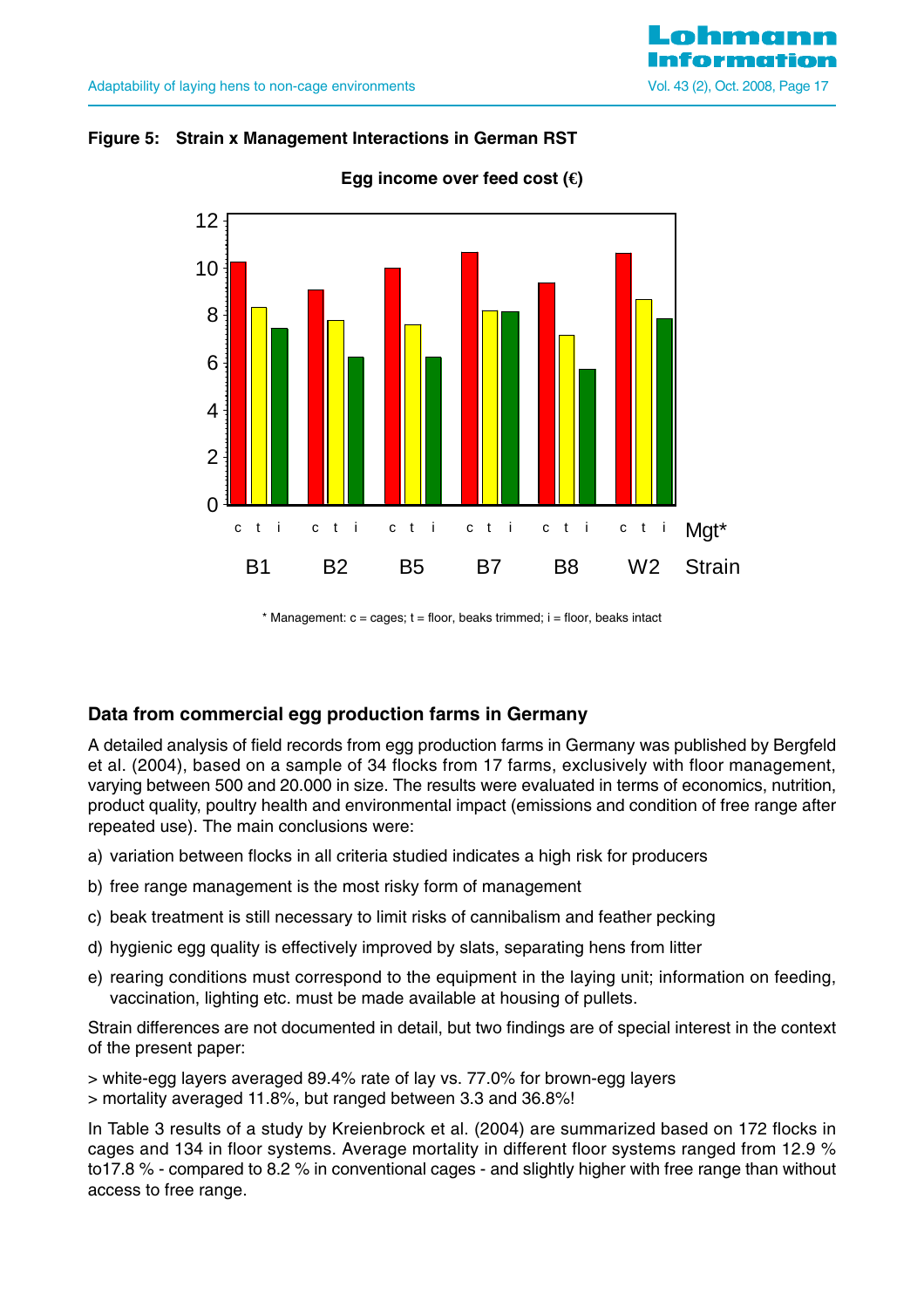# **Table 3: Laying mortality in different housing systems (Source: Kreienbrock et al., 2004)**

|                 |               | Floor      | Aviary        |            | Cage |  |
|-----------------|---------------|------------|---------------|------------|------|--|
|                 | Without range | Free range | Without range | Free range |      |  |
| No. flocks      | 46            | 50         |               | 30         | 172  |  |
| Mean            | 12.9          | 14.0       | 15.1          | 17.8       | 8.2  |  |
| <b>Best 10%</b> | 4.6           | 6.1        | 2.3           | 7.2        | 3.6  |  |

Although egg production is obviously less risky in cages and therefore more attractive for producers, consumers will eventually decide how eggs are produced. Therefore we must focus on the variation of results within systems, analyze repeatable causes of variation and learn from the best flocks.

# **A case study in Sweden: organic egg production with LSL hens**

My career as geneticist started with the HNL breeding program 40 years ago, when we were still keeping our elite stocks exclusively on the floor and tested pedigreed crosses under floor and single cage conditions. Therefore I was curious to find out whether the current generation of LSL White Leghorns still copes well with floor management. I am happy to share with you results recently obtained from Lars Norrman in Sweden, who started to produce organic eggs a few years ago, after working 40 years in production and customer service for a company.

The results shown in Figure 6 are from an LSL flock on his farm in Southern Sweden, which recently completed a laying period to 71 weeks of age.



**LOHMANN LSL-Classic Layers** in Sweden 2007/08, 2112 hens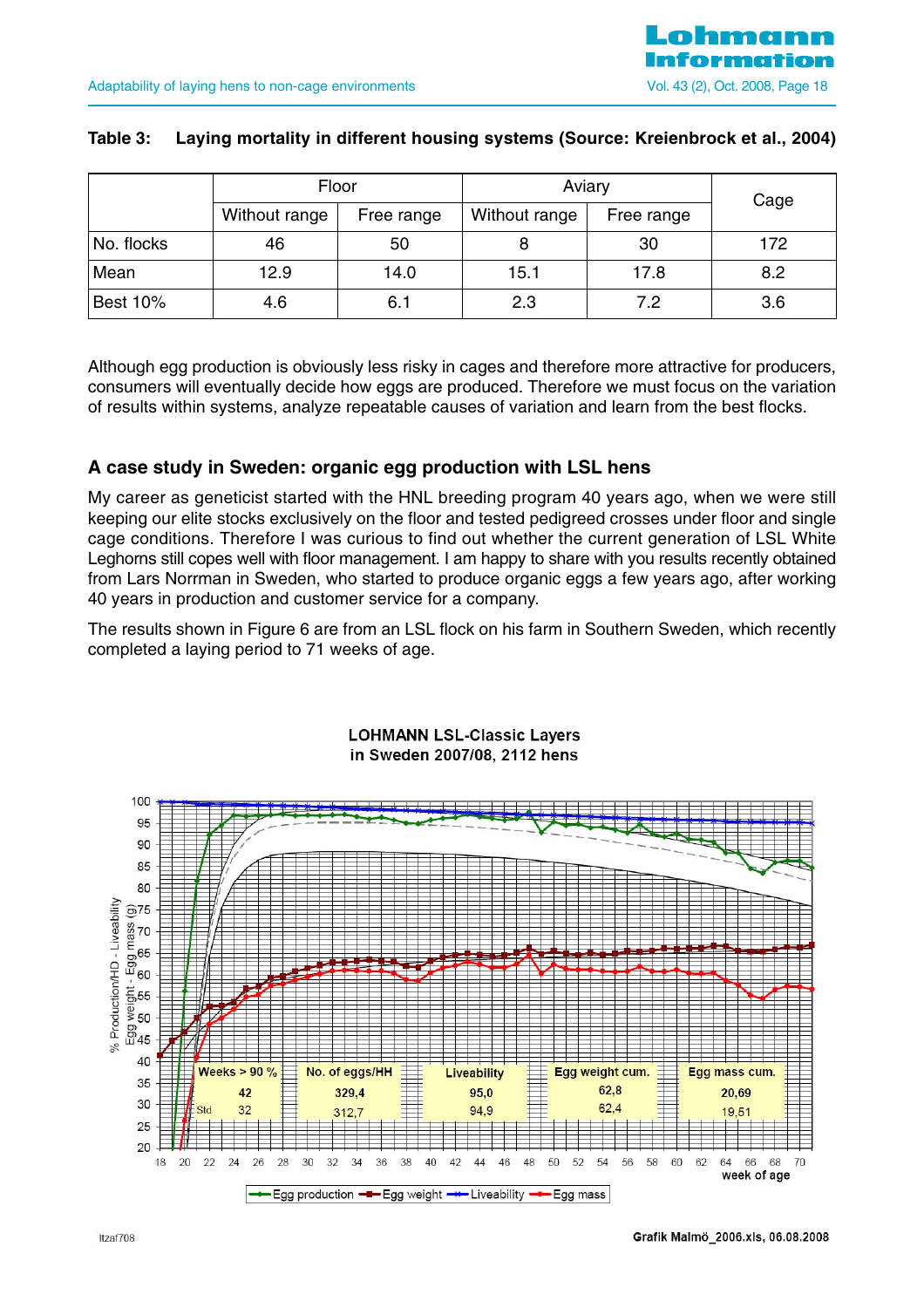The excellent results shown in figure 6 were achieved by not only following strictly the general management recommendations for non-cage environments, but learning from own observations how to optimize the environment "from the birds' point of view". It is unlikely that similar results can be achieved if husbandry practices are decided in an office and carried out by farm personnel with limited knowledge and incentive to understand the needs of chickens.

The following recommendations may be used as a checklist to compare practices on other farms with the experience gained by Lars Norrman on his farm in successive flocks.

# 1. **The management of the laying flock must start from the day of hatch.**

Get all relevant information from the rearing farm: vaccination schedule, feed source and quality, body weight; uniformity should be at least 80%.

#### 2. **The rearing farm must have similar equipment as the laying unit.**

Perches should be available from the beginning and will be used from one week of age. For organic egg production, a strict protocol must be followed.

# 3. **Transfer the pullets to the laying house early enough.**

Most egg producers plan to house the flock at about 18 weeks when the vaccination program is finished. Close to the onset of lay, the pullets are curious to discover the new environment and to find the nests. Norrman got the best results from hens housed already at 14 weeks, two weeks before the critical time (16 to 18 weeks) when major hormonal changes take place.

# 4. **Proper light source and lighting program for open housing.**

Windows are required for organic egg production, i.e. the lighting must take natural daylight into consideration. Lights must be gradually turned on and off. Conventional light bulbs are preferred over "energy-saving" tubes, which have been associated with nervousness. Consult experts for best light systems.

Hens can be trained to return from free range with the sound of shutters before the end of the light day.

#### 5. **Consistent feed quality is the most critical factor.**

A good working relationship with the feed supplier is essential. Keep samples from each batch of feed to be analyzed by an independent laboratory in case of suspected deficiencies. An unbalanced amino acid profile is a common risk factor of organic feed.

The feed structure in the rearing and laying farm should be similar. Prevention of selective feeding is especially important in floor housing systems. Sufficient crude fibre contributes to healthy guts and dry manure and may also reduce the risk of feather pecking and cannibalism (Pottgüter, 2008).

# 6. **Litter quality and air quality have to be optimized.**

With cage management in closed houses, it is relatively easy to maintain good air quality, and there is no litter problem. In floor houses, wood shavings are preferred over straw and easier to keep in good condition. Solar energy can be used and is sufficient most of the time, wood pellets may supplement heating on cold days.

#### 7. **Observe your birds daily, use veterinary help to diagnose problems.**

Use your eyes, nose and ears to convince yourself that the hens are healthy and happy! Monitor water and feed intake daily. The first signal of feed quality problems or infections may be reduced water intake. By the time rate of lay and/or egg weight drops, it may be too late to correct the situation. Call for help of an experienced veterinarian to diagnose the situation if necessary.

# 8. **Keep accurate records and focus on utilization of the genetic potential!**

Try to combine the highest genetic potential with the best possible husbandry under your specific conditions. Without knowing what a given strain of layers can achieve in terms of liveability, egg production and feed efficiency and corresponding "goals", it is impossible to assess the potential for further improvements. Avoid repeating the same mistakes and focus on what you can improve yourself instead of expecting solutions from others.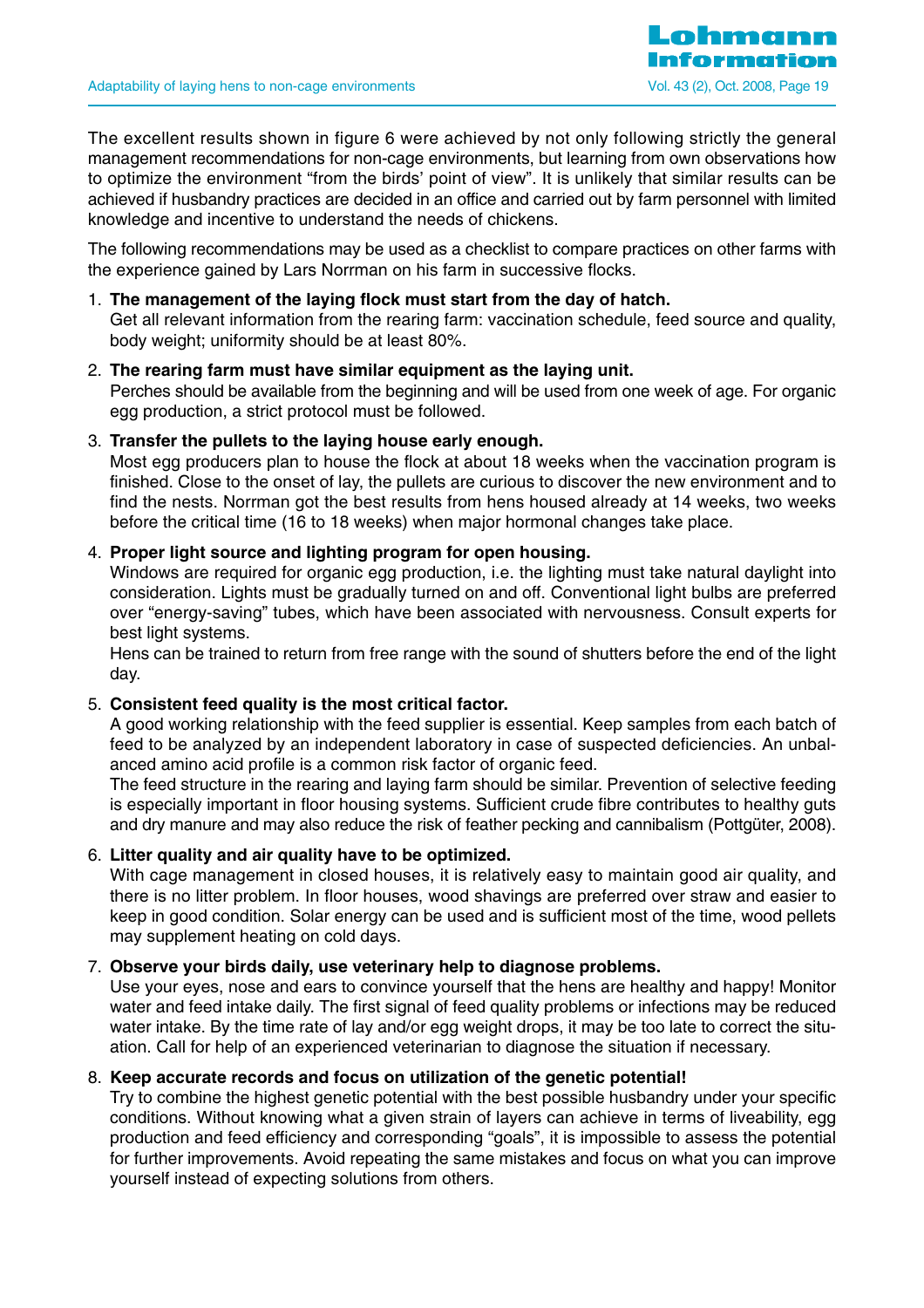

# **Discussion and conclusion**

The management of random sample tests has to follow a given protocol to assure unbiased results and will be unable or reluctant to interfere if cannibalism starts in one group. Due to the small number of replicates, large differences between strains in traits like mortality are often not "statistically significant" and may be misleading. Primary breeders have additional information from many flocks around the world, enabling them to assess the relative risk of cannibalism in different strain crosses more reliably. Market shares of specific products reflect a combination of genetic potential, back-up with management recommendations and actual management on each farm. Primary breeders have been selecting against cannibalism for many years (Preisinger, 2001), and egg producers should monitor progress actually achieved with different strains while focusing on optimal management in their farm.

Assuming that the results from different management systems in RSTs shown in table 2 reflect field conditions, we can make the following rough calculation: 464 Mio people in the EU-25 consume on average 13.3 kg egg mass, i.e. 6.17 Mio tonnes of egg mass. If all these eggs were produced in cages under conditions like in Haus Düsse, 311 million hens would have to be housed, 20 million of which would die. To produce the same egg mass under floor conditions without beak trimming, 365 million hens would have be housed, 53 million of which would die (mainly due to cannibalism). An additional 54 million pullets would need to be reared and 1.7 million tonnes of feed would be required to cover the less efficient feed conversion. In view of the growing competition between food, feed and fuel, this point should not be ignored in a balanced assessment of different options.

Differences between strains in their adaptability to specific management systems are relevant for the choice of the most promising strain for a given management situation. To maximize family income, the goal should be to combine the best strain with best management. The market will eventually decide from which hens in which system eggs are produced. Farm management should make use of information on strain differences to minimize hen mortality and thereby improve hen welfare.

In Germany, many consumers do not discriminate on shell colour or even prefer white-shelled eggs if they are offered in supermarkets. But non-cage eggs are usually associated with brown shells, and it would take a dedicated promotion to convince consumers that non-cage eggs can also be produced from White Leghorns, probably even more environment-friendly, because fewer hens and resources would be needed to meet consumer demands for eggs and egg products.

# **Zusammenfassung**

# **Zur Anpassungsfähigkeit verschiedener Legehennenherkünfte an alternative Haltungdssysteme**

Bis 2012 wird in der EU die konventionelle Käfighaltung von Legehennen beendet, in Deutschland muss die Umstellung auf alternative Haltungssysteme bereits bis Ende 2008 bzw. mit Übergangsregeln im Laufe des Jahres 2009 erfolgen. Es kommt jetzt darauf an, das Marktpotenzial für Eier aus der Kleingruppenhaltung auszuloten und die Umstellung auf Boden- bzw. Freilandhaltung durch positive Beispiele und entsprechende Managementempfehlungen zu unterstützen.

Ergebnisse aus deutschen Legeleistungsprüfungen zeigen ebenso wie Praxisdaten deutliche Vorteile der Käfighaltung, die sich auf die Kleingruppenhaltung übertragen lassen. Ob sich der Umstieg auf alternative Haltungssysteme rechnet, hängt für den einzelnen Betrieb von seinen Produktionskosten und dem zu erzielenden Preis ab. In jedem Fall sinnvoll ist eine gründliche Analyse der Varianzursachen mit dem Ziel, von den Betrieben mit den besten Ergebnissen zu lernen und eigene Fehler nicht zu wiederholen. Die Ergebnisse einer LSL-Herde in Schweden zeigen, dass die Produktion von Bio-Eiern bei entsprechendem Management auch mit Weißen Leghorn möglich ist, sofern die Kunden nicht auf braunschalige Bio-Eier fixiert sind. Dabei sollte nicht vergessen werden, dass bei der Produktion von Bio-Eiern wegen der extrem hohen Futterkosten jedes zusätzlich verkaufte Ei relativ mehr bringt als bei den geringen Margen konventioneller Käfighaltung.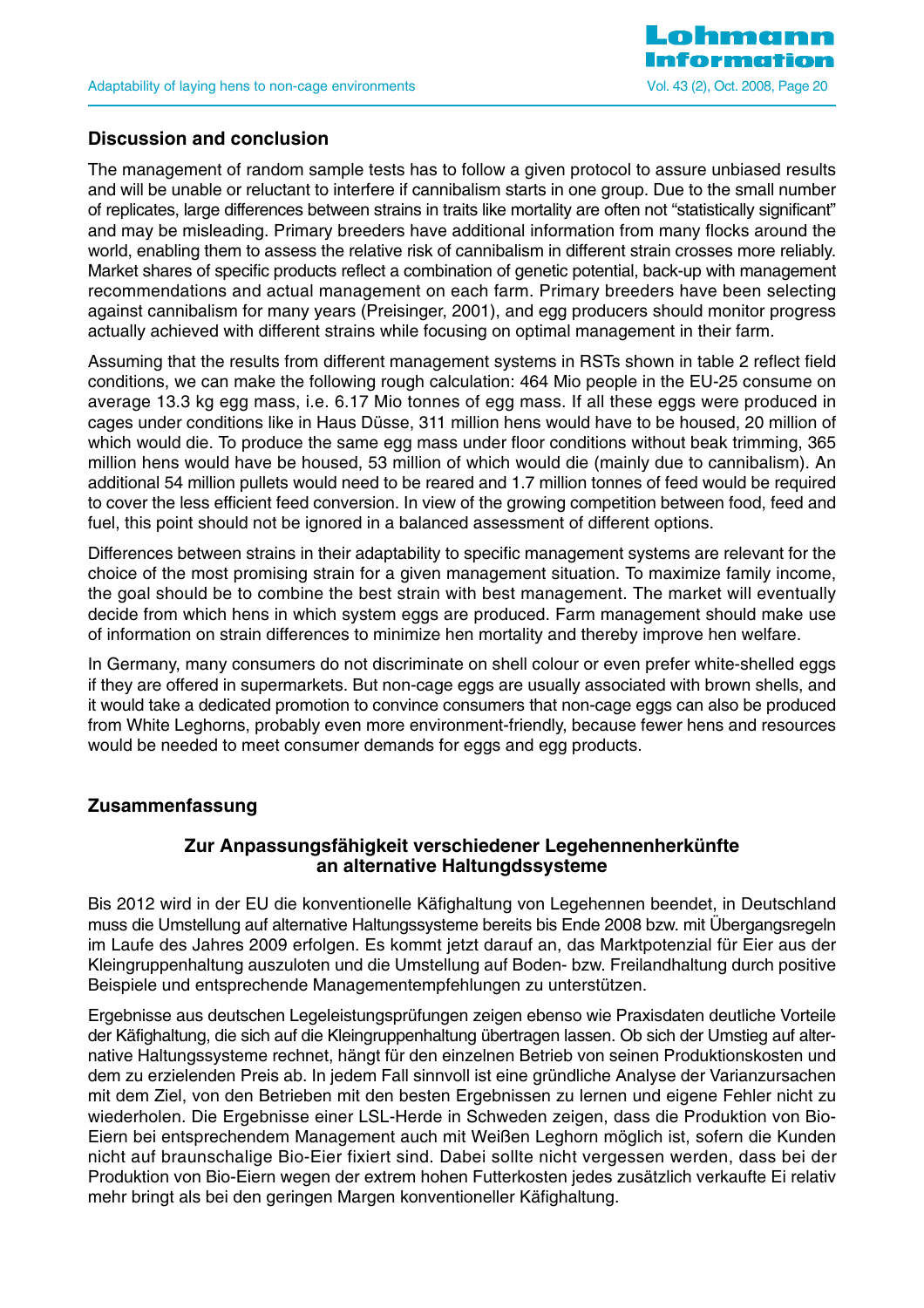

# **Literature:**

Bergfeld, U., K. Damme, M. Golze und W. Reichardt (2004): Evaluierung alternativer

Haltungsverfahren für Legehennen. Schriftenreihe der Sächsischen Landesanstalt für Landwirtschaft. Heft 8. (209 pp).

Flock, D.K. (1982): Im Zweifel für die Käfighaltung! DGS 34, 266-267.

- Flock, D.K., G. Heil and K. Damme (2003): Whither random sample testing for laying hens in Europe? Proc. 11<sup>th</sup> Baltic Poultry Conference, Sigulda, Latvia.
- Flock, D.K. and L. Norrman (2008): Criteria for the competitiveness of different management systems and strain differences in the adaptability of laying hens to non-cage environments. Proc. 16<sup>th</sup> Baltic and Finnish Poultry Conference, Vantaa, Finland.

Kreienbrock, L., J. Schäl, M. Beyerbach, K. Rohn, S. Glaser und B. Schneider

- (2004): EpiLeg Orientierende epidemiologische Untersuchungen zum Leistungsniveau und Gesundheitsstatus in Legehennenhaltungen verschiedener Haltungssysteme. TiHo, Hannover.
- Pottgüter, R. (2008): Fiber in layer diets. Lohmann Information 43 (2).
- Preisinger, R. (2001): Recommendations for the future from a breeder's perspectve. In: Blokhuis, H.J. et al., 2001: Feather pecking: solutions through understanding.

Proc. of seminars held in Skövde, S; Lelystad, NL; Edinburgh, UK.

Webster, A.J.F. (2008): Animal welfare and the environment. Proc. XXIII World Poultry Congress, Brisbane, Australia.

# **Author's address:**

Prof. Dr. Dietmar K. Flock Akazienweg 5 27478 Cuxhaven Germany E-Mail: dkflock@t-online.de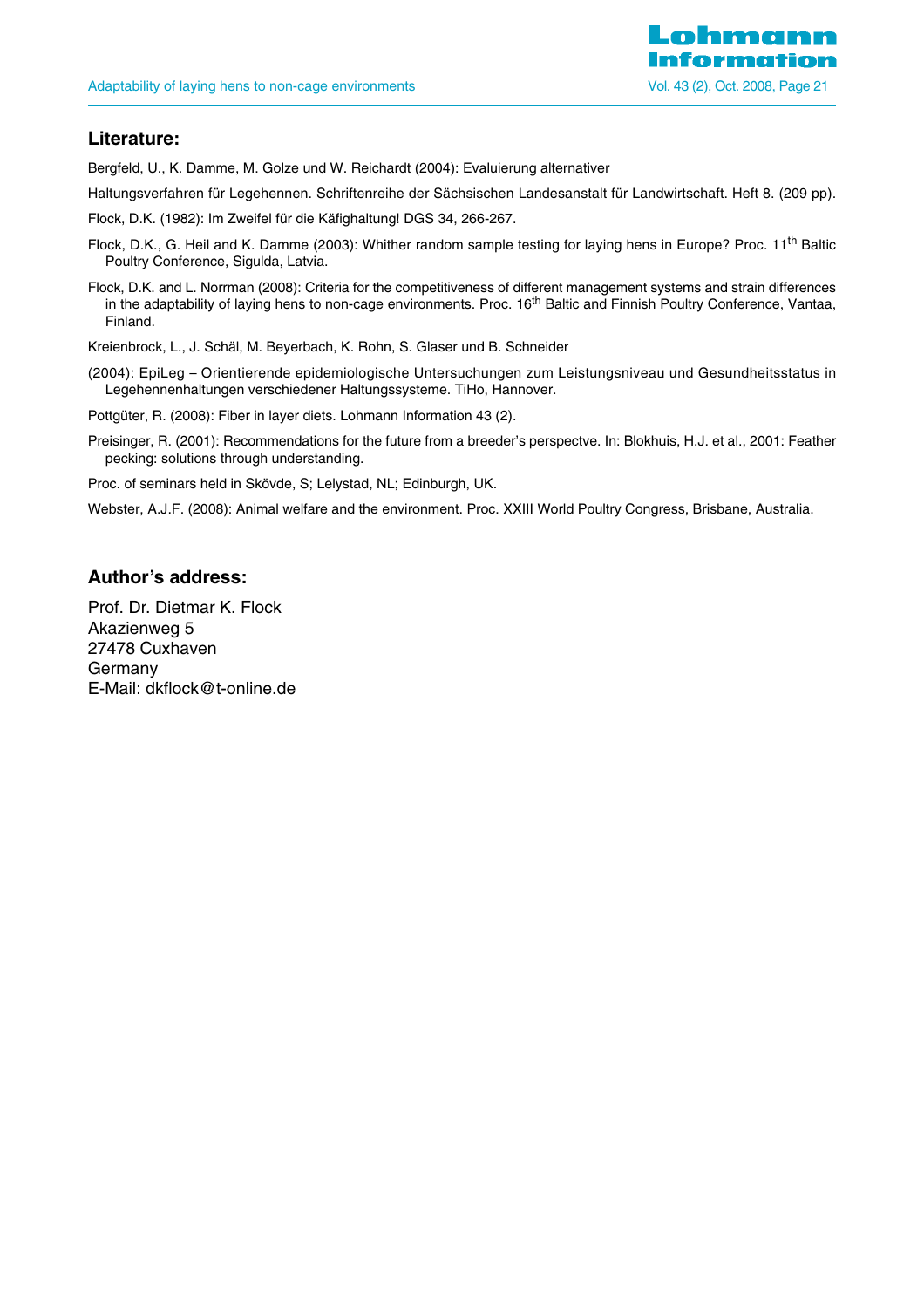

# **Fibre in Layer Diets**

# **Robert Pottgüter, Lohmann Tierzucht GmbH, Cuxhaven, Germany**

# **Introduction**

Fibre in poultry diets may sound like a rather odd topic. When I talk to egg producers about fibre from a nutritionist's point of view, I may get a puzzled smile. All poultry and egg producers know that fibre is important for feeding horses, cattle, sheep, rabbits and even monogastric pigs and some poultry species such as geese and ratites, but laying hens? Even among poultry nutritionists the subject of fibre in poultry nutrition may still raise a polite but slightly incredulous smile.

From the international literature (van Krimpen 2008, Esmail 1997, Neufeld 2008, Hartini, Choct, Hinch and Nolan 2003) and listening closely to colleagues from different countries I get the impression that this must be a very interesting subject. Research in poultry behaviour has produced a growing body of evidence showing a positive effect of crude fibre (roughage). There are also extensive indications from research and practical experience suggesting a positive effect on faecal consistency and litter quality.

A look at layer mixtures in international comparison reveals that the crude fibre content of the mixtures varies considerably among different countries, while performance levels tend to be consistently high across the board. It is also worth noting that oats, a high-fibre cereal, is being used in north-western Europe for feeding poultry, especially during the moulting, and evidently with positive results.

Restrictions on the use of raw materials with high fibre content in layer rations are more likely due to technological reasons and processes for optimising linear feed formulations rather than specific characteristics or components of these raw materials as such.

Compared with feed mixtures for cattle, pigs and other farm species, poultry diets are typically highenergy mixtures and, assuming appropriate raw materials are available, extremely high concentrations of fibre will not occur in any case.

# **Definition of crude fibre**

In animal nutrition the terms 'crude fibre' and 'roughage' are often used as synonymous. The reason for this is that fibre is a term that has been in use for a very long time. The term 'crude fibre' originated from the science of feed analysis, more specifically the 'Weender Analyse' system of feed analysis founded back in 1864. With the `Weender' analysis, various feed components and ingredients can be compared to get a rough estimate of digestibility. The term 'crude fibre' describes different structural plant materials that are insoluble in diluted acids and lyes and form a diverse group of poorly digestible or indigestible feed constituents. This might be the reason why fibre has a fairly poor reputation in poultry nutrition.

Crude fibre comprises the roughage in feed raw materials, also referred to as structural carbohydrates. These plant structural carbohydrates are composed of cellulose, hemicelluloses (pentosans, hexosans) and indigestible materials, mainly lignin. The composition of crude fibre differs in each individual plant food. Structural carbohydrates are virtually impossible to digest enzymatically in the animals' small intestine. Only the gut bacteria can digest crude fibre through fermentation by forming short-chain fatty acids and methane among other things. The proportion of cellulose and lignin in the crude fibre fraction also determines the digestibility of crude fibre or its solubility in the intestine. High cellulose and lignin concentrations mean reduced digestibility and vice versa. Wheat and maize for example have comparatively good crude fibre digestibility in monogastric animals (pigs, poultry), while oats are poorly digestible. Ruminants are very efficient at utilising crude fibre via rumen bacteria. The so-called "caecal digesters" (e.g. horses and rabbits) can also utilise dietary fibre for energy. These animal species need fibre in their daily ration for stable and healthy digestion. By-products of cereal processing such as wheat bran, wheat middlings and oat hull bran are particularly high in fibre. Some cereal varieties such as wheat, rye and maize contain little fibre, whereas husky cereals like oats and barley have higher fibre contents.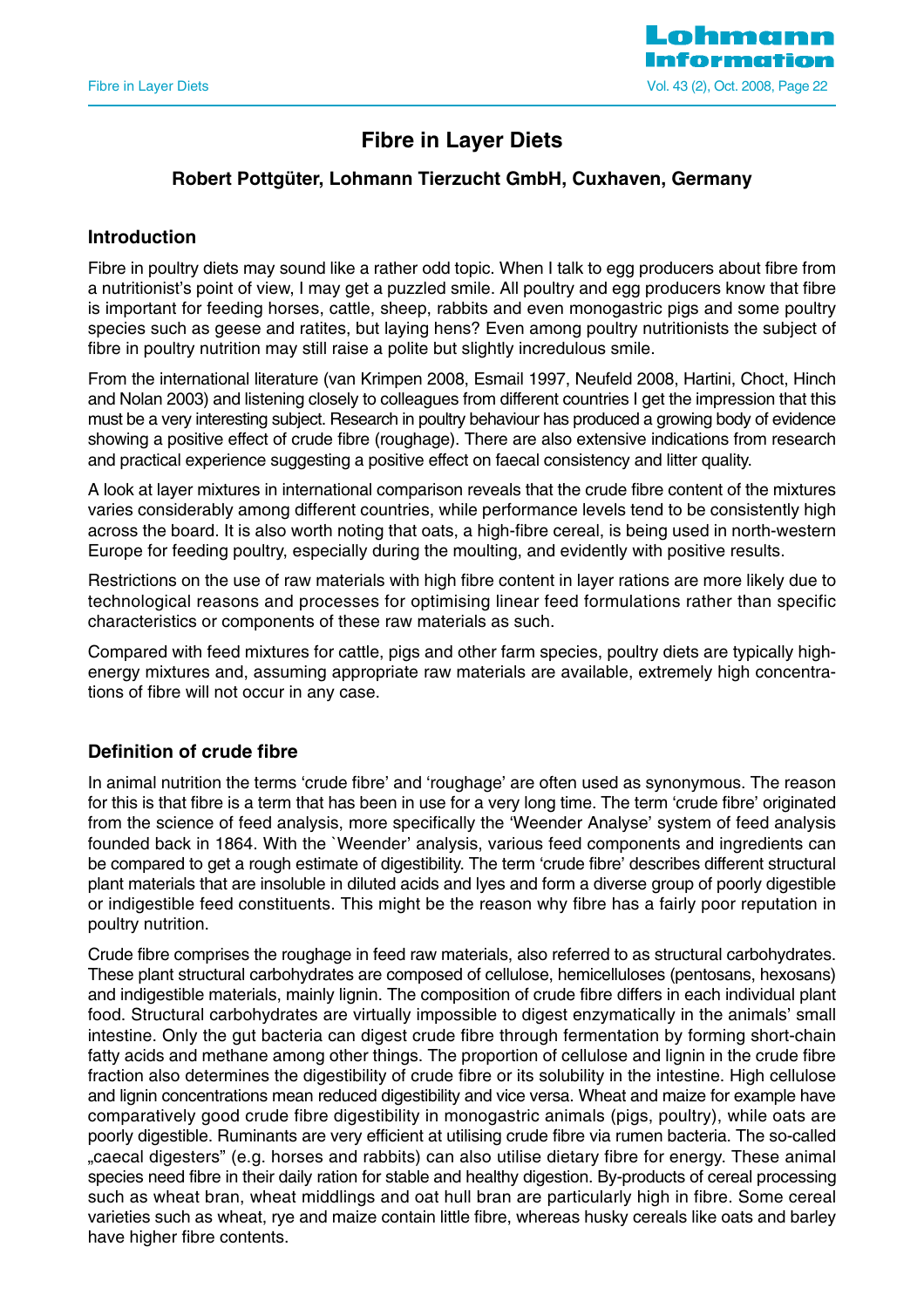

All plant fibre materials are polysaccharides, with the exception of lignin, a polymer of phenylpropane. A chemical definition is: "Roughage is non-starch polysaccharides - NSP". Starch, also a polysaccharide and as the principal constituent in all cereal varieties the major energy source in poultry nutrition, is used here as reference. The term "insoluble NSP" is increasingly used internationally to denote roughage such as crude fibre. They differ from "soluble NSP" which, when present in high proportions in poultry diets, can cause the familiar problems of moist, sticky droppings and wet litter. This suggests that NSPs could reasonably be divided into "good NSPs – roughage / crude fibre" and "bad NSPs". When people talk about NSPs they usually mean the latter, where the use of so-called NSP enzymes is indicated to eliminate the problems mentioned. Extensive knowledge based on scientific research is available in this area and when using such raw materials in poultry diets the use of NSP enzymes has now become standard practice.

The acquisition of new knowledge in the area of "insoluble NSPs – roughage / crude fibre" on the other hand is still a relatively new endeavour which, following some highly promising initial results, still requires much research work and verification of these results in the field.

# **Origins of crude fibre**

Fibre is present in all feed raw materials and passes into feed formulations more or less unavoidably. As crude fibre makes officially no contribution to the nutritional value of poultry feed, yet has to be declared as a maximum value in many countries, the crude fibre content is included in all feed calculations and optimisations as information. As a rule, crude fibre is not subject to a minimum requirement in poultry rations and a maximum value is merely designed to ensure that the declaration is not exceeded. With different raw materials the actual fibre content can therefore range from about 2.5% in a maize-soya based mixture to 6.0 – 7.0% in mixtures based on barley, extracted sunflower meal and cereal by-products such as bran.

As the fibre content is on the one hand related to the energy content of different raw materials and on the other hand deserves more attention in the formulation of poultry rations, some examples of raw materials conventionally used in various countries and regions in poultry diets are described below.

# **Maize**

Maize, the standard raw material in poultry nutrition, has the highest energy content of all the commonly used cereal varieties. This is directly related to a low content of crude fibre of about  $2 - 3\%$ , depending on quality and origin, and a relatively low content of soluble NSP. Maize with its golden-yellow colour is regarded by poultry producers worldwide as a quality symbol for poultry feed.

# **Sorghum, millet**

Sorghum and millet are most commonly incorporated in poultry diets in North and South America, where they are grown. Nutritional value and fibre content are similar to maize. Because of its cost effectiveness sorghum was also used at fairly high concentrations (up to 40%) in poultry feed in Northwest Europe in 2007/2008.

# **Wheat**

Wheat was for a very long time the most important cereal variety for poultry feed in Northwest Europe. It has a slightly lower energy content than maize, the fibre content is similar to that of maize and the content of soluble NSP is variably higher than in maize, depending on origin and harvest year.

# **Rye, triticale**

Rye and triticale (a cross of wheat and rye) have a slightly higher content of crude fibre than wheat, the energy content is slightly lower and the content of soluble NSP distinctly higher. The use of these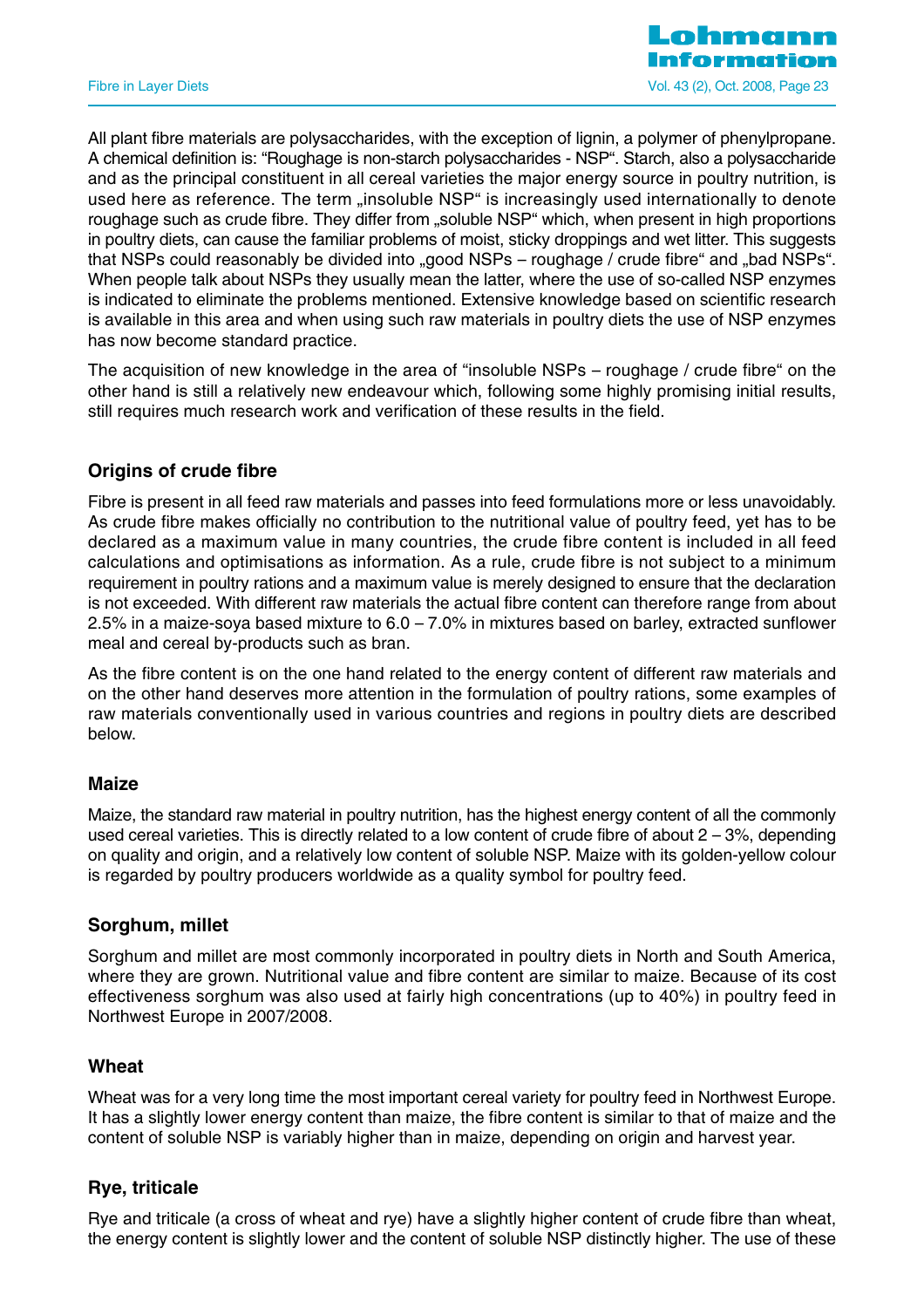

two cereals in poultry feed is regionally restricted to the areas where they are grown and the inclusion of suitable NSP enzymes is indicated if they make up a significant proportion of the mixture.

# **Barley, oats**

Barley and oats are also called 'husky cereals' and, as the name suggests, have a much higher fibre content than the cereal varieties described so far: barley about 4.5 – 7.0% and oats about 10% crude fibre. Their energy content is low and both cereal types have considerable proportions of soluble NSP. When used in poultry diets the inclusion of suitable NSP enzymes is generally recommended. Barley and oats are used in large amounts in poultry diets in the countries where they are grown, significantly increasing the crude fibre content of the mixtures. Depending on availability and cost effectiveness they are highly suitable for increasing the crude fibre content of the feed formulation.

# **Cereal by-products, brans**

Depending on the milling degree of the original cereal, all by-products of cereal milling have fairly high fibre contents ranging from about 10 to over 20%. Concentrations – including levels of other nutrients – can fluctuate widely and regular analytical checks and adjustment of the raw material matrix is an essential prerequisite for their use in poultry feed. The energy content is significantly lower than that of the original cereal because starch in particular is extracted as flour in the mill. On this basis these raw materials can provide attractive sources of nutrients and fibre, especially if lowenergy mixtures are desired, e.g. for pullets during developer phase or broiler breeders. These byproducts of cereal processing are unfortunately not available on the normal raw material market in all countries, but if available and cost effective, they are ideal sources of crude fibre for poultry diets formulated for specific purposes.

# **Soya, extracted soybean meal**

Soya beans and their processing by-products are the most important protein source in the nutrition of all farm animals worldwide. This is due to their numerous advantages compared with other oilseeds, resulting in extensive cultivation and a worldwide trade in soya products. Extracted, toasted soybean meal is widely used in feed mixtures all over the world, on a regional level also whole toasted soybeans. Soybean meal in particular has many advantages in poultry nutrition: a high protein content, a fibre content of about 3-7% depending on quality and a higher energy content than other oilseed meals. The protein and crude fibre contents of soybean meal fluctuate in opposite direction depending on quality, i.e. the higher the protein content the lower the fibre content and vice versa, and the energy content varies accordingly. An analysis of the soybean meal quality used in any ration is highly recommended as a routine measure of feed quality control.

# **Rape, sunflowers**

After soya, rape (and canola) and sunflowers are the most widely grown oilseed crops worldwide, and consequently so are their by-products: extracted rapeseed and sunflower meal. To a lesser extent, the various expellers or cakes with variable residual oil contents are also available regionally as feed raw materials. The available processing by-products of rapeseed and sunflower seeds show very wide variability across the world and regular analytical checks and adjustment of the raw material matrix are an imperative prerequisite for using these raw materials, especially analyses for crude fibre content, which is significantly higher (7 to over 20%) than in soya meal. Therefore they provide a readily available source of fibre. Since the crude fibre content is negatively correlated with the energy content, it deserves attention for that reason alone.

# **Dried grass meals, lucerne, alfalfa**

Dried grass meals are used regionally, especially in layer rations. This is mainly due to their content of natural yellow pigments and the achievable effects on yolk colour. The content of crude fibre varies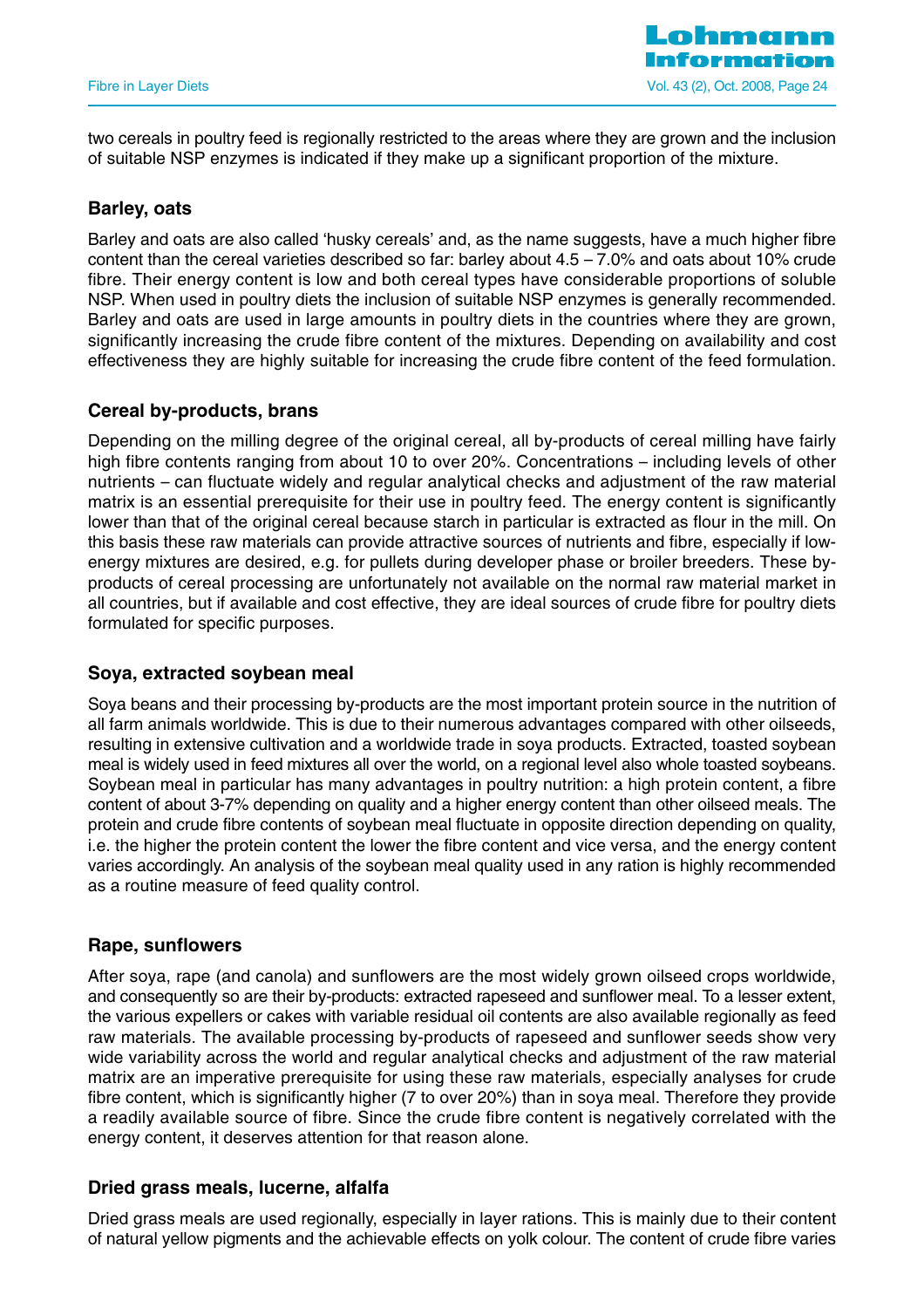depending on quality, ranging from 15-30%, and the remaining nutrients can also fluctuate considerably. If available and cost effective, dried grass meals and similar raw materials can provide a very good source of dietary crude fibre. In processed form they are spread in the litter and have shown a positive impact on poultry behaviour.

# **Lignocellulose**

Crude fibre products of lignocellulose are already well established in some areas of farm animal nutrition, including poultry diets, where promising initiatives have been undertaken in the field and in research. Lignocellulose is defined as cellulose and hemicelluloses with lignin deposits, i.e. it is lignified (woody) plant material. The advantages of these products are the standardised crude fibre content of about 50-65% depending on the product, the absence of mycotoxins and the thermal hygienisation in the manufacturing process.

It is beyond the scope of this paper to describe all raw materials that are successfully used in poultry nutrition worldwide. Animal by-products are not considered here because they are not used in many countries and also tend to have a very low fibre content. But it has become clear that there is an urgent need for all raw materials used in formulating feed mixtures for poultry to be regularly analysed for their content of crude fibre (and nutrients), on the one hand to gather information about the current situation and on the other hand to be able to exploit the positive effects of crude fibre effectively, as outlined below.

| Feedingstuff     | Crude fibre | Beta-glucans | Pentosans   | <b>Total NSP</b> |
|------------------|-------------|--------------|-------------|------------------|
| Wheat            | $20 - 34$   | $2 - 15$     | $55 - 95$   | $75 - 106$       |
| Rye              | $22 - 32$   | $5 - 30$     | $75 - 91$   | $107 - 128$      |
| <b>Triticale</b> | 30          | $2 - 20$     | $54 - 69$   | $74 - 103$       |
| <b>Barley</b>    | 42 - 93     | $15 - 107$   | $57 - 70$   | $135 - 172$      |
| Oats             | $80 - 123$  | $30 - 66$    | $55 - 69$   | $120 - 296$      |
| Maize            | $19 - 30$   | $1 - 2$      | $40 - 43$   | $55 - 117$       |
| Wheat bran       | $106 - 136$ | $\star$      | $150 - 250$ | 220 - 337        |
| Soybean meal     | $34 - 99$   | $\star$      | $30 - 45$   | 180 - 227        |
| Rapeseed meal    | 109 - 159   | $\star$      | $\star$     | 187              |
| Fodder peas      | $56 - 72$   | $\star$      | $\star$     | 156              |

# **Table 1: Content of crude fibre and different NSP fractions in selected feedingstuffs in g/kg DM (source: AWT, 2005)**

\* no data available

# **How does crude fibre pass into the feed formulation?**

Crude fibre, roughage and insoluble NSP pass automatically into every feed formulation, especially via plant-derived raw materials. Any animal nutritionist responsible for designing poultry feed formulations is therefore well advised to learn as much as possible about crude fibre in different feed components and their effects on the animals. Where crude fibre (also described as insoluble NSP in a different form) is currently not present as a matrix value, the first thing to do is to set up an appropriate database of all raw materials. Once this is done the crude fibre content will automatically flow into all calculations and optimisations and differences between different feed compositions can be identified. The question whether any conclusions are then drawn from this information in terms of modifying feed formulations depends on many factors, such as the availability of fibre carriers as raw material, the cost effectiveness of these raw materials and also the need or desire for targeted intervention by manipulating the crude fibre content of the mixture.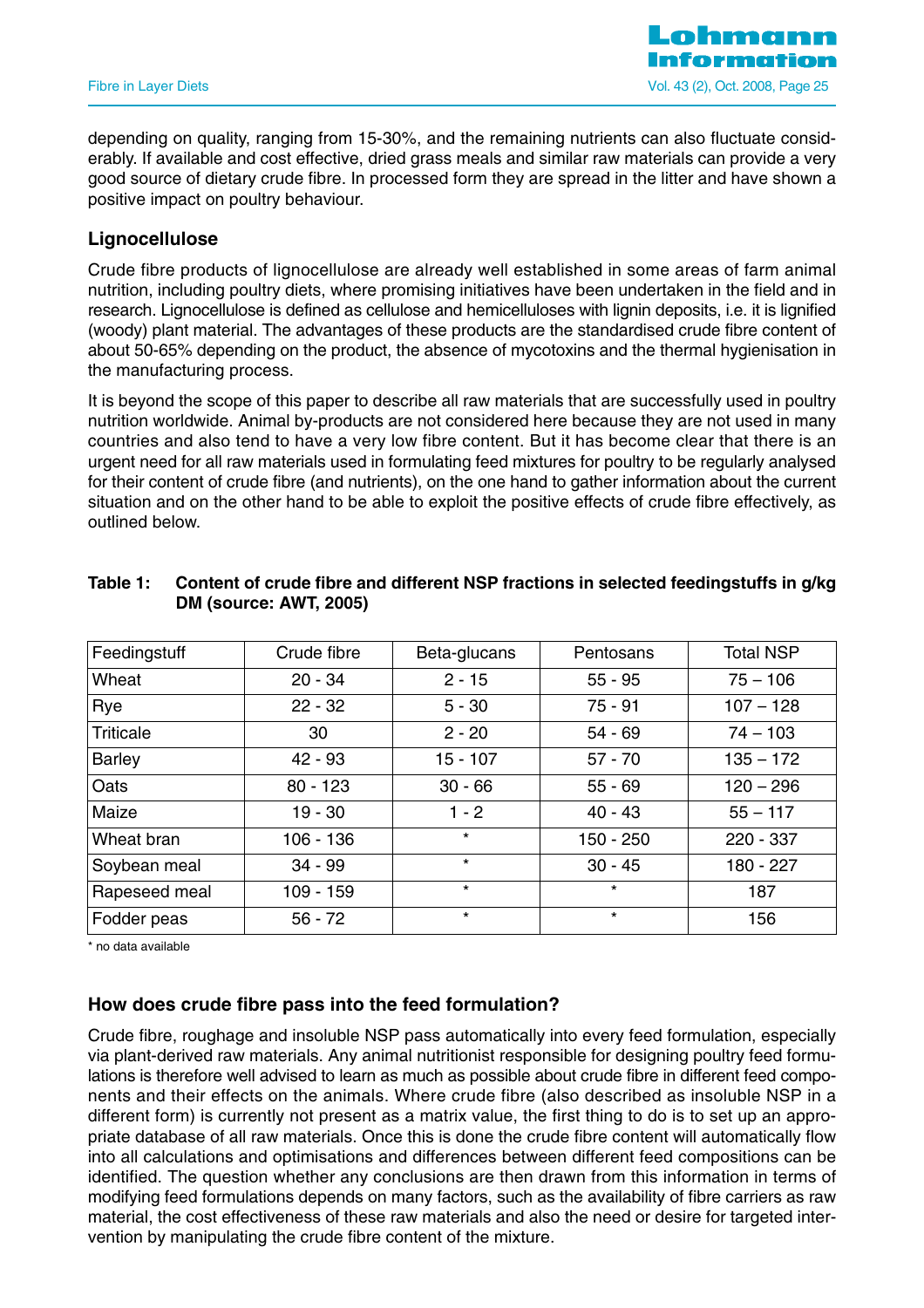Cost effectiveness is of central importance in ration formulation and evaluation of raw materials as costs must always be considered. Cost effectiveness denotes the value of a raw material e.g. in Euros or Dollars at which it is initially included in the formulation during feed optimisation with a view to reducing the overall cost of the mixture. The cost effectiveness of a raw material is determined by its nutrient content and its absolute price within a specific formulation in competition with alternative raw materials. Cost effectiveness in this context is completely different from a high or low absolute price of a raw material and can ultimately only be determined by using an optimisation program.

As already indicated in the description of individual raw materials, if maize and soybean meal are the only basic raw materials available for a feed formulation, the result will be a relatively low fibre content of about 2.5 – 3%. In this situation there is virtually no prospect of achieving a higher fibre content, which is a disadvantage when formulating an optimal developer feed for example. Faced with this situation it is advisable to check again whether any other raw materials might be available, e.g. DDGS, a raw material with a significant crude fibre content of approximately 5-10% depending on origin and quality which accrues as a by-product of bioethanol production. By introducing a minimum restriction for crude fibre in the optimisation it is possible to test the possible extent of increasing the fibre content.

In other countries and regions, such as Scandinavia or Spain, the ready availability and cost effectiveness of barley, in Scandinavia also oats, automatically results in crude fibre contents of about 4.5 – 6.5% in layer rations. If these raw materials are available, perhaps with additional cereal byproducts, the desired fibre content can easily be achieved via ration optimisation. In countries where different raw materials with varying nutrient and fibre concentrations are usually available, cost effectiveness is the main factor in deciding whether or not to include the raw materials in the formulation, thus enabling the experienced nutritionist to achieve a specific crude fibre content in the ration.

A recent example from Western Europe may illustrate this point. During the period from mid-2007 to about mid-2008 changes in the cost effectiveness of corn and wheat resulted in layer rations almost entirely based on maize and soya, following several decades with wheat and soya as main components. Without setting a minimum restriction for crude fibre in optimisations, the fibre content in the finished feed would decline markedly.

Other sources of crude fibre in poultry diets are the different oilseed meals, which are primarily incorporated into the mixtures to cover the protein requirement. While soybean meal (especially highprotein grades) bring little fibre into the formulation, the use of extracted sunflower seed meal and rapeseed meal results in significant amounts of crude fibre in the formulation. Here too, a specific, stable fibre content can be maintained via the optimisation program, provided the relevant raw materials are available and cost effective.

Without the availability and cost effectiveness of suitable raw materials, it may be virtually impossible to achieve a specific crude fibre content in the formulation. In this case an alternative solution would be products based on lignocellulose for optimising the crude fibre content, entirely with insoluble NSP, an approach which has already proved effective in practice and is discussed in more detail below. Due to their very high fibre content these products have the advantage of requiring relatively little space in the formulation in order to achieve a marked increase in the crude fibre content of a formulation. The same is true if the fibre content of more highly concentrated mixtures is to be increased, for example a nutrient-dense layer starter ration or broiler feed. If normal fibre carriers such as bran or extracted sunflower seed meal are included in the optimisation program in competition with a crude fibre concentrate, this may turn out to be highly cost effective and result in an overall cost reduction. Any modification or optimisation of the formulation to achieve a given crude fiber content should preferably be achieved without affecting the levels of the remaining nutrients in the ration, especially the energy content. If this is not achieved, adding a raw material with higher fibre content will educe the nutrient content of the ration, which may well result in performance reduction and reinforce traditional negative attitudes towards crude fibre. But with expert ration optimisation this is unlikely to happen. Modifying a layer ration to achieve a specific, slightly higher crude fibre content while maintaining the energy content can involve a slightly increased use of fats and oils. This is very welcome as it improves the acceptance of a meal-type feed for hens, binds dust and because a higher energy contribution from fat and oil provides numerous nutritional benefits for high-producing laying hens.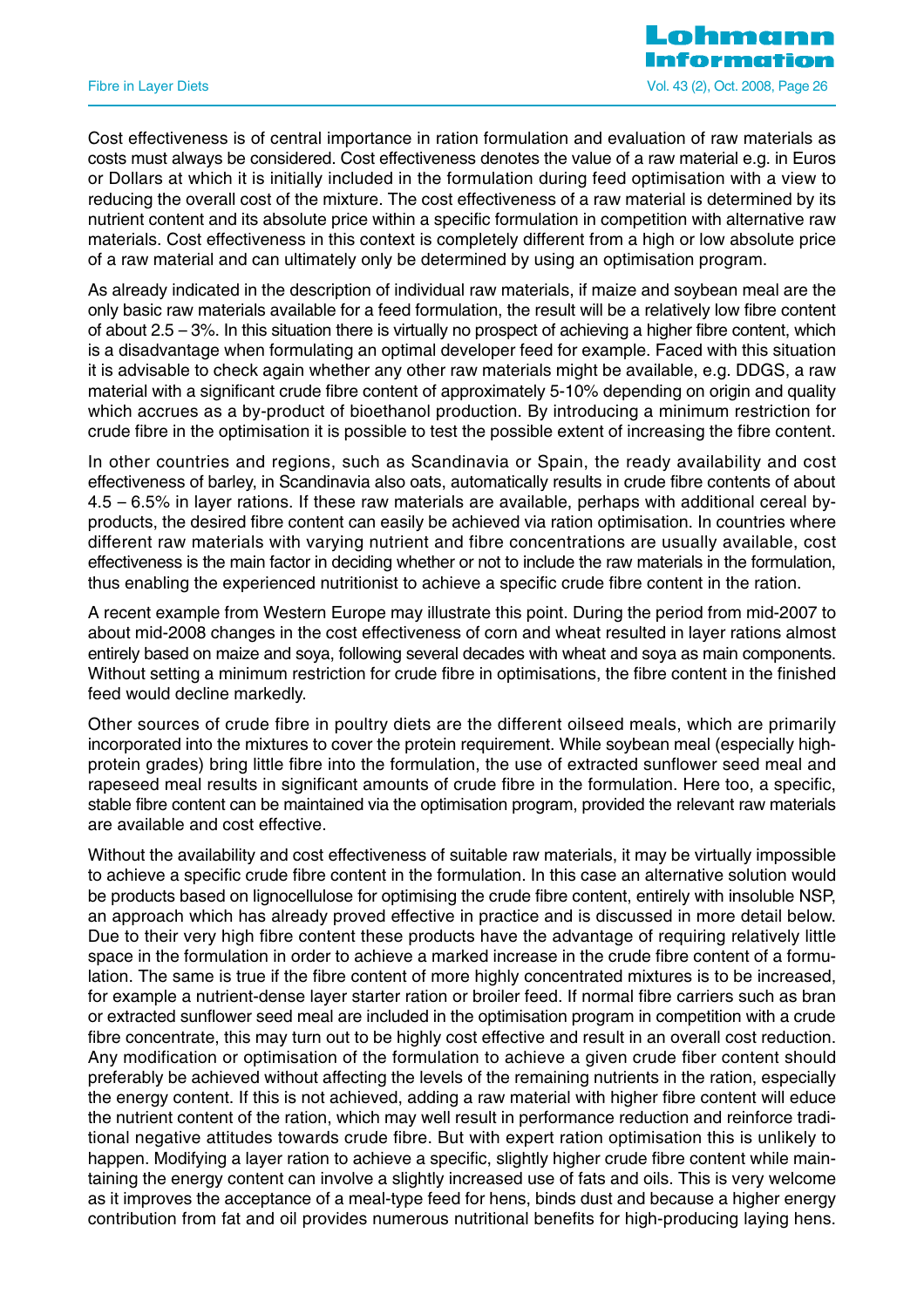| Feedingstuff     | Crude protein<br>℅ | Crude fibre<br>$\%$ | Crude starch<br>℅ | Energy<br>ME MJ/kg |
|------------------|--------------------|---------------------|-------------------|--------------------|
| Wheat            | 12.1               | 2.6                 | 58.3              | 12.78              |
| Rye              | 9.9                | 2.4                 | 55.6              | 12.24              |
| <b>Triticale</b> | 12.8               | 2.5                 | 56.3              | 12.59              |
| <b>Barley</b>    | 10.9               | 5.0                 | 52.7              | 11.43              |
| Oats             | 10.6               | 10.2                | 39.8              | 10.25              |
| Maize            | 9.1                | 2.3                 | 62.0              | 13.35              |
| Sorghum (Milo)   | 10.1               | 2.1                 | 62.0              | 13.03              |
| Wheat bran       | 14.1               | 11.8                | 13.1              | 6.17               |
| Soybean meal 48  | 46.8               | 4.3                 | 4.0               | 9.9                |
| Rapeseed meal    | 34.0               | 11.5                | 5.7               | 8.7                |
| Fodder peas      | 22.1               | 5.9                 | 42.1              | 11.03              |

# **Table 2: Nutrient content of selected feedingstuffs (figures at 88% DM)**

Source: Jeroch & Dänicke 2008 and own calculations; energy according to ME estimation formula

# **Practical experience with fibre in layer diets**

Looking at diets for laying hens in international comparison we find that fibre is not a negative element and has no adverse effect on layer productivity. Even though the majority of poultry kept for commercial purposes are fed maize/soya-based rations, there are still many countries with intensive poultry production where this is not the case. In these countries mixtures based on wheat, triticale, barley and even oats are formulated and protein sources, along with soybean meal, include extracted sunflower seed meal, rape or canola products, other legumes such as peas or field beans or other diverse plant-derived protein carriers such as dried grass meal. There is also a wide range of other raw materials that can potentially be used for feeding laying hens. The resulting mixtures may well contain up to 7% fibre in the classic sense, distinctly more than in the maize/soya mixtures. Allowing for the problem of soluble NSP, which require the use of NSP enzymes, and insoluble NSP (crude fibre), these diets are entirely equivalent to maize/soya-based mixtures in terms of productivity and egg quality of modern layer hybrids. Very often it is found that rations with higher fibre content, i.e. more than 3.5 – 4.0%, stabilise the gut, resulting in drier litter, especially in non-cage systems. Even in battery systems a more stable gut situation will reduce the proportion of dirty eggs.

Reports in the literature (Rezaei,Torshizi and Rouzbehan 2008) and practical experience in several countries suggest that layer rations with higher fibre content can reduce the ammonia concentration in the air. This has a positive effect on the health of the birds and improves working conditions in poultry houses. Excessive ammonia levels are a frequent problem especially in floor systems.

From my own practical experience, I can report that diets with higher fibre content have a favourable effect on laying hens in non-cage production systems. This observation has been confirmed by recent scientific studies (van Krimpen 2008; Hartini, Choct, Hinch and Nolan 2003) and should be taken into account as a contribution to ensure continued success of the egg industry when adapting production systems to consumer preferences for eggs from non-cage systems.

In the rearing of laying hens the dietary fibre content is also of key importance during the pullet or developer phase (approx. weeks  $9 - 16$ ). Provided the development of the chicks during the starter phase (up to week 8) was successful, a nutrient-reduced ration can and should be fed during the pullet phase in order to enable the pullets to grow slowly into physically and sexually mature laying hens. The nutrient reduction in the developer diet refers to the protein and amino acid content rather than the energy content. If available, raw materials with a lower nutrient density and higher fibre content could be introduced into the ration. In many countries these raw materials are also often more cost effective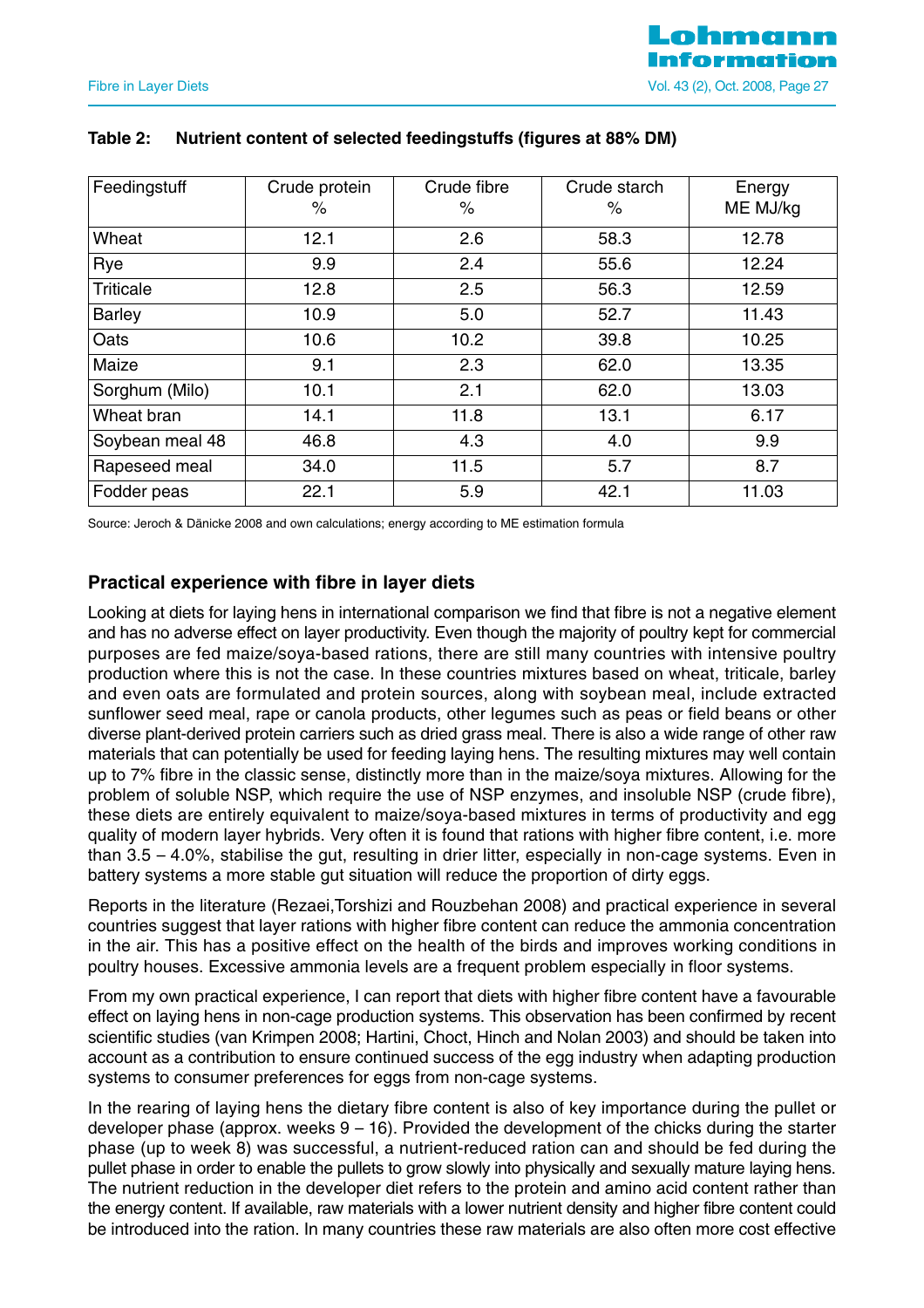than cereal and soybean meal and can thus help to reduce feed cost in the pullet phase, the time of highest feed consumption during the rearing phase. A higher fibre content in pullet feed (e.g. above 5.5%) also helps the young birds to get used to eating a larger volume of feed. The inclusion of highfibre components (e.g. cereal by-products) slightly reduces the specific weight of the feed, forcing the pullets to spend more time eating.

Training pullets for a high feed intake capacity during rearing is the key to adequate feed intake at the start of the laying period. At this critical time many flocks have an inadequate feed intake, leading to depressed productivity and failure to achieve peak performance. Undernourishment of hens during this phase may also cause poor performance and health problems later on, such as fatty liver syndrome. It has been shown in scientific trials (van Krimpen 2008; Harlander-Matauschek 2007) that an increased content of crude fibre (insoluble NSP) additionally has a favourable impact on behavioural characteristics of hens by reducing the tendency to aggressive pecking and cannibalism. As a rule, when efforts are made to increase feed intake the use of meal-type feed and feed with a higher content of insoluble NSP reduces the tendency towards abnormal behaviours or vices, an important consideration in terms of animal welfare. There is also a direct correlation between dietary fibre and maintenance of an intact plumage, which must be a fundamental aim of any commercial poultry operation. If a wide range of raw materials is available, it is relatively simple to optimise feed formulations by setting maximum and minimum levels for crude fibre. To what extent this is possible depends on many factors, not least the cost of the formulation, if crude fibre "is not calculating by its own", as the nutritionist sitting at his optimisation computer tends to put it. Experiences gathered by animal nutritionists in many countries with formulations optimised for a higher crude fibre content should be an incentive to introduce it even in countries where it has not been practised previously. But it is not possible to give a generally valid recommendation as the availability of suitable raw materials and their relative cost effectiveness can differ significantly.

A question that is still entirely unresolved is the impact of fibre, if any, on the gut flora. It is well known that a healthy, species-specific gut flora is essential for stable digestion and efficient nutrient absorption. It is the basis of the body's ability to fight infections and the competence of the gut as an inductive site for immune responses. We know from other species that the gut flora can be influenced by stabilising it through nutrition and diet, but very little research has been done in this area with poultry. The author has reports from the field suggesting that feed which has been optimised specifically for gut health via the crude fibre content might potentially have an effect on the clostridial problem. But further practical experiences and research work are required in this area.

It has already been mentioned that the options for accurately adjusting the crude fibre content in ration formulation are very limited if suitable raw materials are either unavailable or not cost effective. In this situation, the use of fibre carriers based on lignocellulose provides an alternative. Initial published results from the field on this subject in poultry are already available, following successful use of these products in the nutrition of pigs, rabbits and household pets. The impact of these fibre concentrates (50 – 65% crude fibre) on faecal stability and litter quality is usually instantly evident. Given the additional stabilisation of the gut and the resulting improvement in nutrient absorption, an effect on the animals' performance is a logical consequence. Fibre concentrates offered on the market do not have the often wide fluctuations in the nutrient content found in normal fibre carriers (e.g. brans, dried grass meals) and provide guaranteed hygienic quality, such as absence of contaminants and mycotoxins. They require less space in the ration formulation to achieve a consistent increase in the fibre content of the diet. It may even be possible to achieve a cost advantage if a minimum restriction has already been incorporated in the optimisation program.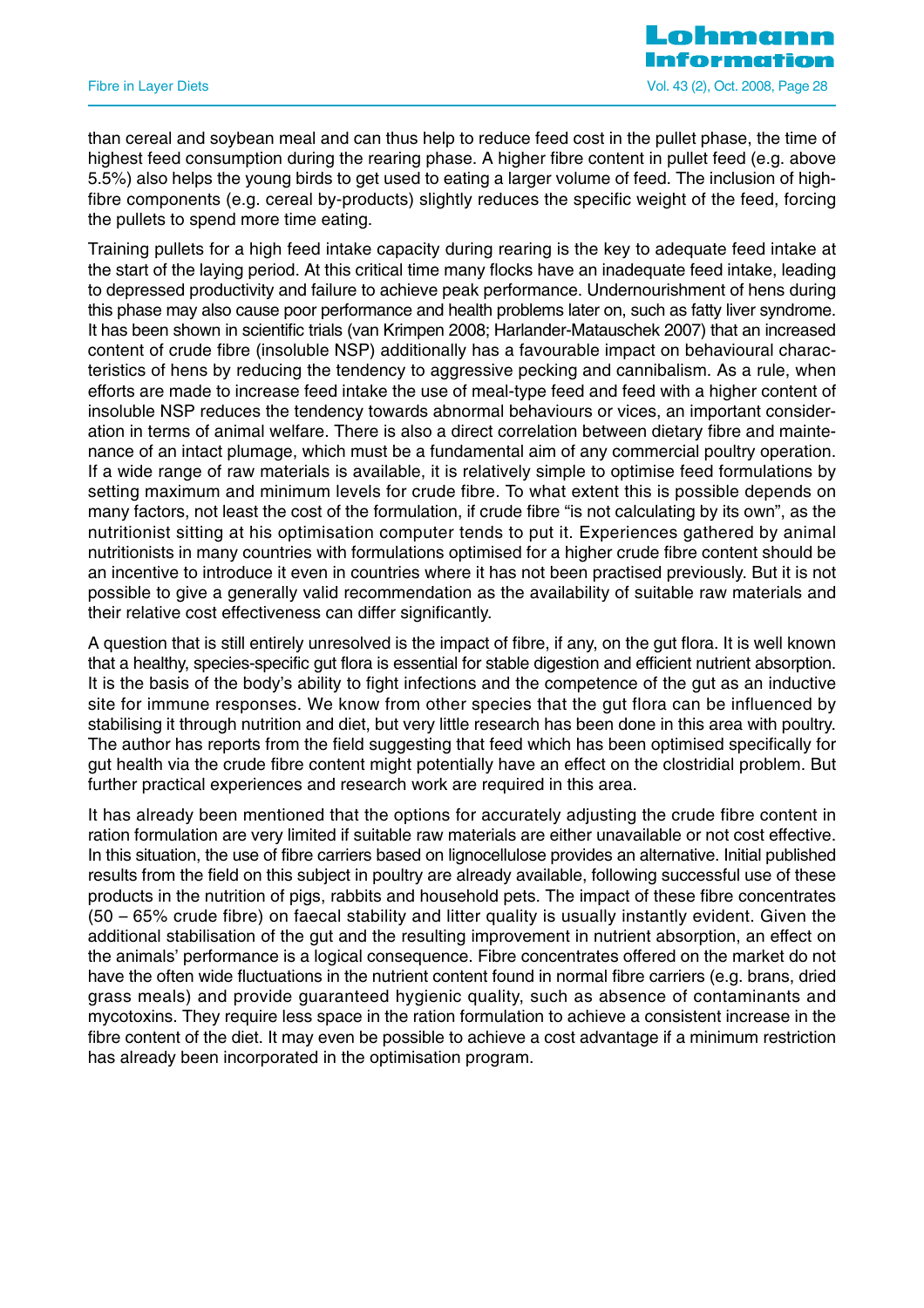# **Table 3: Layer diets with different raw materials and varying content of crude fibre (and crude fat), optimised for constant nutrient content**

| Diet No.                        | 1                        | 2                        | 3              | 4    | 5                        | 6                        |
|---------------------------------|--------------------------|--------------------------|----------------|------|--------------------------|--------------------------|
| Maize/corn %                    | 60.8                     | $\overline{\phantom{a}}$ | $\blacksquare$ | -    | $\overline{\phantom{a}}$ | 57.3                     |
| Wheat %                         | $\blacksquare$           | 64.3                     | 36.4           | 38.0 | 44.1                     | $\blacksquare$           |
| Barley %                        | $\blacksquare$           | $\blacksquare$           | 24.2           | 19.9 | 13.6                     | $\overline{\phantom{a}}$ |
| Oats %                          | $\overline{\phantom{a}}$ |                          |                |      |                          |                          |
| Soya -48 %                      | 24.1                     | 12.5                     | 13.5           | 8.4  | 4.6                      | 23.1                     |
| Soya full -fat %                | 1.0                      | 8.6                      | 9.8            | 9.3  | 8.5                      |                          |
| Sunflower meal -38 CP %         | $\overline{\phantom{a}}$ |                          |                |      | 12.0                     | $\overline{\phantom{a}}$ |
| Rapeseed meal %                 | $\blacksquare$           | $\blacksquare$           | $\blacksquare$ | 7.6  |                          | 2.9                      |
| Fibre concentrate -65% CF %     | $\overline{\phantom{a}}$ |                          |                |      |                          | 1.0                      |
| Minerals, fat & oil, supplem. % | 14.1                     | 14.6                     | 16.1           | 16.8 | 17.2                     | 15.7                     |
| Nutrients, varying:             |                          |                          |                |      |                          |                          |
| Starch %                        | 38.9                     | 38.3                     | 34.3           | 33.2 | 33.3                     | 36.7                     |
| Crude fat %                     | 5.3                      | 5.5                      | 7.5            | 8.0  | 8.0                      | 8.0                      |
| Crude fibre diet %              | 2.8                      | 2.9                      | 3.5            | 3.9  | 4.2                      | 3.8                      |

Nutrient content all diets: ME 11.4 MJ/kg; 17% crude protein; 0.34% dig. methionine; 0.60% dig. lysine; 3.8% calcium; 0.33% av. phosphorus; 0.17% sodium; 1.8% linoleic acid.

# **Discussion**

Fibre has no direct nutritive benefit in poultry nutrition and has until now been regarded as `useless roughage´. Diets based on maize and soya products predominate worldwide and are considered ideal for poultry. But many countries have had very good experience using other raw materials with higher fibre content (e.g. wheat, barley, oats, bran, rape products, sunflower seed products) in poultry diets. Compared to conventional maize/soya-based mixtures, these diets have a significantly higher content of crude fibre (insoluble NSP). This suggests that fibre is by no means harmful for poultry.

Many countries have had very positive results from using raw materials with higher fibre content. This has changed the perception of crude fibre in layer diets (and also in chick starters); it is no longer regarded as just roughage and is now deliberately incorporated into poultry rations via the optimisation process. The effects have generally been a positive impact on faecal consistency and litter and a reduced percentage of dirty eggs.

Results from commercial farms suggest that monitoring or deliberately manipulating the fibre content can be highly beneficial if the aim is to optimise the diet for `gut health´. There is mounting evidence that fibre has a positive effect on behavioural characteristics of poultry. Scientific studies on this subject are also increasingly appearing in the international literature. In view of the current trend in the EU and other countries to change from conventional battery cages to alternative systems for laying hens, it is important to determine to what extent diets with optimal fibre content can help to control aggressive pecking in non-beak treated hens in floor systems.

To what extent fibre is actually included in layer diets will depend on the availability of suitable raw materials. The options are limited where classic maize/soya diets are used. But awareness of the benefits of fibre might encourage animal nutritionists and feed manufacturers to actively search for raw materials not previously used, in an attempt to introduce these into established formulations. One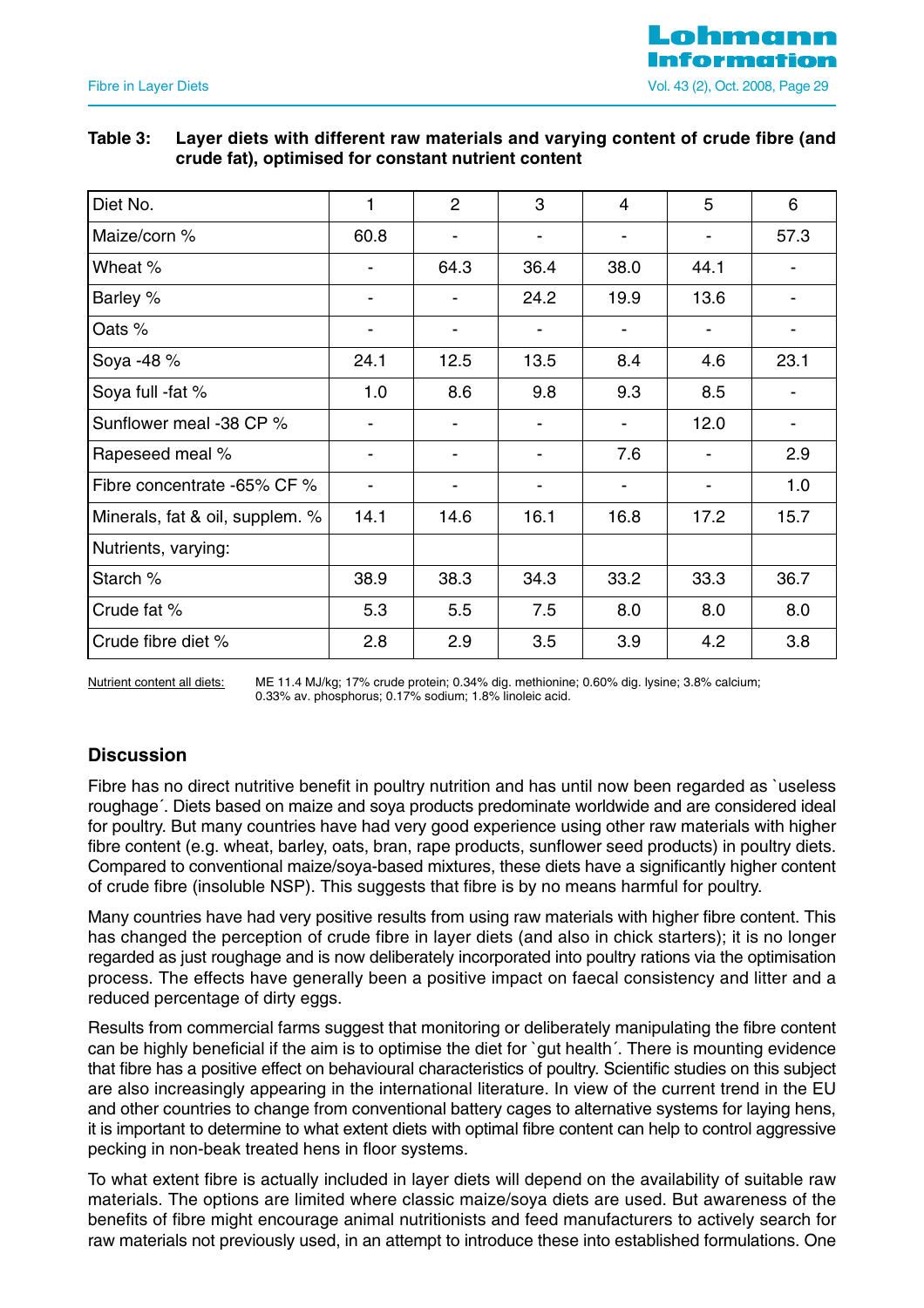such ..new" raw material is DDGS (dried distillers grains with solubles), a by-product of worldwide bioethanol production. Others include all by-products of cereal processing for food use such as brans and middlings and by-products of oil extraction from sunflower seed or rapeseed. Where these or similar raw materials are not available, the use of crude fibre concentrates based on lignocellulose provides an alternative. Products of this type are of standardised quality with a very high hygiene status and are free of undesirable contaminants such as mycotoxins.

Initial results on the use of lignocellulose-based products in broilers, turkeys and laying hens have recently become available. They confirm the basic findings obtained with conventional fibre carriers but also open up new possibilities, including cost-optimal formulation of layer diets.

# **Conclusion**

Maize and soybean meal are considered worldwide to be the standard raw materials for laying hen diets. In many regions where these materials are either unavailable or not cost-effective farmers have been using alternative raw materials, which inevitably leads to a higher fibre content in layer diets compared with the standard maize/soya based formulation. The productivity of flocks fed these diets is at least equal, and in some cases even superior, to the maize/soya diets. Stabilisation of the digestion, resulting in drier droppings and improved litter, is often a welcome secondary effect.

Research results indicating a positive nutritional effect and a favourable impact on behavioural characteristics of laying hens by feeding diets with higher levels of crude fibre (insoluble NSP) are increasingly reported in the international literature (van Krimpen 2008; Harlander-Matauschek 2007; Hartini, Choct, Hinch and Nolan 2003). If conventional fibre carriers are unavailable or not cost effective for ration formulation the use of crude fibre concentrates based on lignocellulose provides an interesting alternative for adjusting the fibre content (insoluble NSP) of a feed formulation.

Practical experience with manipulating the fibre content of diets for laying hens and growing chicks have had the following results:

- Pullets learn sufficient feed intake to overcome the critical period of peak production
- Effect on the gut flora through `feeding for gut health´
- Stabilisation of digestion with a positive effect on litter condition and house climate
- Reduced percentage of dirty eggs due to sticky droppings
- Favourable impact on behavioural characteristics, such as aggressive pecking and cannibalism

Optimizing the fibre content is an important aspect of formulating diets of laying hens. Further research into the effect on poultry behaviour in general and the impact of the content of insoluble NSP (crude fibre) and the different crude fibre fractions on digestive physiology are required to verify the experience gained in the field.

# **Zusammenfassung**

Rohfaser wurde bisher in der Geflügelernährung wenig beachtet. In diesem Beitrag wird deutlich, dass Rohfaser zwar keinen "Nährwert" im klassischen Sinn hat, aber erwünschte Nebenwirkungen bei richtiger Dosierung haben kann: (1) die Entwicklung eines optimalen Verdauungstraktes in der Junghennenaufzucht hilft in der kritischen Phase der Legespitze, genügend Futter aufzunehmen; (2) eine stabilere Darmflora trägt zu einer besseren Kotkonsistenz bei und zeigt sich u.a. durch bessere Einstreu bei Bodenhaltung und weniger Schmutzeiern in allen Haltungssystemen; und (3) gibt es Hinweise, dass mit erhöhtem Rohfasergehalt die Neigung zu Federpicken und Kannibalismus verringert wird – vorausgesetzt, das Fertigfutter bleibt ausgewogen in allen essentiellen Nährstoffen, insbesondere limitierenden Aminosäuren.

Deutschsprachige Leser seien auf einen Beitrag des Autors im Geflügeljahrbuch 2009 hingewiesen, der nicht nur, aber auch das Thema Rohfaser im Zusammenhang mit der Auswahl von Rohstoffen für die wirtschaftlich optimierte Geflügelfütterung ausführlicher behandelt.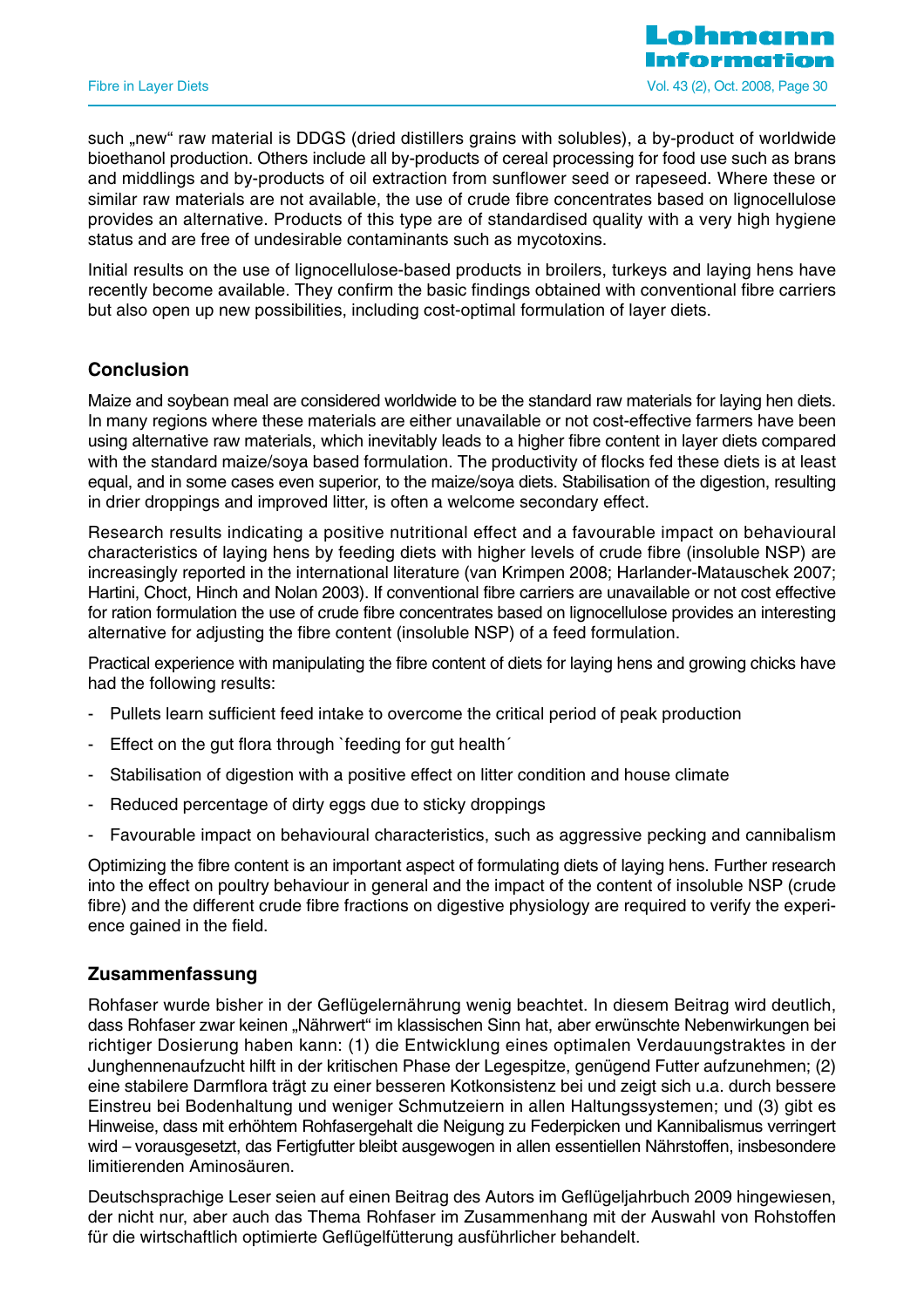# **Literature**

AWT, Arbeitsgemeinschaft Wirkstoffe in der Tierernährung (2005): Enzyme in der Tierernährung (Enzymes in Animal Nutrition), 55pp.

Esmail H.M. (1997): Fibre in Nutrition. Poultry International, July 1997.

- Harlander-Matauschek A. (2007): Untersuchungen über die Motivation des Federpickens bei Legehennen. Hohenheim, May 2007.
- Hartini S., M. Choct, G. Hinch and J. Nolan (2003): Effect on diet composition, gut microbial status and fibre forms on "Cannibalism in Layers"; Australian Egg Corporation Limited, April 2003.
- Jeroch, H. and S. Dänicke (2008): Faustzahlen zur Geflügelfütterung. In: Damme & Möbius (Ed.) Geflügeljahrbuch 2008, 148-176.
- Neufeld K. (2008): Nahrungsfaser in der Nutztierfütterung, Kraftfutter Jan. 2008
- Neufeld K. (2008): Mehr als nur Rohfaser. Schweinezucht und Schweinemast, SUS Feb. 2008
- Pottgüter, R. (2009): Rohstoffeinsatz in der Geflügelfütterung Alternativen zu Mais und Soja. In: Geflügeljahrbuch 2009, 27-36. Ulmer. ISBN 978-3-8001-5771-6.
- Rezaei M., K.Torshizi and Y.Rouzbehan (2008): Effect of processed and conventional fibre supplementation on performance, organ weight and immune response of broilers. XXIII World's Poultry Congress 2008, Brisbane, Australia.
- van Krimpen M. (2008): Impact of nutritional factors on eating behaviour and feather damage of laying hens. Diss. Wageningen, Sept. 2008.

# **Author's address:**

Robert Pottgüter, Nutritionist Lohmann Tierzucht GmbH Am Seedeich 9-11 27472 Cuxhaven Germany E-mail: pottgueter@ltz.de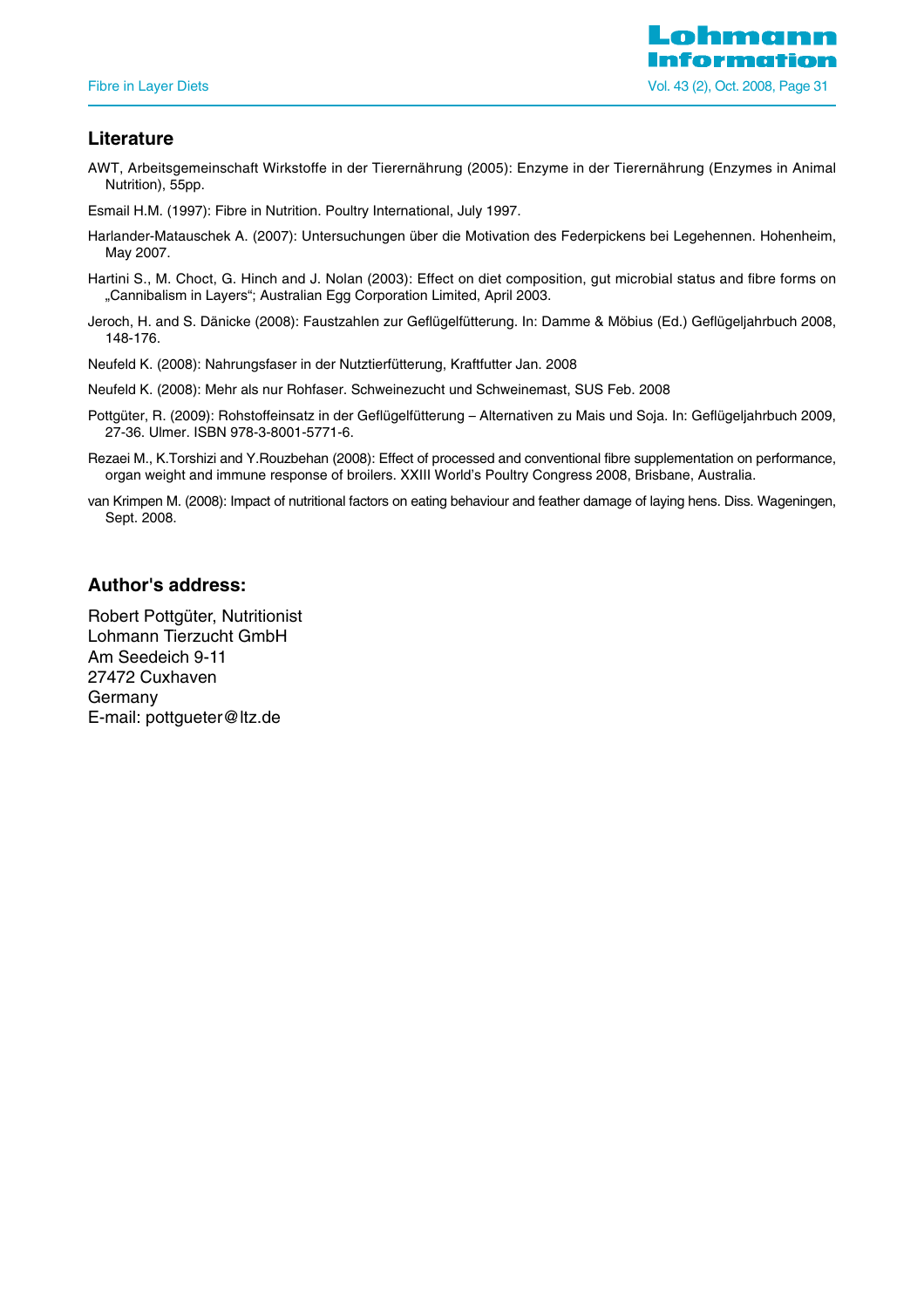

# **The History of VALO SPF\***

# **Egon Vielitz, Lohmann Tierzucht GmbH, Cuxhaven, Germany**

Heinz Lohmann, the founder of our company, always admired Americans with their scientific approach to business. Between 1956 and 1958 he signed license agreements with American poultry breeders Nichols and Heisdorf & Nelson for die multiplication and distribution of broilers and layers, respectively. With these cooperations he established a basis for transferring knowledge from the USA to Germany between geneticists, nutritionists and veterinarians.

In the late 1950s, a close cooperation and personal friendship developed between veterinarians of the Lohmann Veterinary Laboratory (Drs. Landgraf, Vielitz and Kirsch), their colleagues at the H&N Veterinary Laboratory (Dr. Zander and others) and Prof. Roy Luginbuhl, virologist at the University of Connecticut.

While German veterinarians still knew only two or three typical poultry diseases - coccidiosis, pullorum and Marek's - Luginbuhl had recognized as early as 1958 that eggs used for multiplication of virus had to come from flocks free of latent infections (Luginbuhl et al., 1967). Chicken embryos were first used for virus studies by Rous und Murphy (1911). It took twenty more years before Woodruff and Goodpasture (1931) used chicken embryos fort the multiplication of pox virus.

Beveridge and Burnet (1946) still stated: "there is no authentic report demonstrating that chicken embryos are viral vectors, and it is much easier in poultry to prevent the passage of viral diseases than in other free roaming species". In his review of poultry diseases, Cottral (1952) listed 9 infectious agents which are transmitted vertically by chicken embryos: Leukosis, AE, ND, Infektious Sinusitis (Mykoplasmosis), Psittakosis, Tuberkulosis, Chicken Typhus and Parathyphus. In the following years Adeno virus was shown to be transmitted by hatching eggs, and several reports confirmed Cottral's earlier report. Significant developments were the discovery of "Resistence inducing factors" (RIF) by Rubin (1960) to check for the presence of Leukosis virus and the Cofal test by Sarma (Sarma et al., 1964) a complement fixation test to check for group specific Leukosis antigens. Kottaridis et al. (1966) developed a serological test to detect Leukosis antibodies.

Luginbuhl started in 1963 to establish SPF chicken flocks at the University of Connecticut. He used Mount Hope White Leghorns, unfortunately not a very productive strain, and called the program, SPAFAS" (Specific pathogen free avian supply). According to the definition of the International Society for Laboratory Animals, SPF chickens are kept in flocks routinely monitored for specified pathogens, with negative results to date. Without specifying the pathogens, the label "SPF" is not indicative of the quality of the eggs and their suitability for experimental purposes.

Following Luginbuhl's advice, we started in 1963 to reproduce and rear flocks of chickens in Cuxhaven under isolated conditions und to monitor their health status. Table 1 shows routes of infection in chickens, table 2 the plan for laboratory tests. From 1963 to 1965, we used HNL laying hens, then changed to stock imported from SPAFAS. We compared house type A with negative air pressure vs. house B with positive air pressure and filtered air (FAPP), as described by Drury et al. (1969). Results are shown in table 3.

The number of hens per house varied between 200 and 2.000, and the total volume tested between 1963 and 1970 was about 4.000 hens in house A, 14.000 hens in house B. In 1966 the cooperation between SPAFAS and Lohmann was formalized, the contract signed 20.09.1966.

In further trials we tested the effectiveness of air filters. The results shown in table 4 convinced us that FAPP conditions with special high efficiency filters are essential to maintain SPF flocks successfully with predictable results (Vielitz et al., 1974). An important part of our learning process was to determine the optimal air pressure to combine zero disease risk with normal bird behaviour as an indicator of bird welfare (if air pressure is too high, birds may respond with extreme nervousness).

Based on a presentation at the 40<sup>th</sup> VALO Anniversary, May 28-29, 2008, Atlantic Hotel Sail City - Bremerhaven.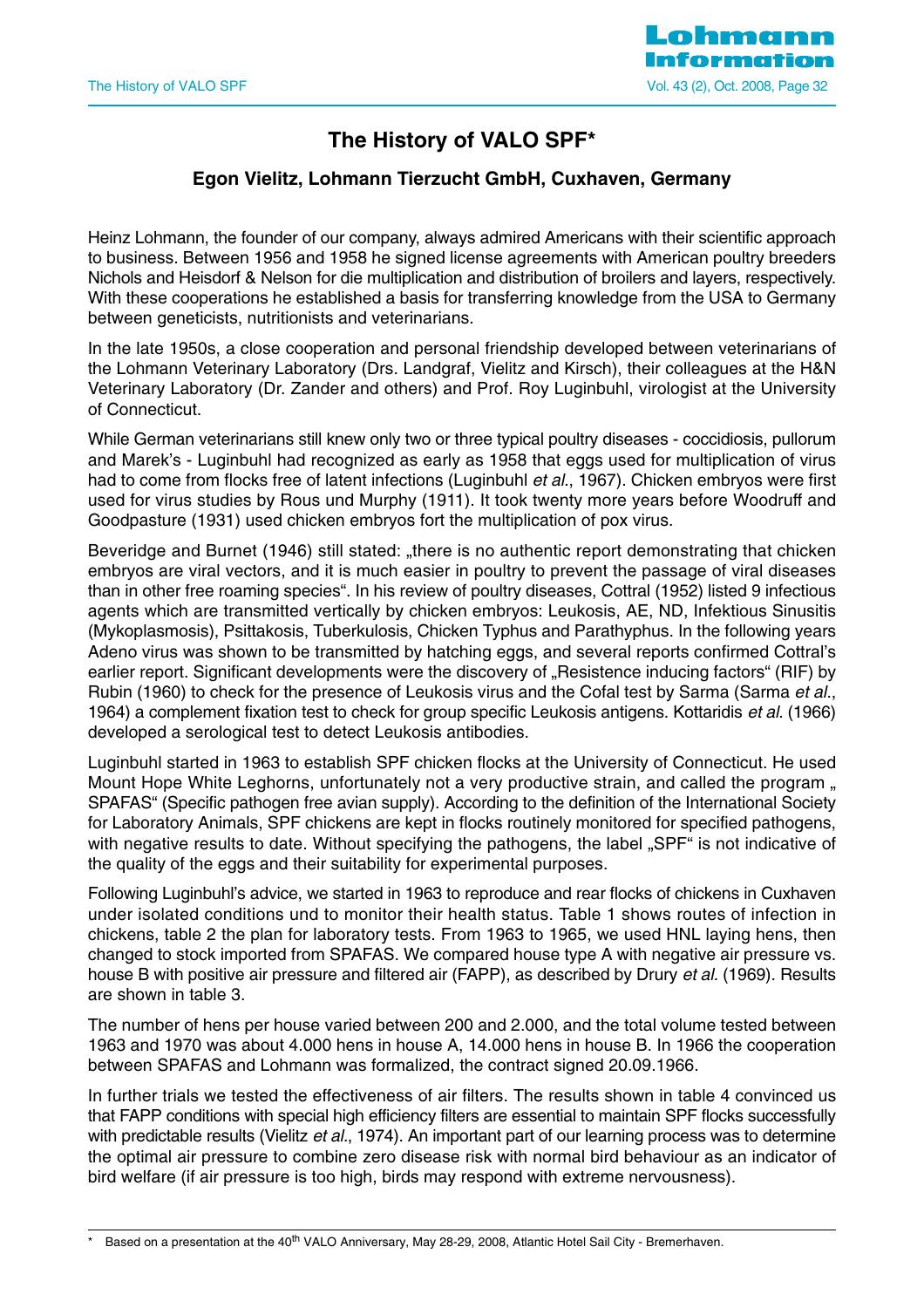# **Table 1: Routes of natural infection in poultry**

| (a) | <b>Egg transmission</b><br>temporary<br>(acute disease phase)                                                              | e.g. | AE<br>IB<br>Influenza<br>ND.<br>Gumboro<br>Adeno viruses    |
|-----|----------------------------------------------------------------------------------------------------------------------------|------|-------------------------------------------------------------|
| (b) | permanent<br>(wthout clinical disease)                                                                                     | e.g. | Leukosis viruses<br>S. pullorum<br>Mycoplasms               |
|     | Horizontal spread via<br>animal to animal contact<br>dust, feed, litter<br>insufficient sanitation<br>caretaker, equipment | e.g. | IB<br>AE.<br>Marek<br><b>Newcastle</b><br>ILT<br>Salmonella |

# **Table 2: Monitoring scheme for SPF chicken flocks**

| Infection                                            | Strain or antigen in test system                                                            | Type of test                                           |
|------------------------------------------------------|---------------------------------------------------------------------------------------------|--------------------------------------------------------|
| Adeno viruses (e.g. Celo)                            | Celo-Phelps strain                                                                          | agar gel precipitation                                 |
| Avian encephalomyelitis (AE)                         | van Roekel strain (egg adapted)                                                             | embryo-susceptibility test                             |
| Fowl pox                                             | a strain of virus producing<br>specific AGP reactions                                       | agar gel precipitation                                 |
| Infectious bronchitis (IB)                           | a strain of virus producing<br>specific AGP reactions,<br>Beaudette strain, Mass. 41 strain | agar gel precipitation<br>serum neutralization         |
| Infectious laryngotracheitis (ILT)                   | a strain of virus producing<br>specific AGP reactions                                       | agar gel precipitation                                 |
| Influenza (Typ A)                                    | Wilson's strain fowl<br>plaque virus                                                        | agar gel precipitation<br>haemagglutination-inhibition |
| Newcastle disease (ND)                               | $B_1$ or F strain                                                                           | haemagglutination-inhibition                           |
| Marek's disease                                      | a strain of virus producing<br>specific AGP reactions                                       | agar gel precipitation                                 |
| Infectious bursitis<br>(Gumboro disease)             | egg adapted strain                                                                          | embryo-susceptibility test                             |
| Leukosis<br>Mycoplasma gallisepticum<br>and synoviae | $RSV$ (type $A + B$ )<br>commercially available<br>specific antigens                        | serum neutralization: cofal test<br>agglutination      |
| Salm. pullorum                                       | commercially available<br>specific antigens                                                 | agglutination                                          |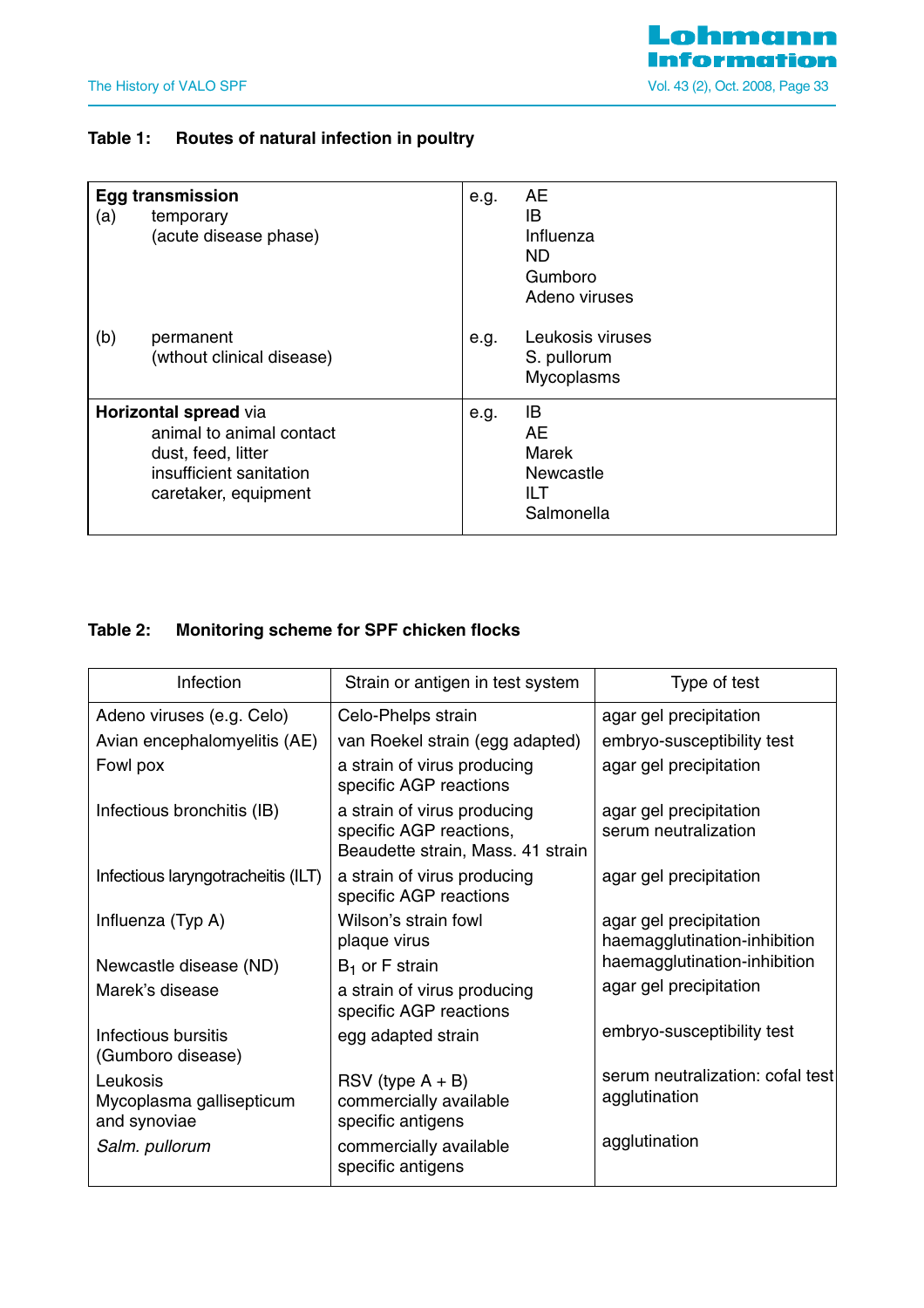# <u>nhmannn</u> The History of VALO SPF The History of VALO SPF The History of VALO SPF The History of VALO SPF The Table 34

# **Table 3: Infections occurring in SPF chicken flocks using different ventilation (1963 - 1970)**

|     | Housing type                                                                                                                | Number of flocks | Infected flocks                     |                                |
|-----|-----------------------------------------------------------------------------------------------------------------------------|------------------|-------------------------------------|--------------------------------|
| (a) | Windowless houses<br>security management<br>negative prssure ventilation<br>no air filtration                               | 14               | Celo<br>AE<br>IB<br>Marek           | 2/14<br>3'/14<br>3/14<br>14/14 |
| (b) | Kept in isolated location maximum<br>security management windowless houses<br>psitiv pressure ventilation<br>air filtration |                  | Marek<br>all other<br>listed agents | 4/7<br>0/7                     |

# **Table 4: Prevention of Virusinfection by airfiltration Transmission trials, exp. house Vet. Labor**

| Agent<br>excreted by)<br>disease birds) | <b>Number</b> | Filter               | Exposure time<br>(days) |               | Result                           |
|-----------------------------------------|---------------|----------------------|-------------------------|---------------|----------------------------------|
| <b>Marek</b>                            | 20<br>20      | without<br>Astrocel* | 49                      | 14/20<br>0/20 | seroconversion<br>positive (AGP) |
| <b>NDV</b>                              | 30<br>30      | without<br>Astrocel  | 18                      | 30/30<br>0/30 | mortality                        |
| <b>IBV</b>                              | 20<br>60      | without<br>Astrocel  | 24                      | 20/20<br>0/60 | clinically<br>IB-symptoms        |

 $A$ rocel = Hepafilter, class S (Trial No 62/70, 80/70, 18/71)

In 1968 new FAPP houses were built in Großenhain near Bederkesa, and this reference date was chosen as the basis for the  $40<sup>th</sup>$  anniversary we are celebrating this year. With the "all in" "all out" system, 2.000 day-old pullets and a corresponding number of cockerels are housed and kept in the same facilities to the end of the laying period.

The SPAFAS hens were soon replaced by more productive HNL White Leghorns. A small house (Farm Elbeck in Altenbruch) was equipped with individual cages, in which HNL hens were kept and subjected to rigorous tests for leukosis virus and other disease agents (Vielitz et al., 1974). The third generation after confirmed 100% negative test results was used as source of hatching eggs to reproduce the first flock from HNL stock for the SPF farm in Großenhain.

In this region Lohmann had leased a large area of woodland in which broiler breeders were reared from 8 weeks of age under free range conditions. We first thought free range management should be beneficial for rearing breeding stock in fresh air with ample exercise, but soon learned that free range also involved high mortality (mainly due to parasitic diseases), resulting in poor development of the chickens – a fact rediscovered in our time, 40 years later, by many poultry people while changing from conventional cages to free range management of layers. Besides poultry diseases, foxes and birds of prey contributed to high losses.

Since 1968 we are using the trade name "VALO" (Vakzine Lohmann).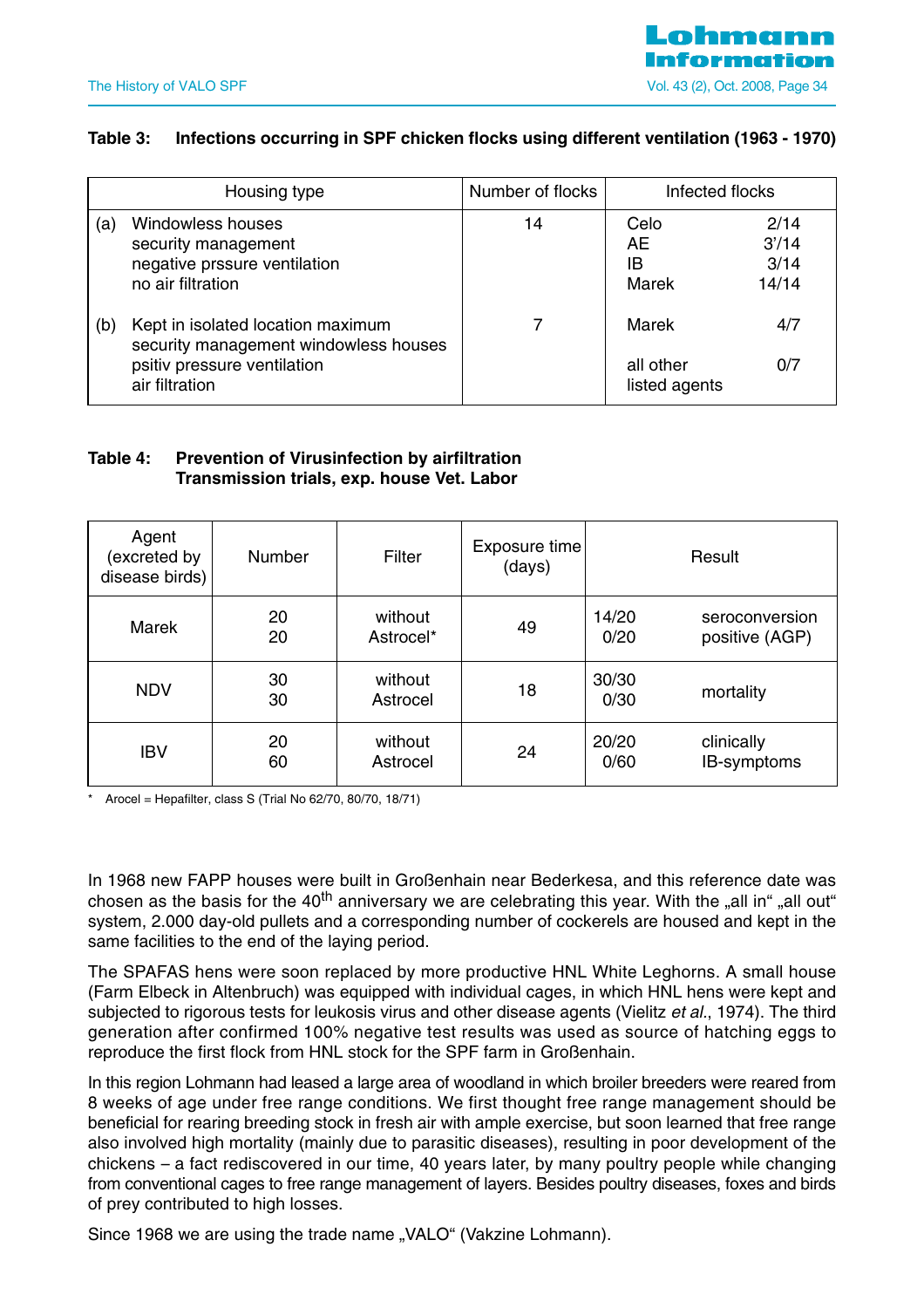Several people contributed significantly to the success and increasing sales volume of VALO eggs during the first decades: production manager Widukind Ruttke, sales manager Hartwig Morrise and from the staff of the Veterinary Laboratory especially Dr. Helga Landgraf, Dr. Kirsch, Mrs. Holland-Letz and the author of this review.

The first scientist who used VALO SPF embryos as basis for human vaccines was Prof. Voß at the Robert Koch Institute in Berlin. Our collaboration started in the 1980s in connection with his development of yellow fever vaccines, and we owe many useful suggestions for our laboratory work to his advice.

The sale of VALO eggs was initially organized through TAD, while the Veterinary Laboratory of Lohmann produced and sold vaccines from VALO eggs. I reported on the establishment of SPF chicken populations and their use during an international symposium held at the Veterinary College in Hannover in November 1967. We also reported about our experience with the management of SPF chicken flocks at the 12<sup>th</sup> International Congress for Biological Standardization in September 1971 in Annecy, France (Vielitz and Landgraf, 1972).

To keep up with the growing demand for SPF eggs, we converted the floor houses to colony cages in the mid 1970s and thereby doubled the capacity.

The SPF status of our VALO flocks has been certified by State Veterinary authorities from the beginning while the Lohmann Veterinary Laboratory continued internal monitoring of all flocks.

In a joint project with the University of Giessen (Prof. Bauer, Dr. Fries), we tried to establish flocks free of endogenous provirus (chf - chicken helper factor), but this turned out to be very difficult. The productivity of chf-negative hens was very poor and no commercial demand for the product developed.

Another research project, in the late 1980s, was conducted in cooperation with the Free University of Berlin (Prof. Monreal, Prof. von Bülow) to establish a flock free of chicken anemia virus (CAV). This project was very successful and enabled Lohmann Tierzucht to produce CAV-free SPF eggs as the first company in the world. From CAV-free VALO eggs, we could then produce the first live CAV vaccine (Thymovac) for world-wide distribution.

VALO has been at the forefront of innovative research during its 40 year history, and SPF chicken embryos will remain essential for research and the production of poultry vaccines in the foreseeable future.

# **Zusammenfassung**

# **VALO SPF: Erinnerungen an die Entwicklung der SPF-Eierproduktion in Cuxhaven**

In diesem Referat wird an die Entwicklung von VALO SPF seit den ersten Anfängen Mitte der 1960er Jahre erinnert. Aus der anfänglichen Notwendigkeit, die eigenen Zuchttierbestände frei von übertragbaren Krankheiten zu halten, entwickelte sich im Laufe der vergangenen vier Jahrzehnte ein wichtiger, hoch spezialisierter Produktionszweig der Lohmann Tierzucht: die Erzeugung von SPF-Eiern für die Impfstoffproduktion. Der Import von Knowhow aus den USA setzte sich fort in eigener Forschungstätigkeit des LTZ Veterinärlabors und in der Zusammenarbeit mit europäischen Forschungseinrichtungen. Zu den herausragenden Beiträgen zur Gesundheit von Geflügelbeständen weltweit gehört die Entwicklung von CAV (Hühneranämie Virus) freien Beständen zur Produktion von Geflügelimpfstoffen aus CAV-freien SPF Bruteiern.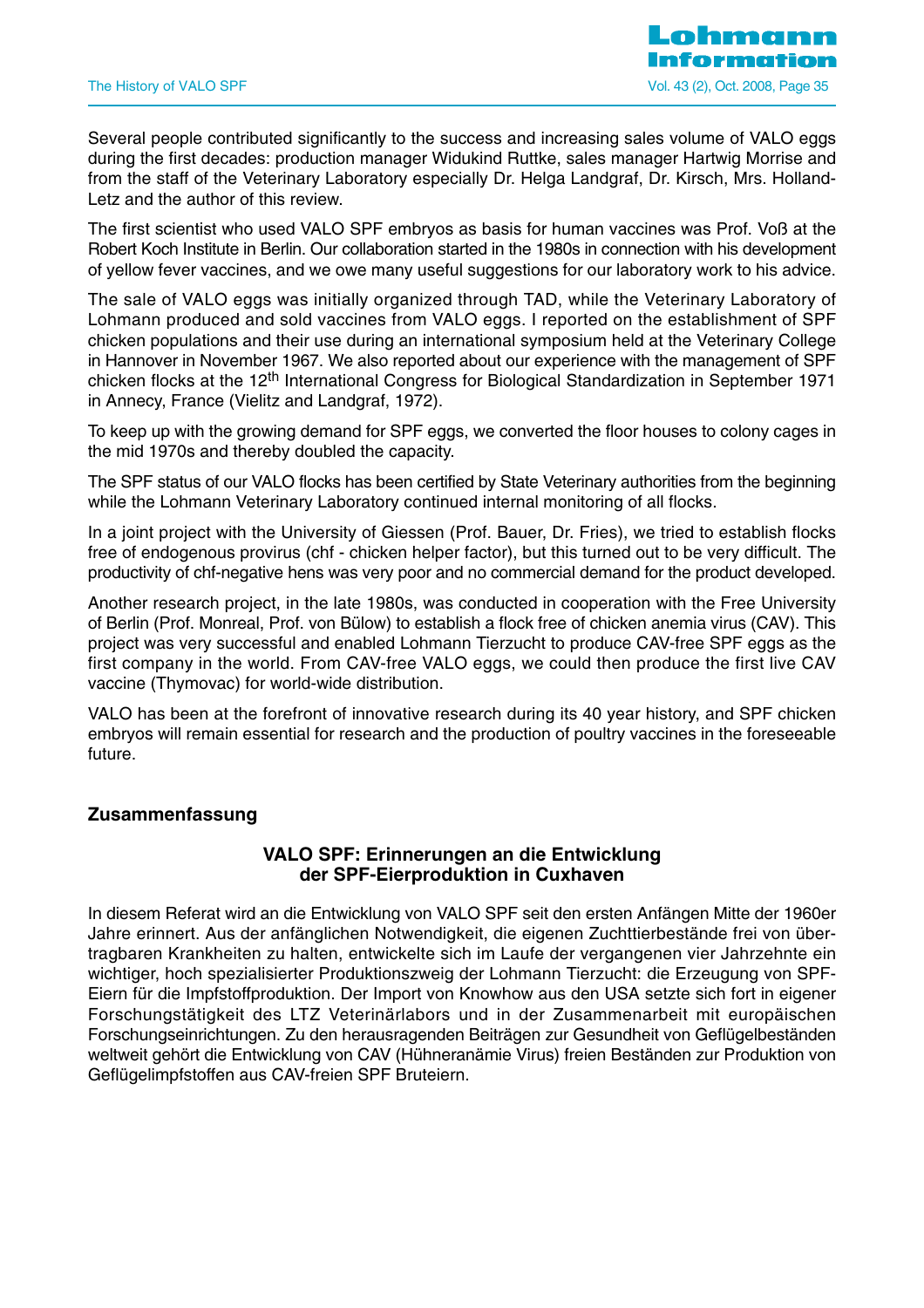

# **Literature**

Beveridge, W.I.B. and F.M. Burnet (1946): The cultivation of viruses and rickettsia in the chick embryo. Medical Research Council, Special Report No. 256, Her Majesty's Stationary Office, London.

Cottral, G.E. (1962): Endogenous viruses in the egg. Ann. N.Y. Acad. Sci. 55: 221-235.

- Drury, L.N., W.C. Patterson and C.W. Beard (1969): Ventilating poultry houses with filtered air under positive pressure to prevent airborne diseases. Poultry Sci. 48: 1640-1646.
- Kottaridis, S.D., T.W. Chomiac and R.E. Luginbuhl (1966): A metabolism inhibition test (MIT) for Rous sarcoma virus antibodies. Avian Diseases 10: 337-341.
- Luginbuhl, R.E., R. Holdenrieth and R.E. Stevenson (1967): Establishment and maintenance of a specific pathogen free (SPF) flock of White Leghorn chickens. Scientific contribution No. 292, Agric. Exp. Station, Univ. of Connecticut, Storrs.
- Proc. 10th International Microbiology Congress, Prague.
- Rous, P. and I.B. Murphy (1911): Tumor implantations in the developing embryos; experiments with a transmissible sarcoma of the fowl. J. Am. Med. Association 56: 741-742.
- Rubin, H. (1960): A virus in chick embryos which induces resistance in vitro to infection with Rous sarcoma virus. Proc. Natl. Acad. Sci. Washington 46: 1105-1119.
- Sarma, P.S., H.C. Turner and R.J. Huebner (1964): An avian leukosis group specific complement fixation reaction. Application for the detection and assay of non-cytopathogenic leukosis viruses. Virology 23: 313-321.
- Vielitz, E. and Helga Landgraf (1972): In: Proc. Immunobiological Standard 5: 158-162. Karger, Basel.
- Vielitz, E., Helga Landgraf and R.E. Luginbuhl (1974): Testmethoden für die Untersuchung von SPF-Geflügelherden. DTW 81: 507-508.
- Woodruff, A.M. and E.W. Goodpasture (1931): Susceptibiliy of chorioallantoic membrane of chick embryo to infection with fowl pox virus. Am. J. Pathology 7: 209-222.

#### **Author's address:**

Dr. Egon Vielitz Theodor-Storm Str. 4 27474 Cuxhaven Germany E-mail: vielitz.cuxhaven@t-online.de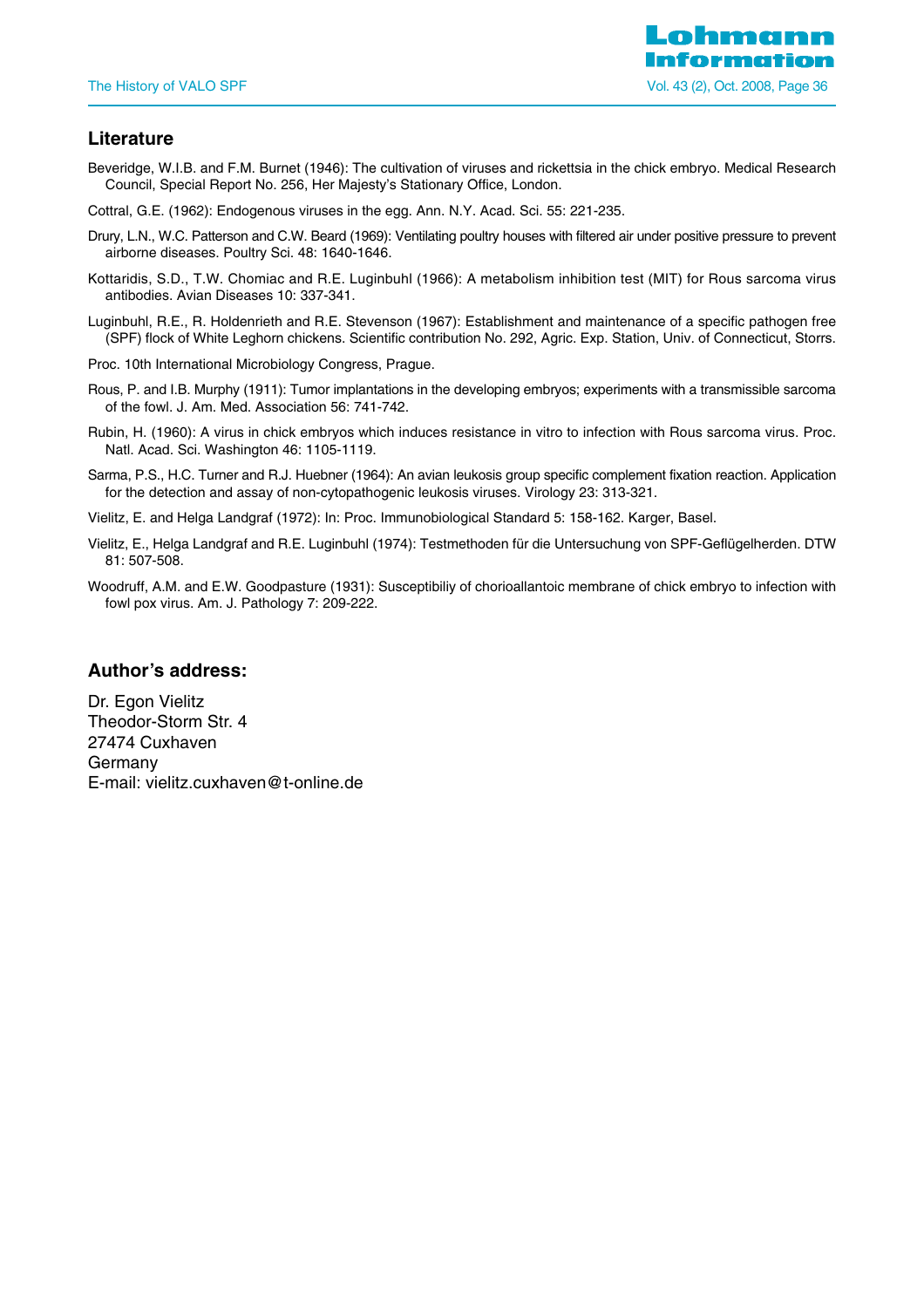

# **Fertile eggs – a valuable product for vaccine production**

# **M. Kock and G. Seemann, Cuxhaven, Germany**

Since a long time, fertile eggs are being used as the preferred substrate for vaccine production. The total number of eggs used for this purpose is estimated at currently about 600 million eggs per annum. The market for fertile eggs, commonly called "vaccine eggs", consists of different segments with specific requirements concerning production and quality.

# **Market segments for vaccine eggs**

Generally speaking, there are two major categories of eggs for vaccine production: "Clean Eggs" and "SPF-Eggs".

**Clean Eggs:** The largest volume of vaccine eggs is used for the production of human flu vaccines. These eggs are produced under conditions similar to parent flocks for the production of day-old commercial layer chicks. The same quality of eggs is the standard product to produce killed vaccines for veterinary use in Europe, whereas SPF-eggs are generally required for this purpose in the USA. The quality specifications for these so called "Clean Eggs" are laid down by the customers in cooperation with the producers. Main criteria are the cleanliness and the fertility.

The main reasons for using Clean Eggs instead of SPF-Eggs for human flu vaccine production are the huge quantities of eggs needed seasonally and the higher cost of producing SPF eggs. One fertile egg is needed to produce a single vaccine dose against a specific flu virus. Since normally the "flu shot" consists of a combination of flu viruses, for one shot up to 3 eggs are needed for production. If SPF-eggs were required, this would make flu vaccination unaffordable for many people, especially in low-income countries. As an example from the production of poultry vaccines, one SPF-Egg is good for the production of 17.000 doses of IB vaccine.

To meet specific requirements of customers, Clean Eggs can be produced without antibodies for specific disease agents by adjusting the vaccination program for the source flocks. The market volume for vaccine eggs is estimated to be 530 million eggs per annum.

**SPF-Eggs:** Specified Pathogen Free Eggs (SPF-Eggs) are produced under strictly isolated conditions to guarantee the absence of all disease agents and antibodies against these agents which are laid down in the European Pharmacopoeia. SPF-Eggs are generally used for all live vaccines and also for killed vaccines for veterinary use in some areas of the world, as mentioned above. The use for human vaccines is currently limited to four products and requires a limited volume of SPF-Eggs. The total volume of SPF-Eggs used world-wide is estimated to be 60 – 65 million. Only three major producers are active in this field world-wide who have the necessary know-how and experience to meet the high quality requirements.

# **Marketing of Eggs for Vaccine Production**

Eggs for vaccine production are marketed in one of two forms: cold or pre-incubated. **Clean Eggs** are predominantly marketed pre-incubated. Since these eggs are needed in large quantities within a short period of time, the vaccine producers are negotiating delivery contracts on a yearly basis according to the anticipated volume of vaccine production. Pre-incubated eggs have the advantage of being candled before delivery. Only eggs with a developed and vital embryo are entering the site of vaccine production. This reduces not only the volume of eggs and labor requirement, but also the risk of contamination for the vaccine producer.

The production of **SPF-Eggs** is a highly specialized business with production facilities concentrated in a few locations mainly in Europe and the USA. On the other hand SPF-eggs are a necessary source material for world-wide vaccine production. It is therefore of utmost importance to secure the delivery of SPF-eggs also in the event of transport restrictions due to national, notifiable disease outbreaks.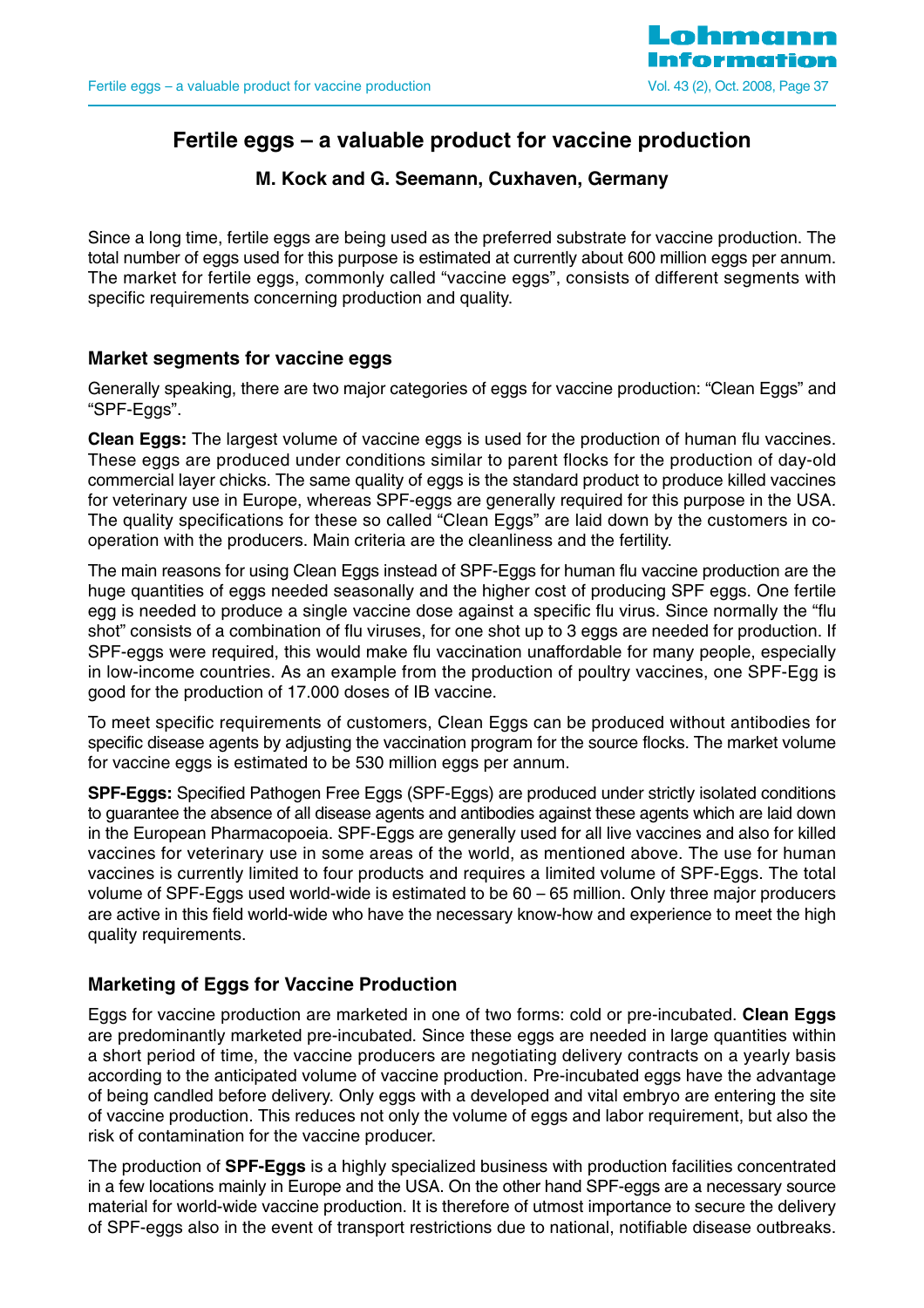

Major producers like VALO have spread out their production units to different countries and are able to supply from this network in case of import restrictions from one of these locations. In co-operation with customers, SPF-egg producers are trying to get regulations that will allow free transport of SPFeggs also in case of restrictions for ordinary hatching eggs. This could help the poultry industry especially at times when SPF-eggs are desperately needed for vaccine production.

# **Production of SPF-Eggs**

As for the quality of SPF-Eggs some conditions for producing SPF-eggs are laid down in the European Pharmacopoeia. However, the consistent quality of SPF eggs depends more on the long-term experience of the whole staff involved in the production and processing chain than on studying manuals and text books in case problems are noticed. VALO, for example, has more than 40 years of experience in producing SPF-Eggs and developed a technology which enabled VALO to be first in producing SPF-Eggs completely free of chicken anaemia virus (CAV). Over the years, VALO had an impressive record of consistent quality, with rare failures in individual flocks, in which case customers were informed immediately and eggs used for less sensitive purposes or the flocks have been culled.

To achieve and maintain the SPF-status, all production steps must be under complete control. Products entering the production units must be safe and in case of a potential risk must be treated effectively before being used. Since SPF-Eggs for commercial purposes are produced by large flocks, the amounts of feed, water and air that have to be supplied in a safe way are staggering. A typical flock of 5000 hens will need about 200 tons specially treated feed, 400,000 liter water and 4-17 million  $m<sup>3</sup>$ of air during the life cycle. The caretaker will enter and leave the building 450 times, 42,000 egg flats must be delivered into the house and 1.25 million eggs, dead birds and 500 tons of manure must be removed from the house safely. How are these processes organized in the VALO organization?

# **Personnel**

Generally speaking, access to the chicken houses is minimized. Ideally only the caretaker enters the house throughout the whole life cycle. To reduce the necessity of entering for repair and maintenance, all standard maintenance work is done during the service period when the house is empty. Important technical equipment is serviced routinely or will be replaced as a safety measure in the downtime of the house.

The caretaker enters the house through double barriers: the first barrier requires a change from street clothes and shoes into farm owned clothes and boots, the second barrier before entering the SPF-house requires a complete change to house specific clothes after a shower with hair wash. The house specific clothes remain within the house during the complete production cycle, which requires a washer and dryer for each house.

Feed consists of organic material and is therefore a potential carrier of all kinds of contaminants. To minimize the risk for all VALO flocks, the feed is produced in a company owned state of the art feed mill, using an effective heat treatment system. In this feed mill, finished feed is exclusively produced for the VALO SPF-flocks and elite breeding flocks and grandparents in the Cuxhaven area under the control of the Veterinary Laboratory of Lohmann Tierzucht. Only selected raw materials from proven sources are used. Currently the feed consists of corn, wheat, soybean meal, vegetable fat plus vitamin and mineral premixes. The decontamination treatment consists of heat (85°C for 6 minutes minimum) and the addition of an acid mix after cooling.

Fat and vitamins are added after the heat treatment and need to be decontaminated separately. Fat is kept in the storage tanks at a constant temperature of 70°C and is therefore clean when added to the feed. The vitamin premix is delivered in 25 kg bags which are irradiated with 15 kgy minimum dose prior to being transported to the mill. The bags are emptied into a container in the HEPA-filtered section of the feed mill through sterile stainless steel tubes. Fat and vitamins are added to the feed in the second mixer located in the overpressure ventilated area of the mill. This mixer serves as dryer and cooler as well as final mixer for the mash feed. The process air for drying and cooling and also the air to overpressure ventilate the cooling and finished feed storage bins is HEPA-filtered.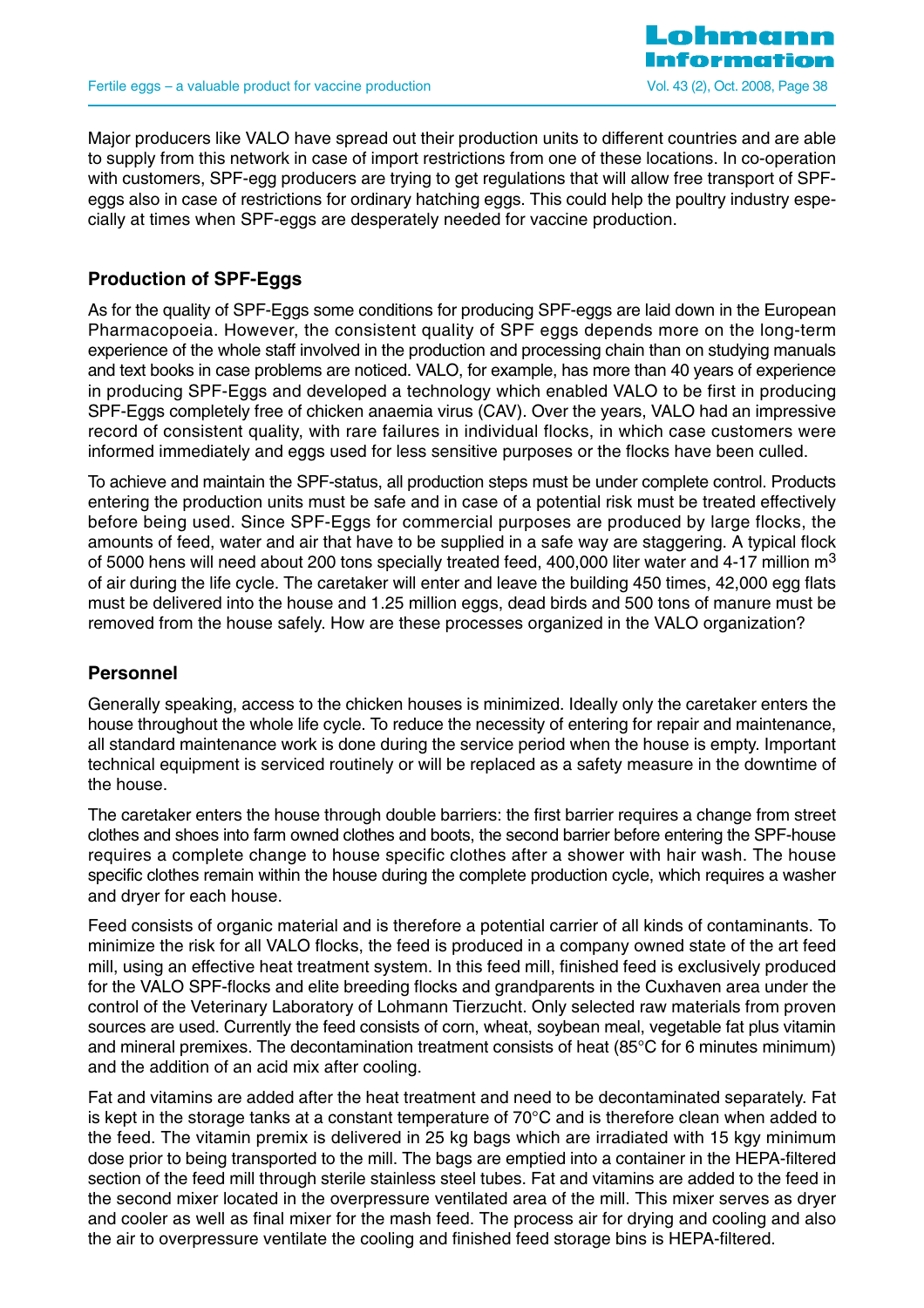

An important part of the feed supply concept is clean delivery. A dedicated tanker type vehicle is used to deliver the feed into a storage building close to the production sites on Monday or Tuesday just after the mill and the delivery vehicles have been thoroughly cleaned and disinfected during the weekend. Supply to the SPF-chicken houses is organized with farm own transport vehicles which never leave the farm area. All SPF houses are supplied with town water which is controlled very strictly by the state authorities. Regular tests are performed internally and by an independent laboratory.

# **Manure handling and removal**

All VALO – SPF flocks are kept in family cages with manure belts. The manure is removed once or twice a week, using specially designed screw augers. These augers have a double shut-off system to ensure that there is no backflow of material into the house and that no rodents or other potential disease carriers can enter the house. This auger system can only handle wet manure which, from a management point of view, is sub-optimal. However, it is the safest system we know to handle the manure removal from the SPF houses.

# **Material transfer**

All material brought into or taken out of a SPF-house is a potential risk for contamination. Our general policy is therefore to minimize the transfer of material. All material needed during a life cycle is brought into the house before final disinfection prior to the placement of day-old chicks. Other material, dead animals and eggs must pass a disinfection chamber with an effective fumigation procedure in place. All outgoing material is fumigated and the emptied chamber is fumigated again before the chamber can be opened again from the clean side.

# **Air**

Dust can carry a substantial contamination load. All air delivered to a SPF-chicken house must therefore be filtered before entering the house. We currently use a system with three filter steps. The last step is a HEPA–filter which filters out 99.95 % of all particles in the air. To insure that all air passes through the filtration system, the technical equipment must be designed to avoid false air entering the house. This is possible by using a filtered air, positive pressure (FAPP) system. The FAPP system we are using also has active ventilation elements on the exhaust side to avoid wind pressure into the house and to keep off insects. All filters are exchanged before a new flock is placed and are checked for leaks with a particle counter.

# **Pest Control**

Rats and mice are important carriers of diseases and contaminants. To keep them from entering a house, all walls are sealed properly and doors are protected by shields. An essential part of rodent control is to catch them outside the houses if possible. Therefore, all VALO – houses are equipped with rodent traps along the walls at a distance of only 3 m from each other. As soon as a house is depopulated, a very intensive pest control program must be carried out inside the house. Since no chicken feed is available for the rodents at this time, they can be caught more easily than while a house is populated with birds.

# **Grading, disinfection and final inspection**

The final step before shipping SPF–Eggs to the customer is grading and disinfection. Although the eggs at VALO are fumigated during the transfer from the chicken house to the grading facility, the eggs may have been re-contaminated during handling and transport and are therefore disinfected again. The grading process consists of a visual inspection where soiled eggs and eggs with obvious shell defects are removed before the eggs pass through a crack detector unit and a weighing system. Eggs with shell defects, undersized and oversized grades are directed to separate packing lines and sold to an egg breaker. Saleable VALO SPF-eggs are sorted into three weight classes and packed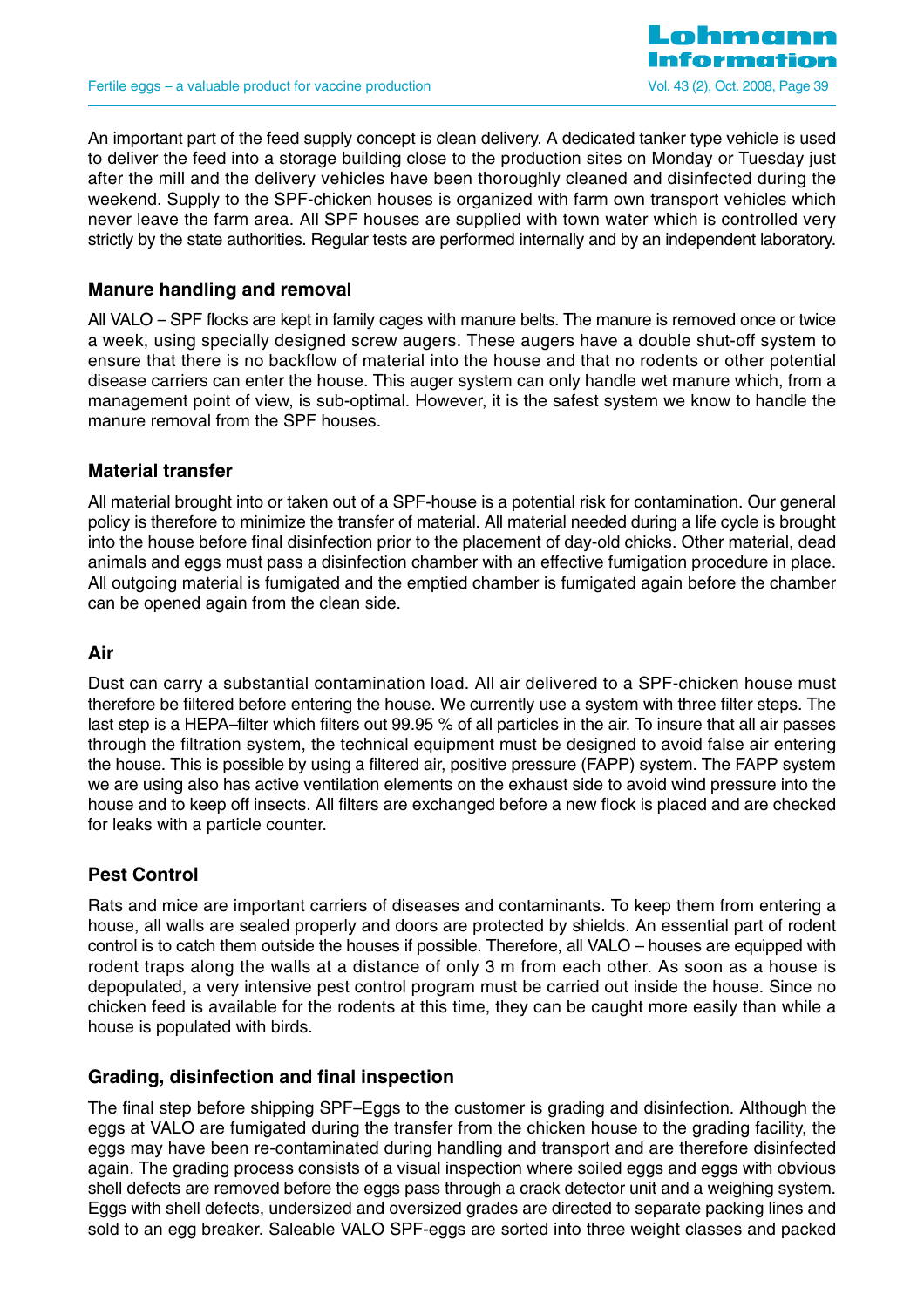

into cardboard boxes. This process gives VALO customers a more uniform egg size and supports automatic processes in egg handling during the vaccine production. The first disinfection is by fumigation, the final disinfection before packing the eggs by spraying. For both processes, formaldehyde free products are used.

# **Quality control to confirm the SPF status**

Besides the visible inspection of egg quality, the SPF status of each flock has to be guaranteed at all times during production to ensure the requirements of the European Pharmacopoeia. At present, the list of agents consists of 22 different diseases, of which absence of antibodies or antigens has to be demonstrated by validated, approved testing protocols. During the rearing period 5% of the birds have to be tested twice, during the production period 5% on a monthly basis (or 1.25% weekly). All this testing is done in the DIN ISO 17025:2005 certified Veterinary Laboratory of Lohmann Tierzucht.

All efforts in production, handling and marketing of VALO SPF–Eggs focus on the same goal: to supply the vaccine industry with a safe and reliable source material of high quality in line with the current and future product specifications of our customers.

# **Zusammenfassung**

# **Bruteier als hochwertiges Ausgangsmaterial für die Impfstoffproduktion**

Viele Impfstoffe für den Human- und Veterinärbereich werden unter Verwendung von Bruteiern mit definierten Eigenschaften produziert. Es ist zu unterscheiden zwischen Bruteiern, die im Humanbereich für die Produktion von Grippe-Impfstoffen verwendet werden (als "Clean Eggs" oder "Serumeier" bezeichnet) und Bruteiern für die Produktion von bestimmten Human- und Geflügelimpfstoffen ("SPF-Eier"), für deren Produktion die Ausgangsbestände frei von einer langen Liste von Erregern und Antigenen gegen diese Krankheiten sein müssen.

In dieser Arbeit werden die Unterschiede zwischen diesen beiden Kategorien und die speziellen Produktionsbedingungen für SPF-Eier beschrieben.

# **Address of authors:**

Marcus Kock and Dr. Gerhard Seemann Lohmann Tierzucht GmbH Am Seedeich 9-11 27472 Cuxhaven Germany E-Mail: Kock@ltz.de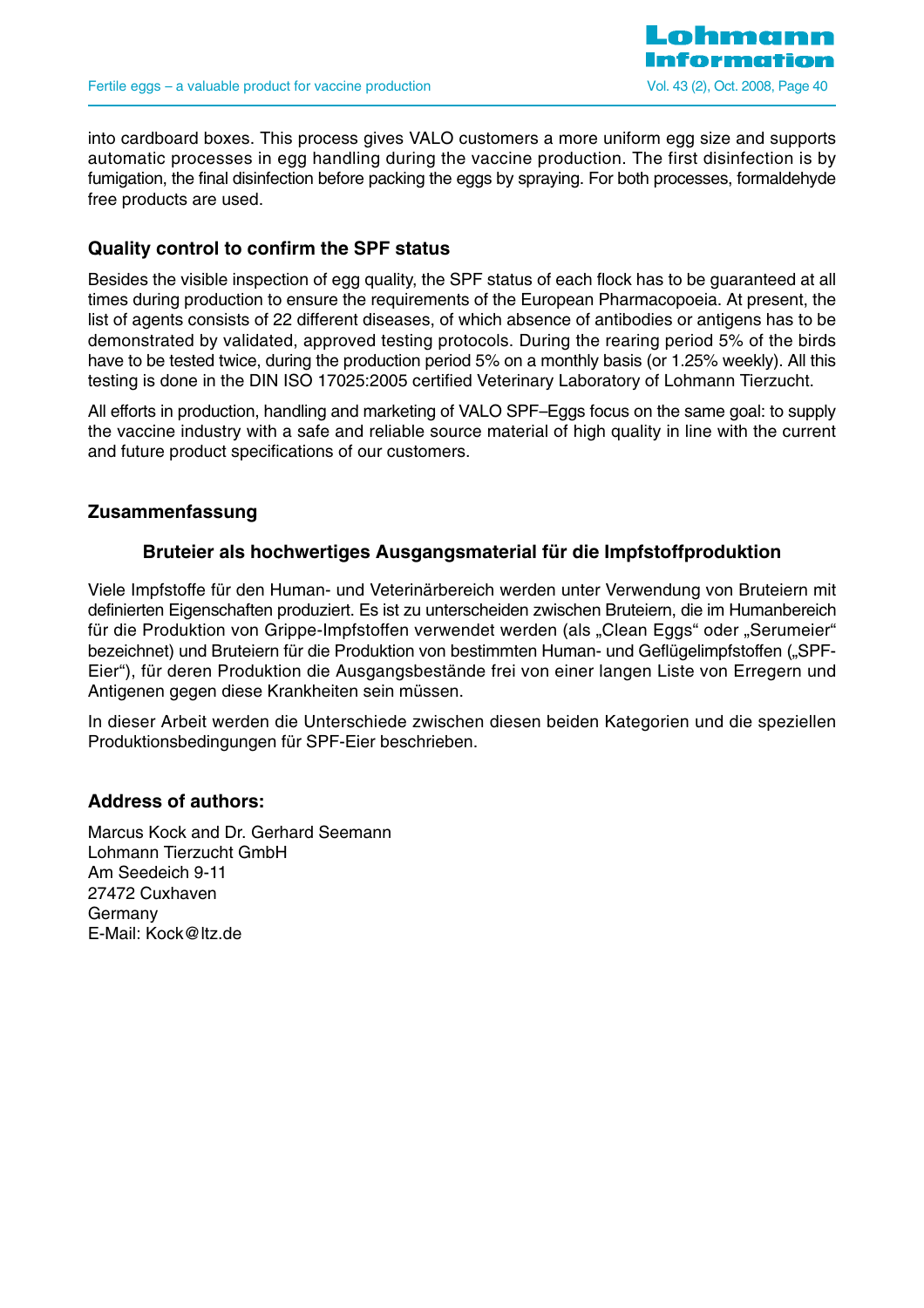

# **The Importance of SPF-Eggs in Manufacturing and Testing of Poultry Vaccines**

# **Carmen Jungbäck and Andreas Motitschke Paul-Ehrlich-Institut, Langen, Germany**

# **Introduction**

SPF-eggs are used for the production and control of vaccines for humans and animals. This presentation describes the major areas in which embryonated SPF-eggs are used. Furthermore, the advantages and disadvantages of using these eggs in production and control of vaccines will be discussed in comparison to conventional eggs on the one hand and cell lines which are derived from SPF-eggs on the other hand. The following remarks will concentrate on the production and control of viral vaccines for poultry.

# **What is SPF?**

First of all, it should be made clear what SPF means. SPF is the abbreviation of specified-pathogenfree. That means that SPF-flocks for the production of SPF-eggs are free from specific undesirable microorganisms. The antigens not accepted under SPF conditions as defined in the European Pharmacopoeia (Ph. Eur.), 6<sup>th</sup> edition are shown in Table 1.

# **Table 1: Current requirements for SPF eggs**

| SPF-eggs must be free of the following pathogens: |                                 |
|---------------------------------------------------|---------------------------------|
| Avian adenovirus, group 1                         | Egg drop syndrome virus         |
| Avian encephalomyelitis virus                     | Infectious bursal disease virus |
| Avian infectious bronchitis virus                 | Influenza A Virus               |
| Avian infectious laryngotracheitis virus          | Marek's disease virus           |
| Avian leucosis virus                              | Newcastle disease virus         |
| Avian nephritis virus                             | Turkey rhinotracheitis virus    |
| Avian orthoreovirus                               | Mycoplasma gallisepticum        |
| Avian reticuloendotheliosis virus                 | Mycoplasma synoviae             |
| Chicken anaemia virus                             | Salmonella pullorum             |

This list is updated whenever necessary. The actual list can be found in the current edition of the Ph. Eur.. It should be noted that chickens and eggs derived from SPF-flocks are free of the antigens listed; but that does not mean they are sterile. Everybody who uses chickens and eggs for manufacture, control and possibly research should bear this fact in mind, as the "substrates" derived from eggs and chickens may be contaminated by other antigens as those for which the source flocks are tested. This bio-burden may influence the quality of the vaccines and the control tests.

# **Virus Production**

Three kinds of "substrate" derived from SPF-eggs are used for virus production: Embryonated and pre-incubated SPF-eggs, primary cells (e.g. chicken embryo fibroblasts) derived from pre-incubated embryonated SPF-eggs and chickens hatched from SPF-eggs.

Virus production in **embryonated SPF-eggs** has certain benefits compared to the production in cell lines: No additional culture medium is needed. Consequently, there is no risk of contamination with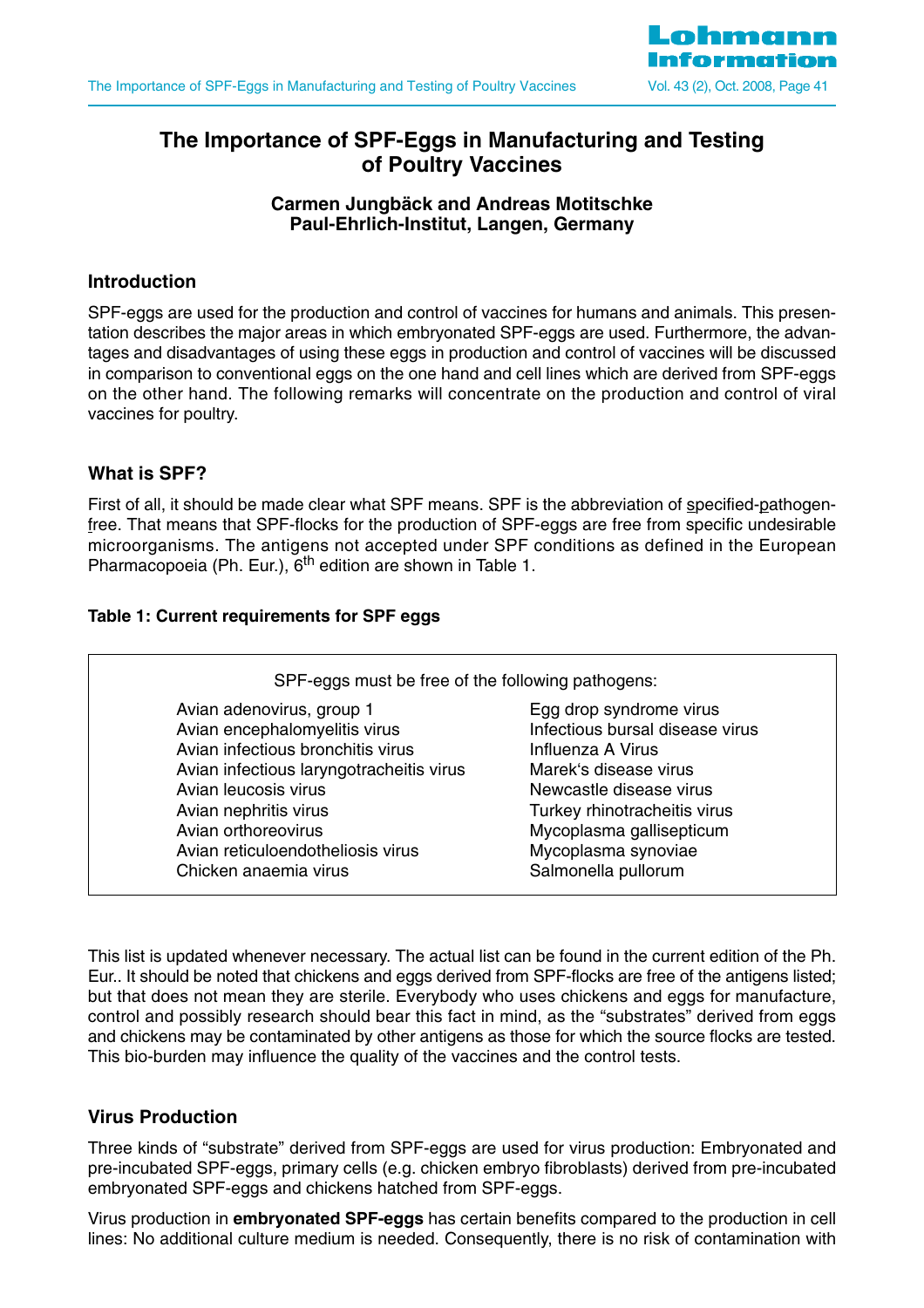extraneous agents derived from media composed of substances of animal origin. As some extraneous agents cannot be excluded by specific tests (e.g. TSE) this benefit cannot be underestimated.

The harvest of fluids or embryos from incubated eggs can be processed directly. No additional manipulation such as trypsination and washing is necessary.

The purification step can be very simple if the allantoic fluid is harvested and processed directly as it is usually done for most of the avian viral vaccines. The purification procedure used in the production of human influenza is quite the opposite. Here, an intensive purification via different techniques is used (filtration, centrifugation, chromatography). The reasons for these differences are obvious: since purification is costly, purification of harvest material is seldom performed where low priced mass vaccination is needed (e.g. for poultry). Vaccines for other species, where local and systemic reactions against egg material have to be minimized, require purification. For poultry, most of the egg derived vaccines are administered via non-parenteral routes, which leads to less side effects than injection of the same non-purified material may cause.

It should not be forgotten that a prerequisite to virus production is that the virus is adapted to eggs. The harvest and purification of virus harvests requires manpower and special equipment even if some harvest steps can be automated. Negative impact from viral vaccines produced in eggs is derived from the bio-burden. As already mentioned, eggs, especially SPF-eggs, are free from a number of specified pathogens but not sterile. Some production procedures can help to ensure that the level of bio-burden can be kept as low as possible: disinfection of the egg shells, candling of eggs and discarding infertile eggs and eggs with dead embryos prior to harvesting, collecting of harvests in small vessels, discarding parts of the harvests which are too heavily contaminated, centrifugation, etc..

Virus production **in primary cells** derived from embryos has its advantages when viruses are adapted to cell cultures. One of these advantages is the easy access to a large number of cells without long term pre-culturing, splitting and maintenance as required by permanent cell cultures. On the other hand, the embryonated eggs have to be pre-incubated and the preparation of the cells requires more manpower than the propagation of cell lines. The harvest technique requires some knowhow but is easy in principle. It depends on the type of virus release, i.e. if the supernatant of the cells should be harvested or the cells themselves. Concerning further processing of the harvests, the procedures are similar to those used for virus harvests derived from embryonated eggs. Depending on the route of administration and the species to be vaccinated, the degree of purification is adapted to the final use of the vaccine.

Virus production **in chickens** is only used in exceptional cases, whenever the virus cannot be adapted to eggs or cells. As far as possible, this sort of virus propagation is avoided for a number of reasons: The maintenance of the chickens is demanding as the animals must be kept in isolators and the harvest requires killing of the chickens followed by a labour intensive extraction of organs. Positive aspects are the easy growth of the virus and the lack of media containing ingredients of animal origin. On the other hand, the bio-burden can be high and may require purification steps during production. Last but not least, the animal welfare aspect has to be mentioned which restricts the use of animals for virus propagation to an inevitable minimum.

# **Control or Testing of Vaccines**

The "substrates" used for the control of vaccines (starting materials, in process controls and final product testing) are the same as for virus production: embryonated eggs, primary cell cultures derived from embryonated SPF-eggs and SPF-chickens.

For testing purposes it is inevitable to use SPF-eggs in order to avoid falsification of test results by contamination with other antigens.

As regards benefits and restrictions, testing in **embryonated SPF-eggs** is in some aspects similar to the virus production in eggs. Some additional aspects should be considered: Tests have to be validated according to Good Manufacturing Practise (GMP), Good Laboratory Practise (GLP) or Quality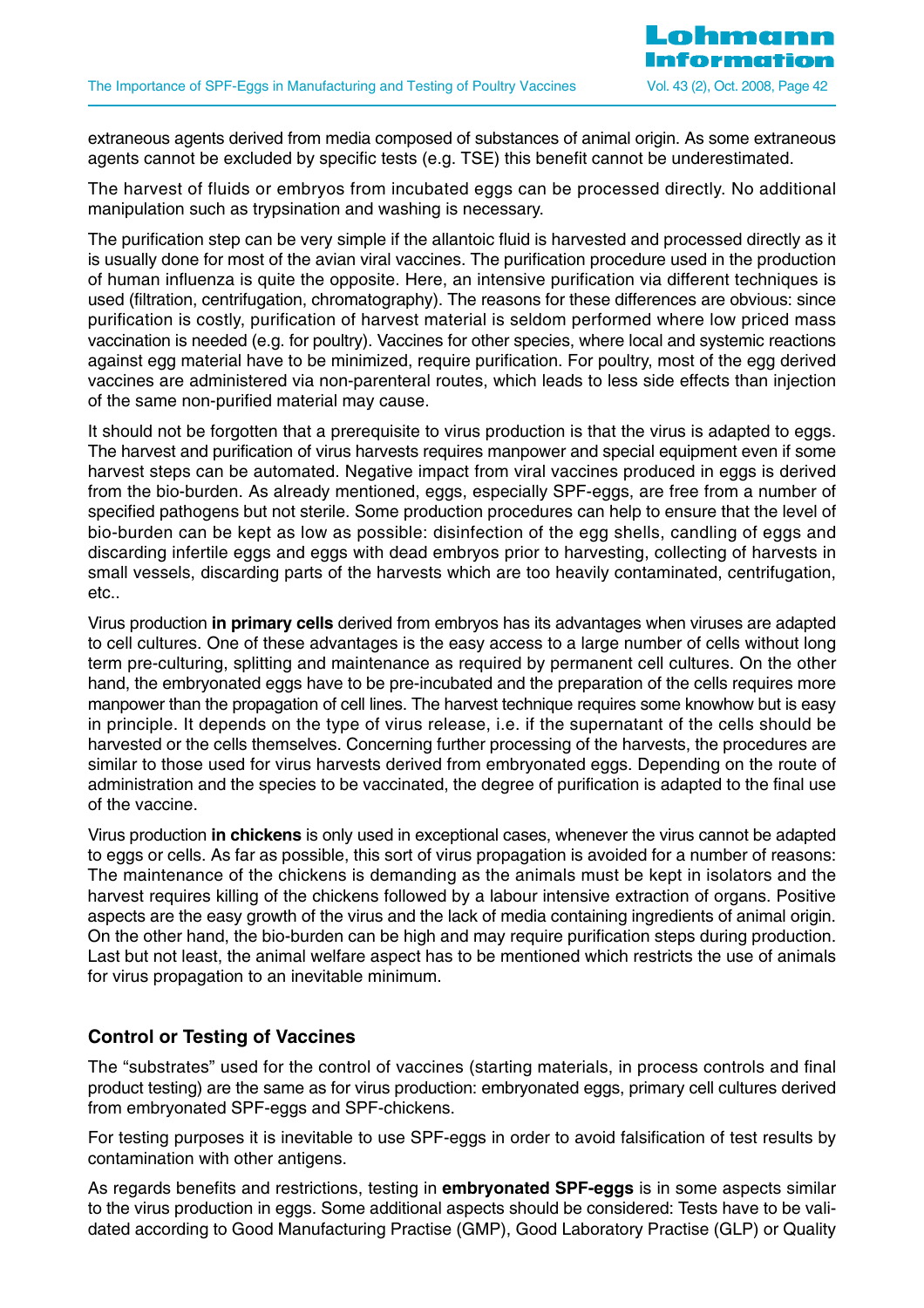Management (QM), depending on which laboratory is performing the tests. In any case, it must be demonstrated that the tests are reproducible. As eggs are much more complicated in their structure than cell cultures, validation principles of tests performed in eggs rely more on the principles used for the validation of in vivo tests than validation of in vitro tests.

The necessary equipment for the maintenance of the eggs such as incubators, the logistics concerning delivery/ transport quality, pre-incubation conditions, etc. require special knowledge and manpower. Furthermore, the individual variety of eggs (form, air chamber, size) creates additional obstacles for reproducible and robust testing. Embryonated SPF-eggs are mainly used for titration of live virus and testing for extraneous agents. In very rare cases, serum neutralisation tests are performed in eggs.

Testing in **primary cells** (Chicken Embryo Fibroblasts, CEF or Chicken Embryo Kidney Cells, CEN) resembles the procedures for virus production. Special attention should be paid to possible contamination of cells during extraction from the embryos. The validation of tests performed in cells follows the principle of in vitro tests. Primary cells derived from embryonated SPF-eggs are normally used for virus titration, testing for extraneous agents and serum neutralisation tests.

Testing **in chickens** is required for quality, safety and efficacy testing of vaccines. For quality purposes chickens are used for testing of extraneous agents. Strong efforts are currently made to replace these tests by in vitro tests. SPF-chickens are mainly used in laboratory tests on safety and efficacy. Especially safety and efficacy trials are inevitable in order to define the behaviour of the vaccine in target animals. Concerning validation and organisation of tests, the aspects already mentioned for production and use of eggs apply. For safety tests a number of tests has to be performed (overdose studies, spread of vaccine strain, reversion to virulence, etc.). The efficacy tests consist of serological and challenge trials in order to define the onset, level and duration of immunity.

# **Conclusion**

Embryonated SPF-eggs are essential to the production and control of vaccines adapted to eggs. SPF-eggs are also the major source for primary cells or even live chickens. There is no biological substrate which is able to replace SPF-eggs. Even if the resources in personnel, logistics and equipment which are necessary for the use of eggs are demanding, the benefits for safe production and testing outweigh the overall costs of using this live system.

# **Zusammenfassung**

# **Die Bedeutung von SPF-Eiern für die Herstellung von Geflügelimpfstoffen und die routinemäßige Qualitätskontrolle**

Vorgebrütete SPF-Eier werden für die Produktion von Geflügelimpfstoffen und deren Überwachung gebraucht. Aus SPF-Eiern werden auch Primärzellen und lebende Küken produziert. Einen biologisches Substrat, das SPF-Eier ersetzen könnte, gibt es nicht. Der Kostenaufwand für Personal, Logistik und Material für die Produktion von SPF-Eiern ist beträchtlich, aber die Vorteile für die Qualitätssicherung von Impfstoffen und Laborergebnissen rechtfertigen den hohen Aufwand.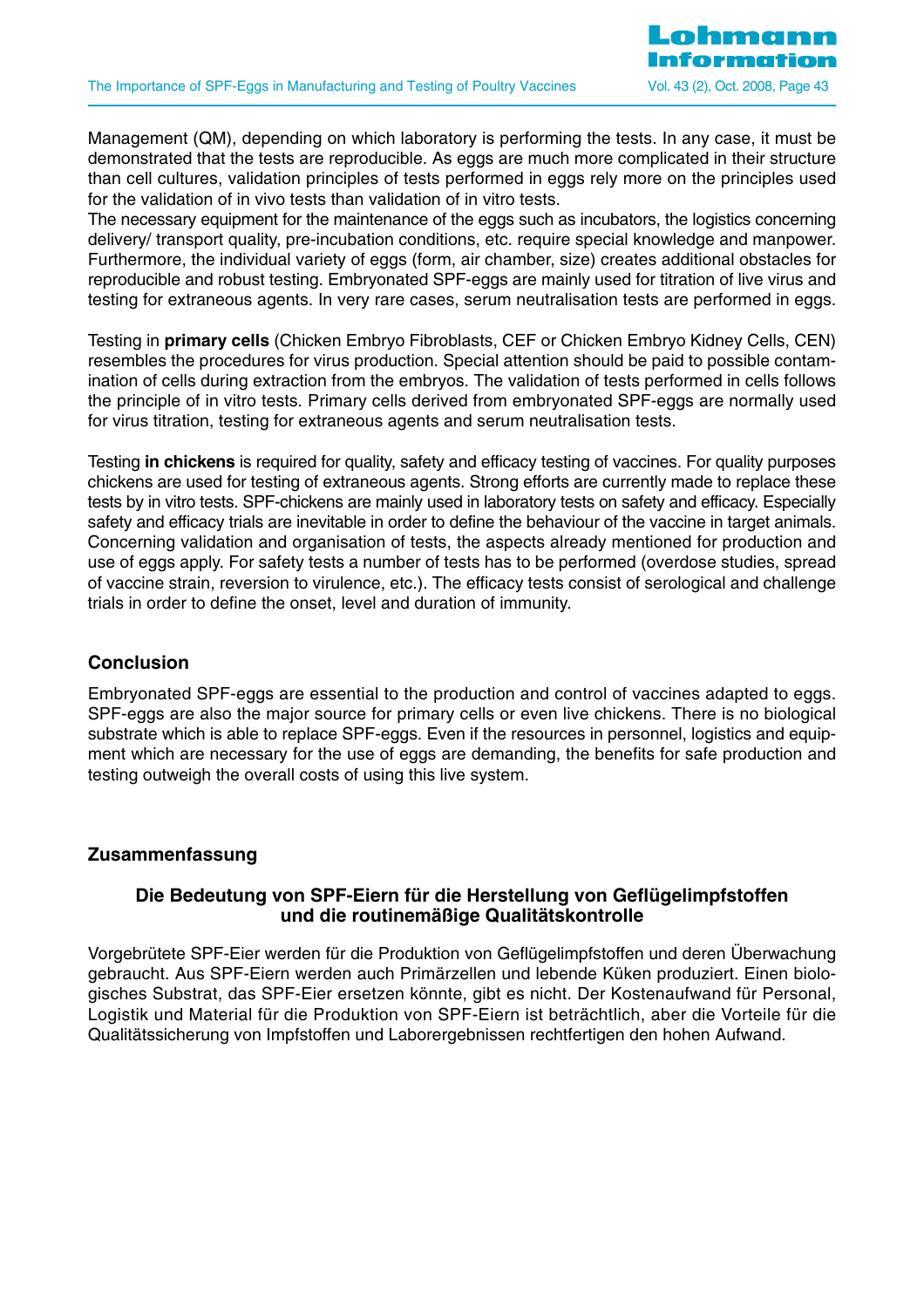

# **References**

European Pharmacopoeia (Ph. Eur.), 01/2008: 50202, 6<sup>th</sup> Edition, Council of Europe, Strasbourg, France, 2008.

- DIRECTIVE 2004/28/EC OF THE EUROPEAN PARLIAMENT AND OF THE COUNCIL of 31 March 2004 amending Directive 2001/82/EC on the Community code relating to veterinary medicinal products(OJ No L 136 of 30.4.2004 , p. 58).
- DIRECTIVE 912/91/EEC Commission Directive of 23 July 1991 laying down the principles and guidelines of good manufacturing practice for veterinary medicinal products, (OJ No L 228 of 17. 8. 1991, p. 70).

The EDQM & Quality Assurance, www.edqm.eu /Quality Assurance Policy.

# **Authors address:**

Dr. Carmen Jungbäck and Dr. Andreas Motitschke Paul-Ehrlich-Institut, Langen, Germany E-Mail: junca@pei.de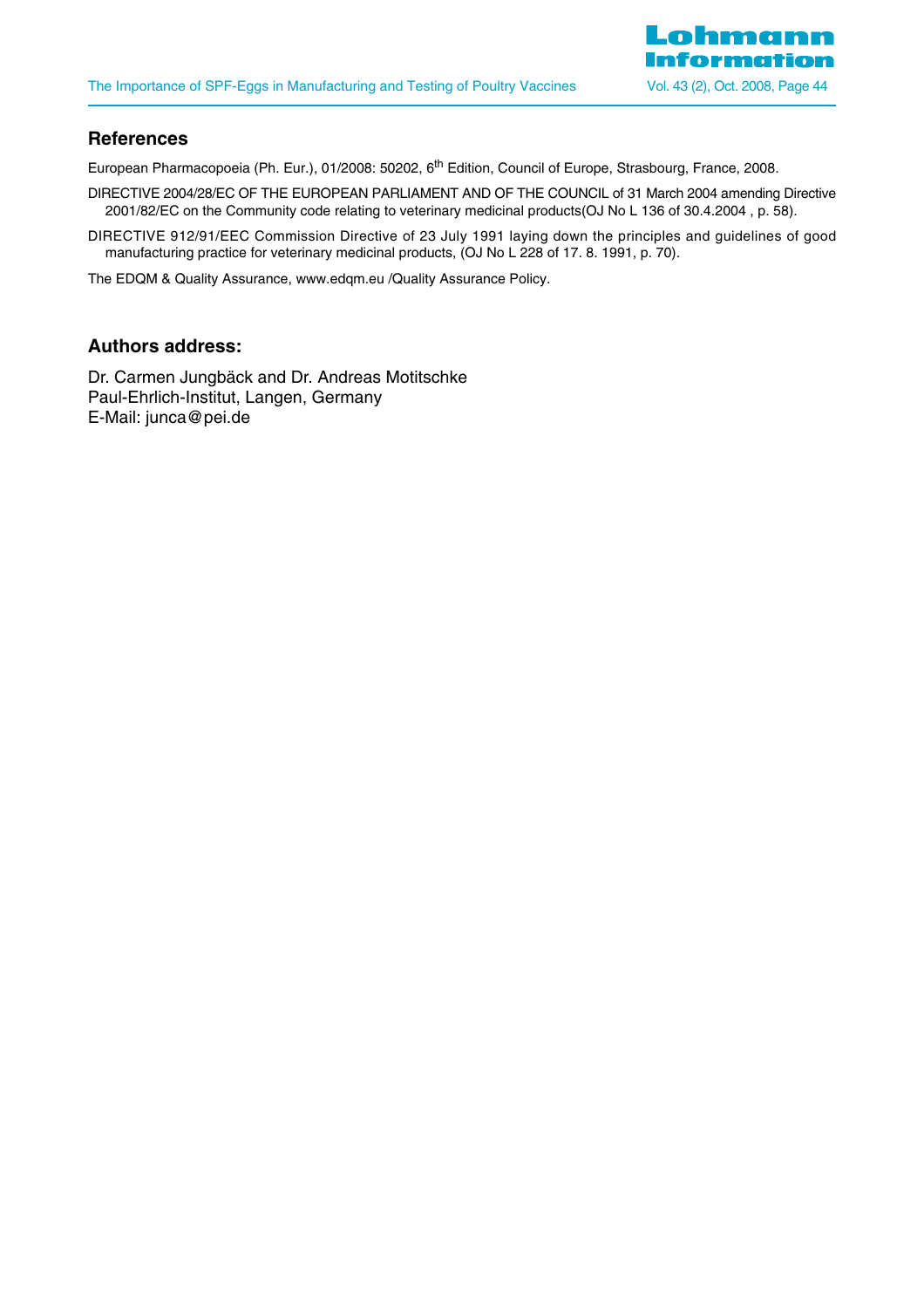

# **Small and medium sized enterprises (SMEs) – winners of globalization?**

# **G. Feldmeier and H. Hansen Institute for Management and Economics, University of Bremerhaven, Germany**

# **Introduction**

The globalisation of markets is not only a challenge for large enterprises but also concerns more and more medium sized companies. Small and medium sized companies (SMEs) are more engaged today in the course of new technological developments, new markets and especially services than often assumed and recorded in statistics (Feldmeier, 2006). Especially because of their innovative drive SMEs are becoming an increasingly important factor in the competitiveness of national and regional economies. To overcome the limitations of regional markets, specialized SMEs are increasingly trying to position themselves on the world market.

# **Successful internationalization of SMEs – assessment of existing theories**

From a microeconomic as well as from a macroeconomic perspective it is important to investigate the question of the concrete orientation of the internationalization of SMEs. A basic problem in this matter is that neither a comprehensive theory of internationalization of SMEs exists (Krämer, 2003), nor is there sufficient empirical evidence to justify the assumption that experience from large-scale enterprises can also explain the internationalization of SMEs. Attempts to explain internationalization refer to current theories, which are based on the internationalization of large and/or multinational companies which increasingly evade their national economies through their strategic location policy (internationalization).

According to this SMEs act in their processes and strategies of internationalization parallel to large scale enterprises and are in a complementary relationship with them in their foreign business. For example it is implied (in examining individual cases of internationalization)1 that there is a significant correlation between the size of SMEs and the proportion of their exports (Krämer 2003). According to current theory, the forms of internationalization differ between large scale enterprises and SMEs and it is assumed that the former tend to direct investments, whereas SMEs, due to their low financial power, prefer (indirect) imports (N.N., 2005). In addition, it is often stated that SMEs mainly follow in the footsteps of great pioneers in their cultivation of foreign markets in order to earn "follower advantages" as their entourage.

Yet, numerous studies of individual cases concerning the behavior of internationalization of SMEs prove that SMEs not only differ fundamentally from large scale enterprises but also consciously seek alternative ways in the development and adaptation of foreign markets and the selected steps of internationalization respectively. Thus, conventional assumptions about the fundamental aptitude of SMEs for internationalization are apparently incorrect (EU Commission, 2003; Feldmeier, 2003). The traditional hypothesis: "The smaller an enterprise, the less its tendency to internationalization" is thus – as will be shown in detail – not tenable. It assumes that internationalization can only be successful with certain entrepreneurial resources and forms of internationalization, which imply a higher degree of resources bound abroad, entrepreneurial financing and management capacities, which are not available in most SMEs.

The size of enterprise is not the main factor which limits the competitiveness of SMEs but rather the restrictions related to it, such as e.g. a relatively high degree of specialization of the product range, a high degree of fixed cost charges and/or little (cost-critical) production quantities due to closely limited domestic markets, because SMEs mainly operate in tightly defined market niches. The size of the

<sup>1</sup> Forms of internationalization are especially indirect export, direct export, sales subsidiaries, licensing, joint ventures, production abroad and subsidiaries abroad.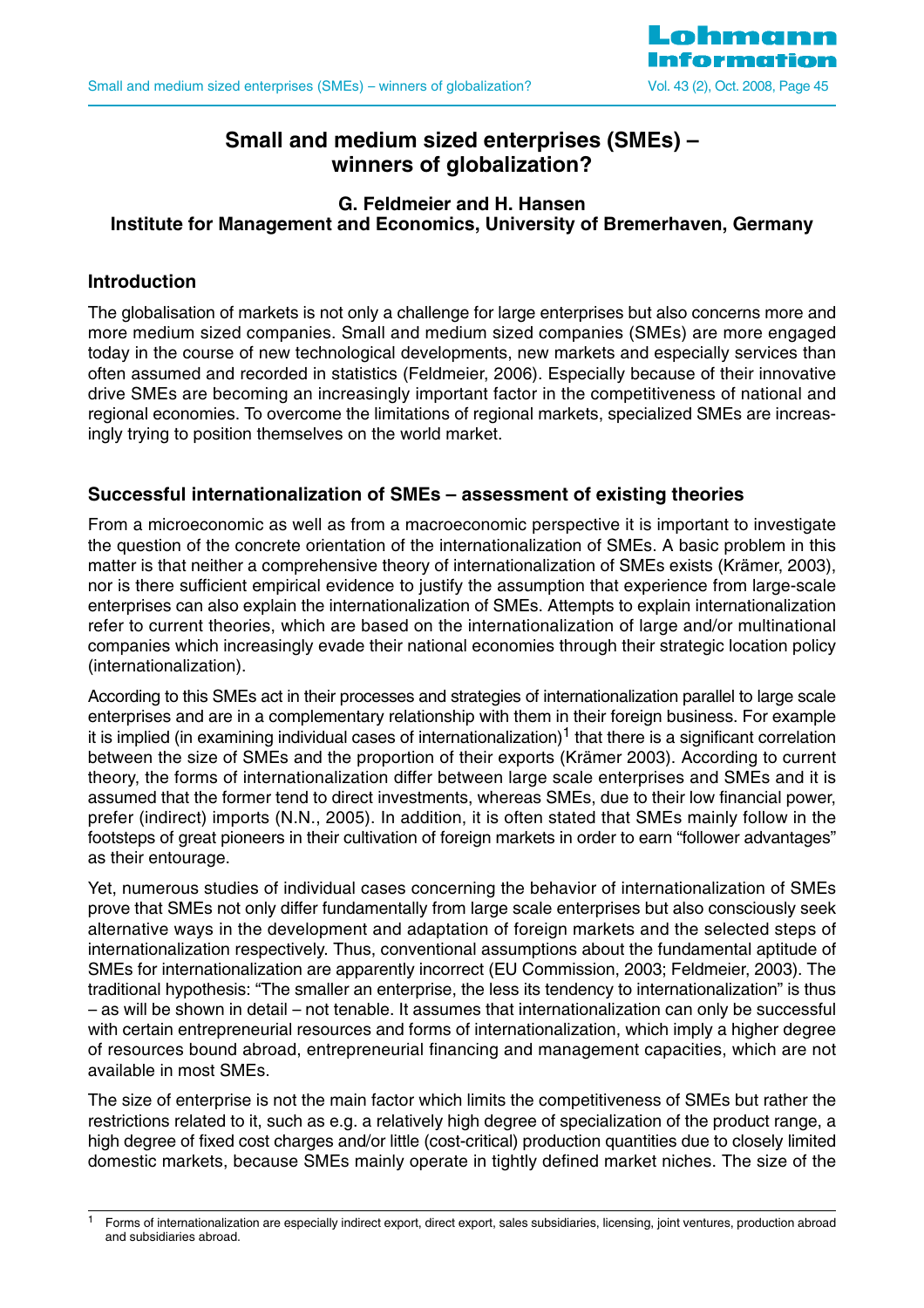enterprise is only of importance for the internationalization of SMEs as far as a minimum size represents a necessary prerequisite for the use of a competitive advantage. This is only achievable through a directed internationalization which reverses the causal relationship assumed to date. Not the already existing advantages of scale, but their development are essential for internationalization of many SMEs.

Most researchers so far take no account of qualitative factors of definition and success of SMEs independent of the size of enterprises, nor do they recognize the fact that SMEs are not categorically losers of globalization but establish their business on the strength of world market leadership ("hidden champions" through "first mover advantages"). SMEs differ from large scale enterprises inasmuch as they consciously choose alternative ways in the adaptation and development of foreign markets and the chosen steps of internationalization (Feldmeier, 2007).

# **Strategies for successful internationalization of SMEs**

In this paper we will deduce strategic factors of success for the internationalization of SMEs based on case studies of a network research project<sup>2</sup>.

The intention of this empirical investigation was to compile information on the internationalization of mid-sized enterprises and relevant factors contributing to their success. In particular, their competitive strategies and advantages, processes of development of foreign markets, international supply and distribution channels, production design as well as cooperation established with foreign partners were analyzed. As criteria for the measurement of international establishment of the selected enterprises the following indicators were chosen: international market leadership in specific fields of business activity, distinctive and widely spread export and import activities and/or larger direct investments in the form of branches abroad and foreign subsidiaries.

Keeping in mind that concepts of success can not be directly copied from another enterprise, we intend to provide a framework of orientation for those enterprises that wish to expand their business in the international market. Each enterprise is characterized by a unique history, which is reflected in their corporate culture and staff selection and has to be taken into consideration when entering foreign markets. Each enterprise is determined through certain temporal paths (Schreyögg et al., 2003), which has to be ascertained when examining certain branches as well as the target countries. This makes it even more difficult to identify success factors which are relevant across countries and different industries. Nevertheless, the following results based on "best practice" cases may offer useful orientation for corporate-, industry- and country-specific internationalization of SMEs.

# **Quality leadership in narrow market niches**

The competitive positioning of the mid-sized enterprises analyzed is characterized by specialization in clearly defined market segments, i.e. niches of the total market. In those niches they focus their business activities on specific (core) competences and market their service in Europe – and in some cases – globally. In their segment they focus on a wide range high quality service portfolio with special problem solutions primarily for narrow target groups. A transnational reputation for outstanding quality in a special area of expertise, developed over decades, is a fundamental competitive advantage in this context. The references are based on a high degree of customer satisfaction.

The positioning in narrow market niches generally takes place through services which are qualitative, functional, design-related, technological and/or high value service and top ranking. Apart from the quality of products, especially product associated services serve to distinguish them from competitors. In order to maintain the existing service advantages, the products and manufacturing processes are continuously refined.

<sup>2</sup> In cooperation with eight Chambers of Commerce in Northern Germany, the proceedings of 65 internationally successful mid-size companies were examined. The research was conducted through interviews in internationally active companies identified as SMEs, organizationally and legally independent from multi-corporate enterprises and conducting their own business. As a rule, these were companies managed by their proprietor and/or family owned. The results of this study were first published by Dieckmann (2007).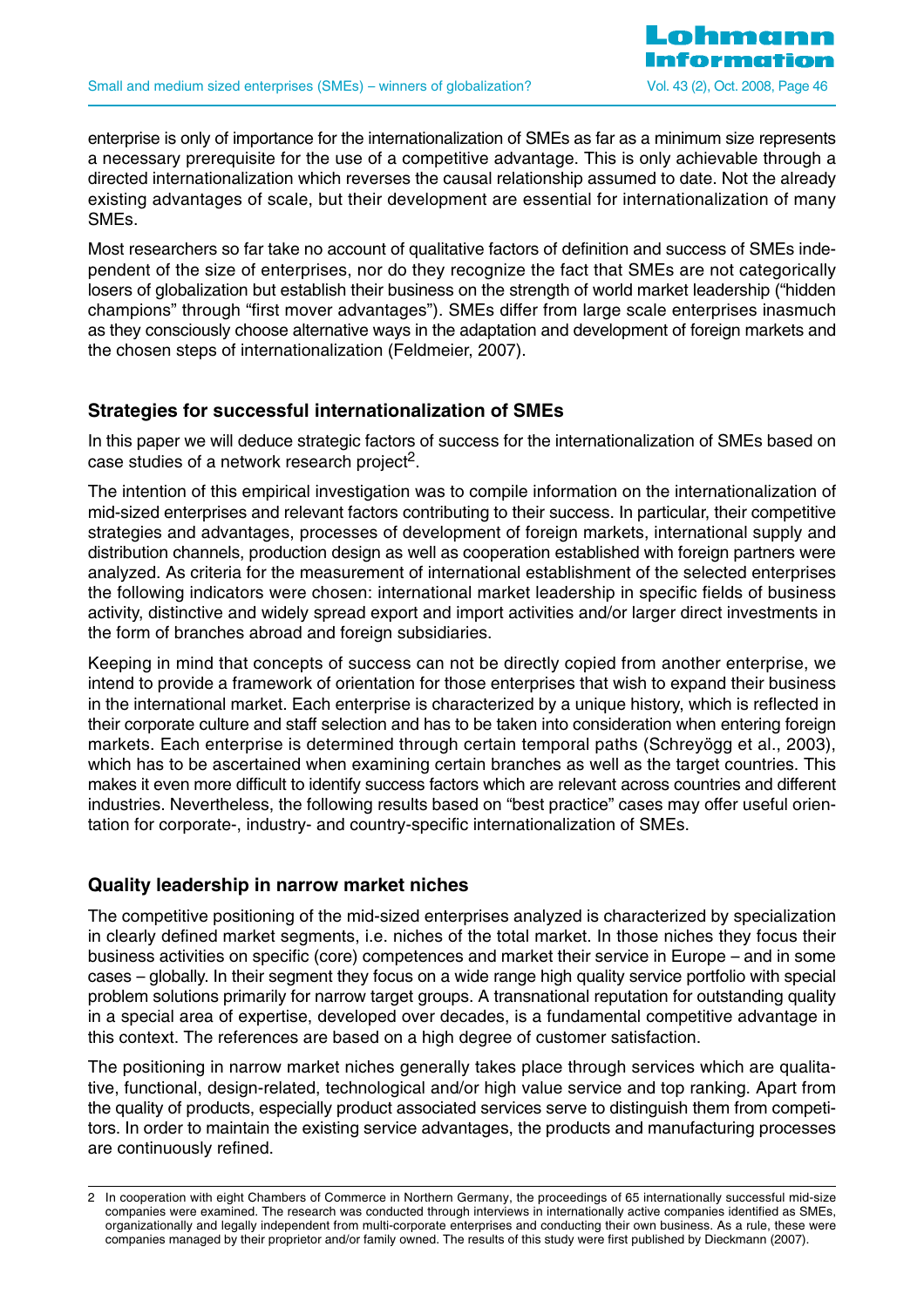

For the preservation of this continuous innovative dynamic and pioneer role in their particular market segment, especially a high degree of customer proximity, creativity and flexibility are decisive. Sometimes they achieve an exceptional position, which is difficult to imitate, so that only few competitors with comparable profile of competence exist in market. Advantages in quality and image support customer loyalty and are effective in reducing the competition with imitators on the basis of price.

# **Specific know-how clusters**

High market specialization requires the creation and the management of specific knowledge. The establishment of distinctive customer, market and expert knowledge is essential to remain competitive. This know-how is based on experience and thrives on a monitoring system for customer problems combined with state of the art knowhow in the special field. With distinct customer orientation potential problems are analyzed and corrected as soon as possible. Typical approaches are individual analysis of requirements, intensive communication with customers, mutual exchange of ideas, customer participation at an early stage of the solution finding process and in-house problem simulations. Process innovations and new demands often originate from the exchange of information between customer and supplier and are a driving force for innovations and new standards on the world market. Communication and close cooperation with specialists at universities and research institutions is essential to keep up with international developments and to identify problems which warrant new basic research.

# **Qualified personnel**

The employment of qualified and experienced specialists represents a necessary prerequisite for mid-sized enterprises to be successful in the international market. The staff is emphasized as the most decisive pillar of professional competence and knowledge, their continuous education and training is rated as being of primary importance. In all sectors of the industry the shortage of qualified specialists is seen as a major factor limiting the international competitiveness.

Especially for employees directly involved in business abroad, adequate knowledge of foreign languages in addition to the subject specific qualifications is considered as a critical success factor, since a personal basis of communication and trust in foreign business partners can only develop through them. Apart from the knowledge of languages, especially passion for travel, flexibility, open-mindedness and a high degree of understanding of other cultures are seen as prerequisites for successful international business. The required intercultural competences are usually acquired through international experience by the employees concerned. Often the companies have recourse to immigrants from the respective target countries, which are acquainted with the cultures of the home as well as the host country.

# **Direct cultivation of foreign markets**

The potential of foreign markets is sounded out primarily through an attentive media analysis, thorough research in professional magazines, the visit to trade fairs and/or personal on-site investigation. International and national trade fairs are the most prominent platform to establish contacts with potential foreign business partners and customers. Contacts in the form of personal visits in the target country foster the development of business transactions. Existing contacts prove to be the best multipliers to attract new customers or distribution partners. In this context, people who are acquainted with culture and language serve as valuable communicators.

The distribution of products and services of the SMEs abroad mainly takes place through their own representative offices or locally established on site sales staff. Yet, direct selling from the home location is generally preferred for services which tend to be of low frequency, such as e.g. special facilities. Representative offices abroad are either opened by themselves or are managed in cooperation with existing partners on site. Contractual partnerships with locally established sales people (such as e.g. specialized wholesale merchants, contractual sellers or agencies), who serve as sales, distribution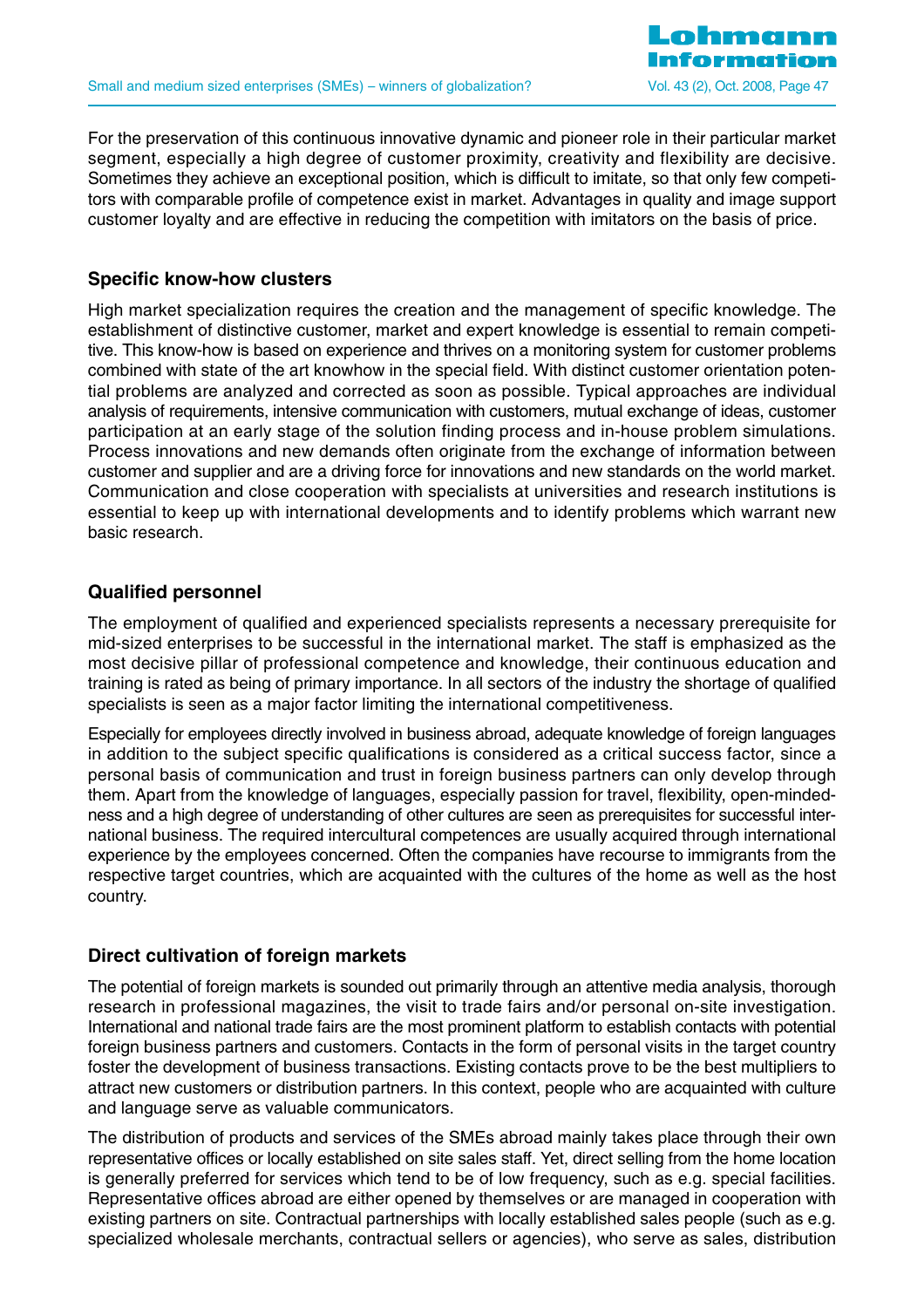and service centers for the respective market are typical forms of cooperation. These partners may also serve as market observers and establish first contacts to potential customers. The establishment of direct personal contacts with potential distribution partners is often realized at trade fairs or direct addressing on the basis of branch information. The decisions in favor of selected distribution ways are often made in a situation-related context.

Often sales partners are selected by chance, depending on which contacts emerged at trade fairs, through already existing business relationships or on personal trips. The most important criteria for the selection of potential sales partners are their expertise as well as already existing contacts in the branch, existing knowledge of the language and mentality, an existing customer base and their reputation and credit rating. A personal basis of trust and the motivation of the potential partner to promote the business for mutual benefit are of essential importance.

The cooperation often consists of exclusive sales with exclusive distribution character so that the partners are not allowed to offer competitive products. The enforcement of exclusive contracts depends on the market power of the partners involved. The offered services are either performed by the local partner on their own account or on external account based on commission payment.

Apart from the cooperation with the foreign partners, proprietary branch offices or the foundation of subsidiaries with sales and service function are the most important forms of presence in the target market. Variants exist in strategically important markets or markets with a high turnover or countries with restrictive legal frameworks or local peculiarities, which do not permit any alternative form of market cultivation.

Evidently the approaches described in the literature to date, i.e. the sequential development of foreign markets, starting with export passing on to cooperation and further to the foundation of subsidiaries, do not appear to be typical for SMEs. Rather the conditions found in the target country influence which form of internationalization is regarded as appropriate, which has led SMEs to "leapfrog" i.e. to skip some forms of internationalization and enter more resource intensive forms such as joint venture and subsidiary companies (Enßlinger, 2003).

# **Favorable international conditions of supply and production**

Simple parts, which can be standardized, are needed in large quantities and/or can be kept in stock, may be imported to benefit from low-priced components. The imported primary products are then integrated into the end product to improve margins and to remain competitive in terms of price.

The supply of imported primary products is usually organized in the form of contracts with independent suppliers or partner enterprises, which are bound by contract. As a rule, the production of finished parts, components or modules which are outsourced abroad, takes place with production standards specified by the importing SME and often includes supporting technical service.

In some cases proprietary investments abroad are preferred to transfer sensitive and labor-intensive production steps to subsidiaries abroad, in which case used machines and facilities from domestic production plants may be transferred to the production facilities abroad. Proprietary production capacities for market development may be needed in countries with specific limitations, e.g. in countries with high import barriers or to minimize transport cost to remote markets.

The purchase of external and internal primary services from abroad and outsourcing of production steps abroad are limited for specific primary products, which:

- are required in small quantities, i.e. the purchase from abroad does not offer significant savings,
- are required in different versions, depending on specifications of individual orders requiring immediate in-house reaction to ensure fast delivery,
- require a very high degree of know-how to assure the quality needed and/or
- are prone to imitation if sensitive technology has to be transferred.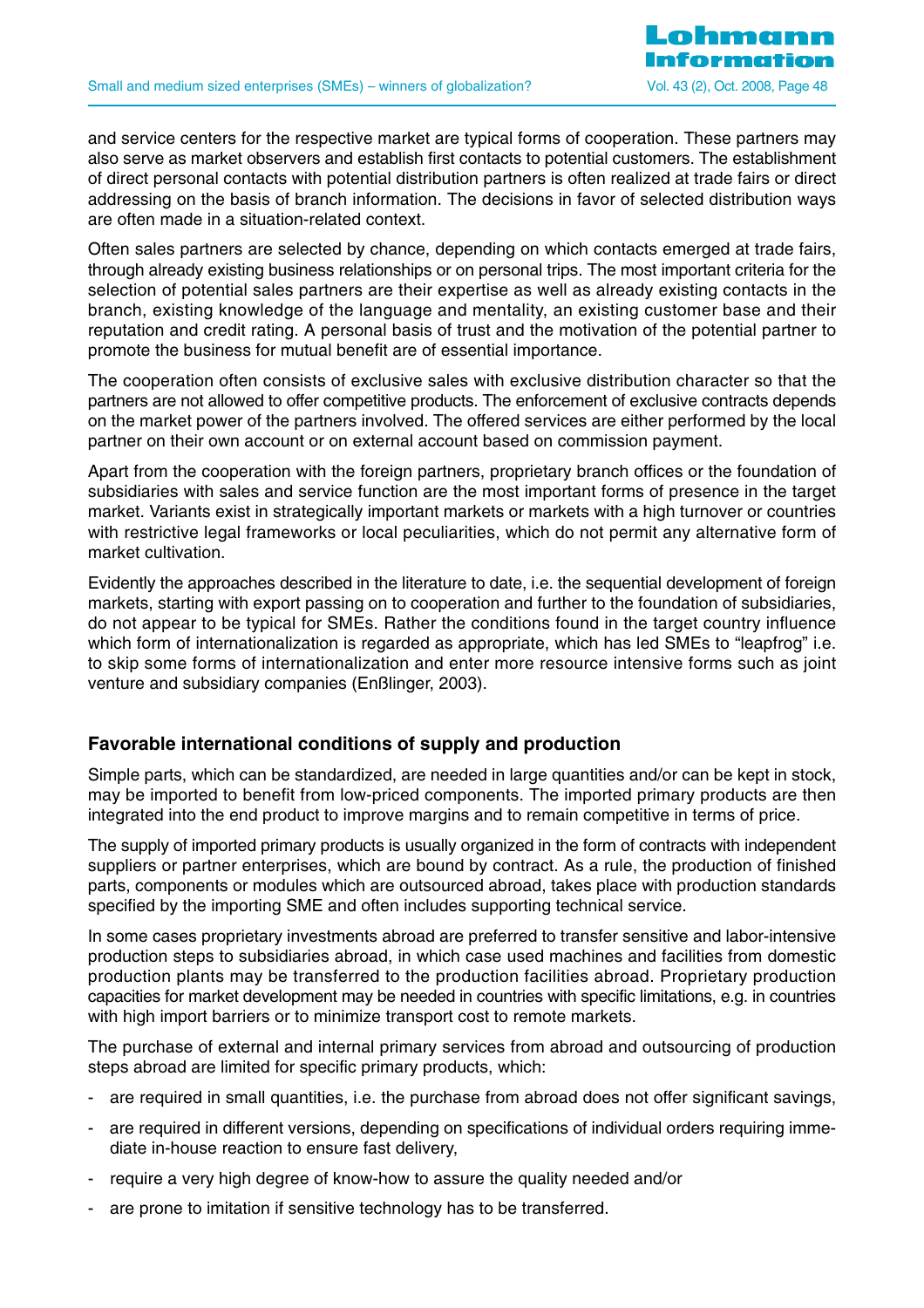This kind of primary product is either produced at the home base or purchased from specialized suppliers located close to the home base. This enables a more flexible reaction to fluctuating order inflow. In-house production is preferred to ensure special quality requirements, which leads to a higher vertical range of manufacture.

# **Functioning co-operations**

Technology intensive SMEs are especially aware of the fact that international co-operations can increase their competitiveness and are often the key success factor. A significant transfer of knowhow is taking place in this area (Gerum, 1999).

The co-operation of internationally operating SMEs with partners abroad is generally set up for a long term and is understood as a strategic partnership. To ensure quality and safety standards the partners are supported with training and extensive technical support. Mutual trust and common interests are the basis for the establishment and long term maintenance of business co-operations and essential for success. To assure smooth business, problems must be openly discussed with due respect for each other's position, and enough time must be allowed for extensive consultations. Concerted visits to or presentations at trade fairs are the preferred forum for this.

# **Success as cluster of existing potential for internationalization**

The case-specific examples analyzed indicate that successful internationalization is not so much based on individual factors, which have previously been treated in an isolated way in the literature, but are generally based on a sensible combination of success components, as listed above.

Especially the clusters of a tight market niche positioning, specific know-how, a network of long term business relations, advantages in market experience, individual and unique product/service combinations, a high degree of customer orientation, an intelligent design of transnational activities to generate added value, efficient organizational and decision-making structures, and, last but not least, highly qualified personnel enable the medium sized enterprises to generate continuous innovations, to expand market penetration, to seize new market opportunities and not only to hold their ground in a competitive world market.

The characteristics of successful SMEs outlined have revealed that they deploy integrated forms of internationalization and opt for a calculated mix of alternatives instead of following isolated motives of sales and economization. Especially the wide range of simultaneous exports, imports, formal and informal co-operations, as well as direct investments enables them to benefit from network synergy, which could not be offered by individual forms of internationalization (DIHK 2005).

The internationalization of SMEs frequently consists of a bundle of activities which complement each other rather than being built up sequentially. Instead of "either-or" and "first-then" decisions, "as-wellas" approaches are typical in successful SMEs. A well balanced mix of different forms of internationalization enhances the probability that transnational activities of SMEs are successful.

# **Conclusion**

The identified success factors of internationally active SMEs indicate that they are not threatened by the ongoing globalization. Instead, through internationalization they achieve increased sales and lower cost, which enables them to compensate existing disadvantages due to their company size. Successful internationalization results from competitive advantages which are independent of size, such as specific know-how, experience from their domestic market, a high degree of specialization, individual product/service combinations and close customer relationships. Based on these factors they can establish themselves successfully against large scale enterprises and even achieve global market leadership with their niche products and corresponding service.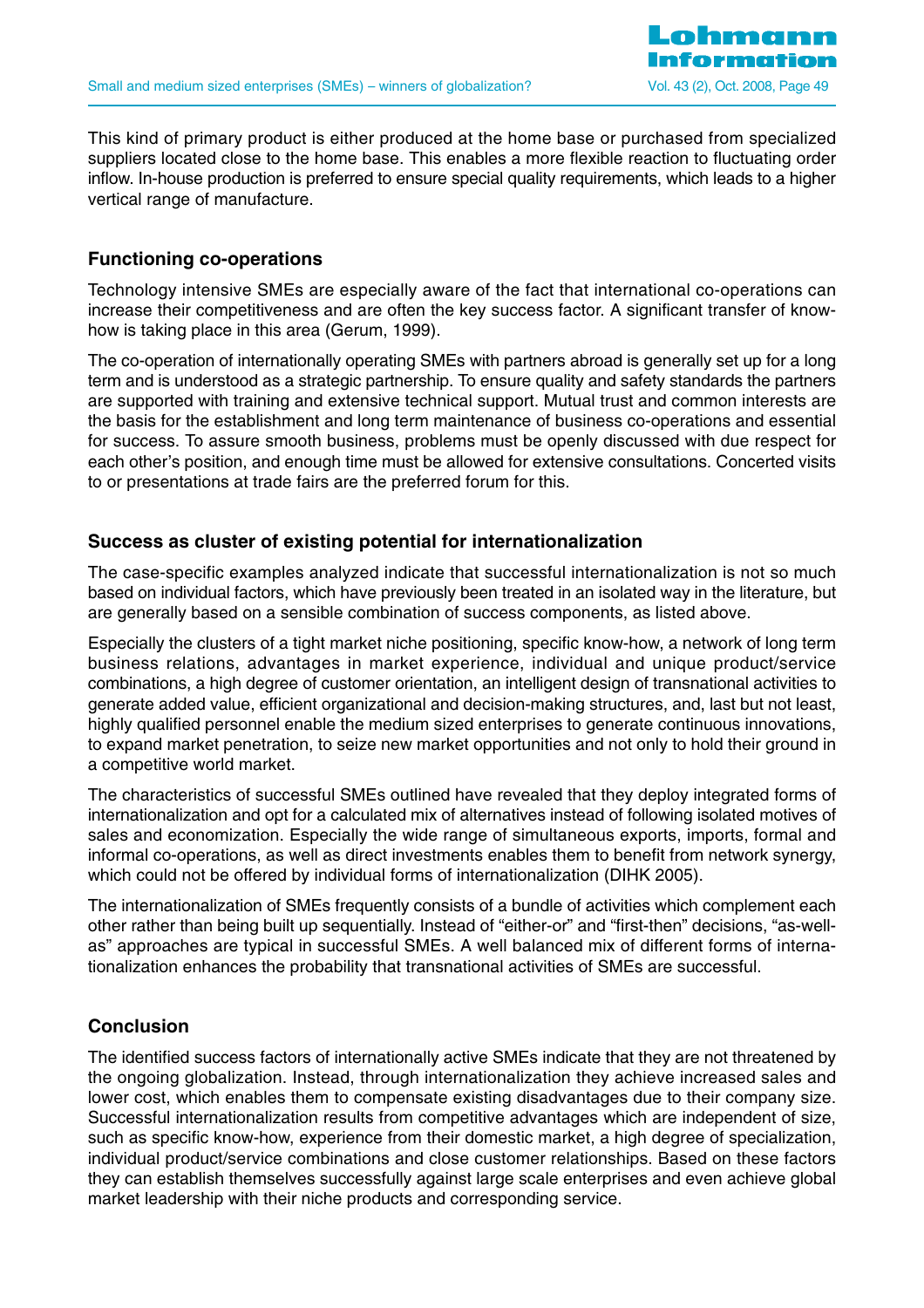

# **Zusammenfassung**

# **Kleine und mittelständische Unternehmen (KMU) – Gewinner der Globalisierung?**

Die Globalisierung von Märkten stellt nicht nur eine Herausforderung für Großunternehmen dar, sondern betrifft in zunehmendem Maße auch mittelständische Firmen. Vor allem aufgrund ihrer Innovationsdynamik werden KMU heute zu einem immer größer werdenden Bestimmungsfaktor der internationalen Wettbewerbs-fähigkeit der nationalen Volkswirtschaft.

Von grundlegender wissenschaftlicher Bedeutung ist in diesem Zusammenhang die Frage nach der konkreten Ausrichtung der Internationalisierung von KMU. Ein Grundproblem hierbei besteht darin, dass es weder eine umfassende Internationalisierungstheorie von KMU gibt noch hinreichende empirische Untersuchungen über dieses Themengebiet existieren und man sich bei der wissenschaftlichen Erklärung der Internationalisierung von KMU vorliegender Erkenntnisse und Erfahrungen von Großunternehmen bedient und diese auch für KMU als allgemeingültig hingestellt werden.

Ziel dieses Beitrags soll es sein, auf Basis vorhandener Einzelfallstudien sowie einer eigens im Rahmen eines Verbundforschungsvorhabens durchgeführten Studie strategische Erfolgsfaktoren für die Internationalisierung von KMU abzuleiten und somit einen Beitrag für die Entwicklung einer KMUspezifischen Internationali-sierungstheorie zu leisten.

Die herausgestellten Erfolgskonzepte von international erfolgreichen KMU zeigen, dass KMU nicht zwingend von der Globalisierung benachteiligt sind. Vielmehr ermöglicht ihnen die Internationalisierung, entgegen gängiger Lehrbuchmeinungen, mit der Erreichung erfolgskritischer Absatz- und Kostengrößen erst vorhandene Unternehmensgrößennachteile auszugleichen. Ihre Internationalisierungserfolge resultieren nämlich meist aus größenunabhängigen Wettbewerbsvorteilen, wie spezifischem Knowhow, heimatmarktbezogenen Erfahrungsvorsprüngen, hohem Spezialisierungsgrad, individueller Produkt-/Servicekoppelungen sowie engen Kundenbeziehungen.

#### **Literature:**

- Dieckmann, J. (2007): Globalisierung KMU Entwicklungstendenzen, Erfolgskonzepte und Handlungsempfehlungen. Herausgeber: Feldmeier, G., Lukas, W., Simmet, H., Rosenberger Fachverlag, Leonberg 2007, ISBN: 978-3-931085- 63-6.
- DIHK (2005): Deutscher Industrie- und Handelskammertag (ed.): Going International: Erfolgsfaktoren im Auslandsgeschäft – Erfahrungen, Lösungen, Perspektiven, Berlin August 2005, ISBN 3-933150-17-5.
- EU-Kommission (2003): Generaldirektion Unternehmen (ed.): Beobachtungsnetz der europäischen KMU, Internationalisierung von KMU, No. 4/2003, Luxemburg 2004, ISBN 92-894-5995-6.
- Enßlinger, B. (2003): Born Globals Begriff und Bedeutung; in: Holtbrügge, D. (ed.): Die Internationalisierung von kleinen und mittleren Unternehmungen, IBIDEM Verlag Stuttgart 2003, ISBN: 3-978-3898212564.
- Feldmeier, G. (2006): Die Internationalisierung kleiner und mittelgroßer Unternehmen (KMU) Stand der Wissenschaft, Erklärungsdefizite sowie neuere Ansätze für die KMU-Internationalisierungsforschung; in: Abel, R., H.H. Bass, R. Ernst-Siebert (ed.): Kleine und mittelgroße Unternehmen im globalen Innovationswettbewerb – Technik-gestaltung, Internationalisierungsstrategien, Beschäftigungsschaffung, Rainer Hampp Verlag, München/Mering 2006, ISBN: 3-86618- 076-4.
- Feldmeier, G. (2007): Die Internationalisierung von KMU Stiefkind im Schatten multi-nationaler Konzerne. in: Bass, H.H. und E. Gostomski (ed.): Kleine und mittelgroße Unternehmen in Polen und Deutschland – Finanzierung, Internationalisierung, Strukturwandel. Band 2, Eigenverlag Sopot/ Bremen 2007, ISBN 83-89786-98-2.
- Gerum, E. (1999): Internationalisierung mittelständischer Unternehmen durch Netzwerke. in: Gutmann, R. und R. Kabst (ed.): Internationalisierung im Mittelstand. Gabler Verlag, Wiesbaden 1999, ISBN: 978-3-40911-566-7.
- Krämer, W. (2003): Mittelstandsökonomik, Vahlen Verlag, München 2003, ISBN:

978-3-8006-2999-2.

Schreyögg, G., J. Sydow und J. Koch (2003): Organisatorische Pfade – Von der Pfadabhängigkeit zur Pfadreaktion? in: Jahrbuch Managementforschung, 13. Jg., Gabler Verlag, Wiesbaden 2003, S. 257-294, ISBN: 3-409-31488-1.